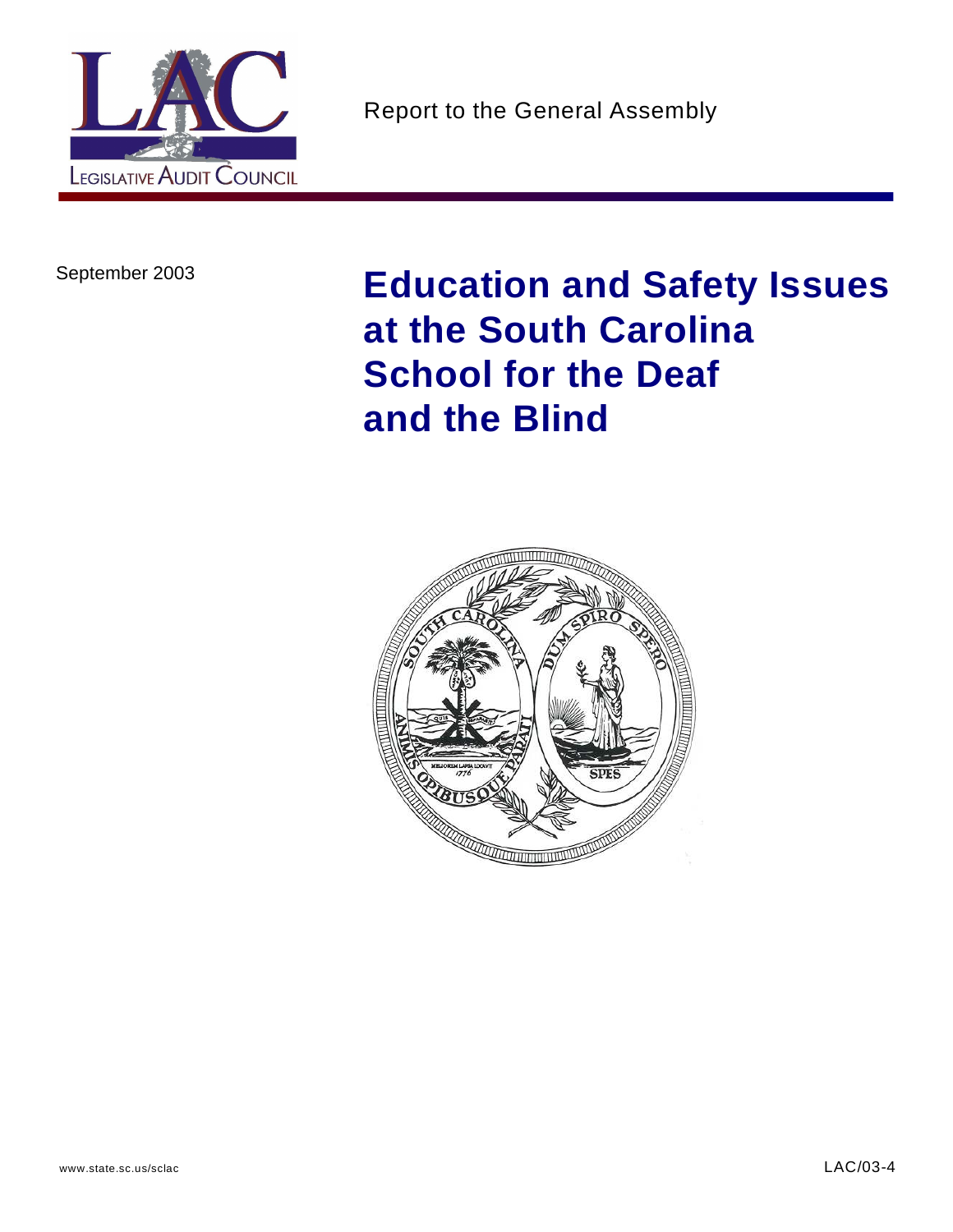## LEGISLATIVE AUDIT COUNCIL

1331 Elmwood Ave., Suite 315 Columbia, SC 29201 (803) 253-7612 VOICE (803) 253-7639 FAX

#### **Public Members**

Dill B. Blackwell, Chairman Nancy D. Hawk, Esq., Vice Chairman Marion H. Kinon, Esq. Philip F. Laughridge, CPA Henry M. Swink

#### **Members Who Serve Ex Officio**

Scott H. Richardson *Senate Judiciary Committee* William S. Branton, Jr. *Senate Finance Committee* Rex F. Rice *House Ways & Means Committee* J. Adam Taylor *House Judiciary Committee*

**Director** George L. Schroeder

Authorized by §2-15-10 *et seq.* of the South Carolina Code of Laws, the Legislative Audit Council, created in 1975, reviews the operations of state agencies, investigates fiscal matters as required, and provides information to assist the General Assembly. Some audits are conducted at the request of groups of legislators who have questions about potential problems in state agencies or programs; other audits are performed as a result of statutory mandate.

The Legislative Audit Council is composed of five public members, one of whom must be a practicing certified or licensed public accountant and one of whom must be an attorney. In addition, four members of the General Assembly serve ex officio.

Audits by the Legislative Audit Council conform to generally accepted government auditing standards as set forth by the Comptroller General of the United States.

A Braille copy of this report is available for loan; please contact the LAC for more information. Due to budget constraints, copies of our audits are limited. We encourage you to visit our website to view and print copies of LAC reports.

www.state.sc.us/sclac

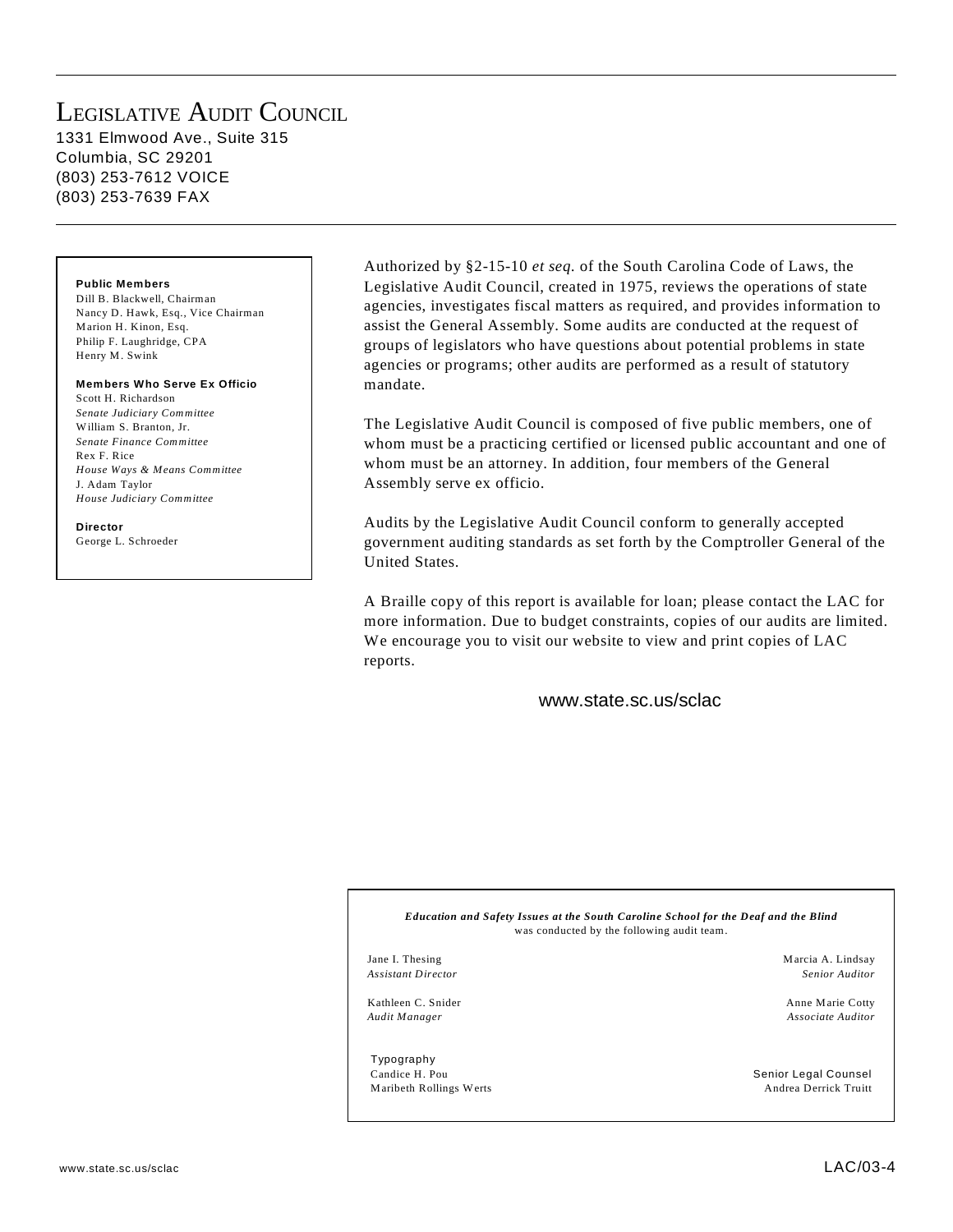# LAC

Report to the General Assembly

# **Education and Safety Issues at the South Carolina School for the Deaf and the Blind**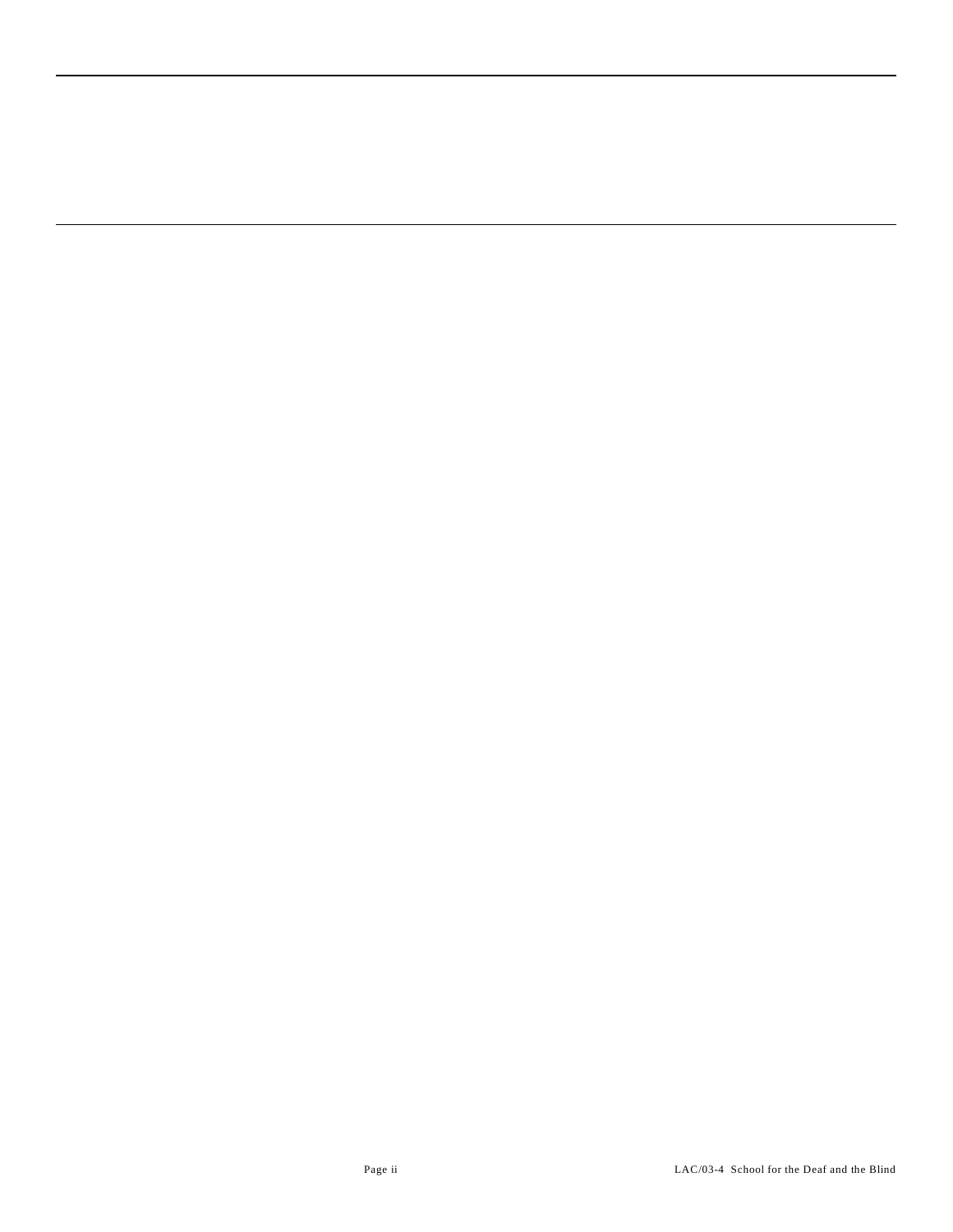# **Contents**

| <b>Synopsis</b>                                                                   |                                                               |
|-----------------------------------------------------------------------------------|---------------------------------------------------------------|
| <b>Chapter 1</b><br><b>Introduction</b>                                           |                                                               |
| <b>Chapter 2</b><br><b>Educational</b><br><b>Issues</b>                           | Curriculum and Practices for the Multi-Handicapped School  11 |
| <b>Chapter 3</b><br><b>Safety and</b><br><b>Student Advocacy</b><br><b>Issues</b> | Federal Office for Civil Rights (OCR) Complaint and           |
| <b>Appendices</b>                                                                 | A<br>B.                                                       |

B Agency Comments .... .... .... .... .... .... .... .... .... .... 35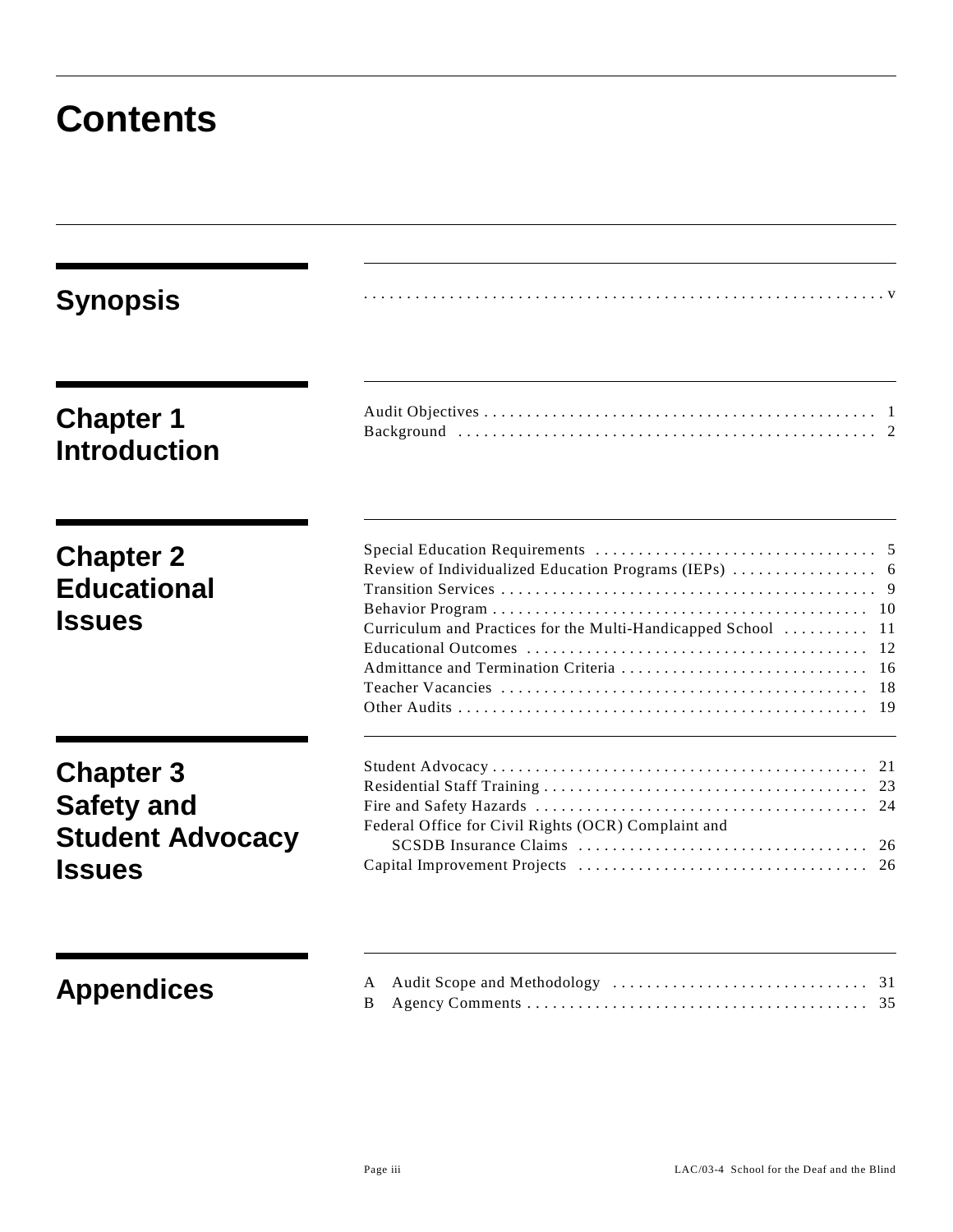**Contents**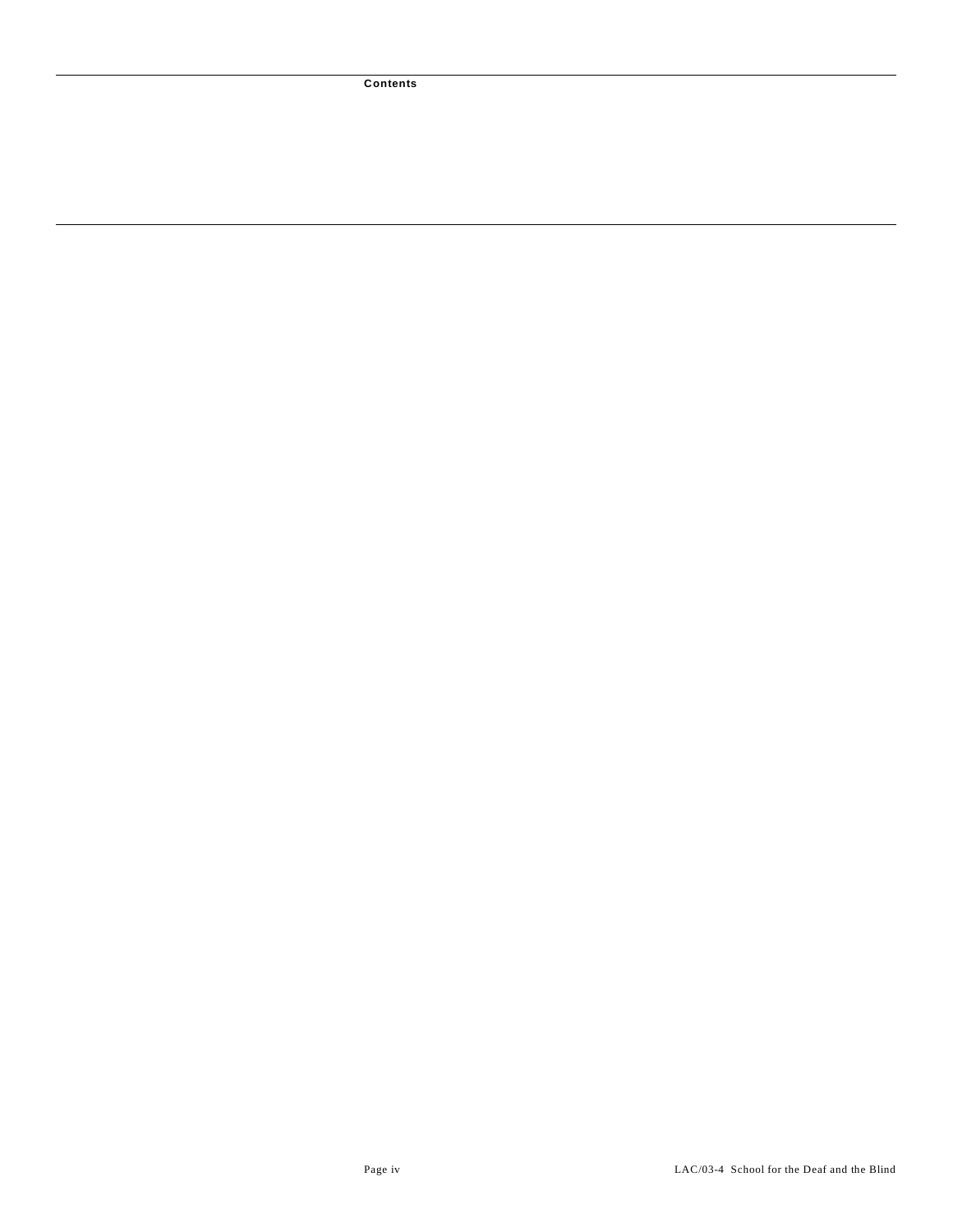# **Synopsis**

Members of the General Assembly requested that we conduct an audit of the South Carolina School for the Deaf and the Blind (SCSDB). The school, located in Spartanburg, S.C., provides instruction and a residential program to deaf, blind, and multi-handicapped children. Because the audit requesters were primarily concerned with students' educational outcomes and issues of student safety, we established our audit objectives in those areas. Our findings include the following.

- ! We conducted a statistical sample of 105 student individualized education programs (IEPs). We found no significant areas of noncompliance, although some weaknesses were identified. Areas where documentation could be improved include transition plans for students over age 16, behavior intervention plans, and assistive technology assessments.
- ! SCSDB must develop plans to help students transition from the school to work or post-secondary education. All of the transition plans in our review were vague and not individualized. However, the school has recognized the problems in the program and has taken steps to improve transition services.
- ! The federal Individuals with Disabilities Education Act (IDEA) requires that, if a child's behavior is interfering with his or her education, the school must deal with the behavior in order for the child to learn. During our review of student IEPs, we did not find documentation of any functional behavior assessments and found only two behavior intervention plans. To comply with the IDEA, the school has recently begun expanding its behavior program.
- ! We reviewed the curriculum and practices at the multi-handicapped school to determine if they supported the goal of independent living for these students. We concluded that all goals in the IEPs in the multihandicapped school are geared toward getting students ready to transition from the school back into their own communities.
- ! We reviewed SCSDB's graduation rates and school report card results and found that many SCSDB students do not attain a high school diploma. In FY 01-02, 26% of the seniors graduating from the deaf school and 78% of the seniors graduating from the blind school received a state high school diploma. Many students have significant academic delays because of their hearing or vision problems.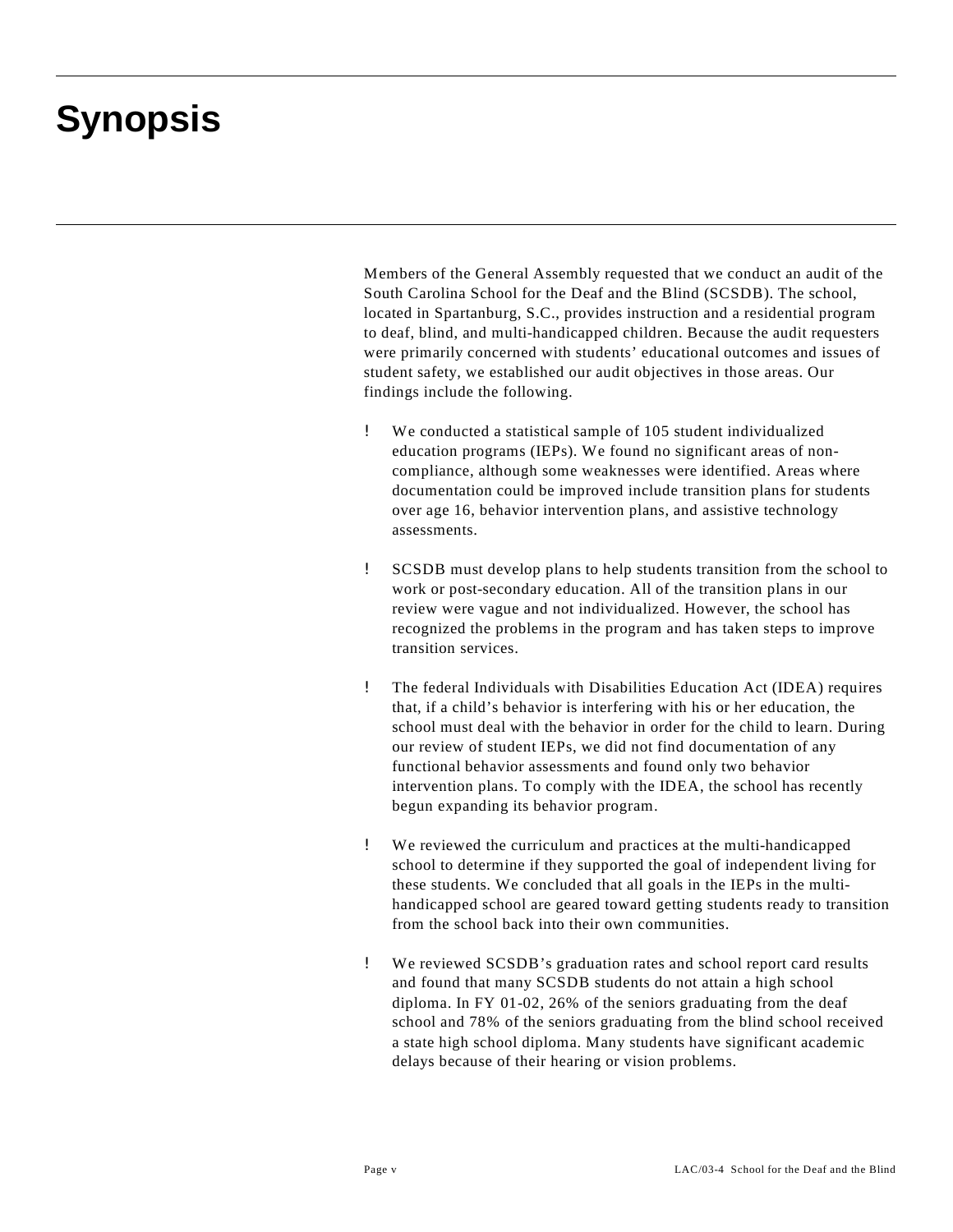- ! We reviewed the procedures used to shut down a program for deaf students whose behavior restricted them from learning in the regular special education classroom. We determined that the local school districts were not always invited to the placement meetings at least 7 days prior to the meeting date, as required. Although each student had multiple meetings to determine the correct placement, there was insufficient documentation to show whether representatives of the local school districts came to the placement meetings.
- ! We reviewed a sample of student safety and health (student advocacy) files, including accident/injury reports, internal investigations, and cases that were referred to the Department of Social Services, and found that these cases were handled properly and documented according to policy.
- ! We reviewed a sample of residential advisor personnel and training files to determine if this staff was properly trained and found that only 5 of 12 residential advisors in our sample had all of the required training.
- ! The school has made progress in recent years in addressing safety issues on campus. The school has also complied with an Office for Civil Rights (OCR) requirement to report its safety findings every 45 days.
- ! One of the issues raised in the 1999 complaint to the Office for Civil Rights was the condition and safety of the buildings on the SCSDB campus. After the school had begun a \$12 million renovation to Walker Hall, the school's oldest building and "focal point" of the campus in 2000, SCSDB obtained a master facilities plan which showed that key buildings used or occupied by students had problems meeting safety and Americans with Disabilities Act (ADA) requirements. The estimated cost to renovate or replace six of these buildings was \$23 million. As of spring 2003, SCSDB had received \$1.5 million in funding for one of the buildings.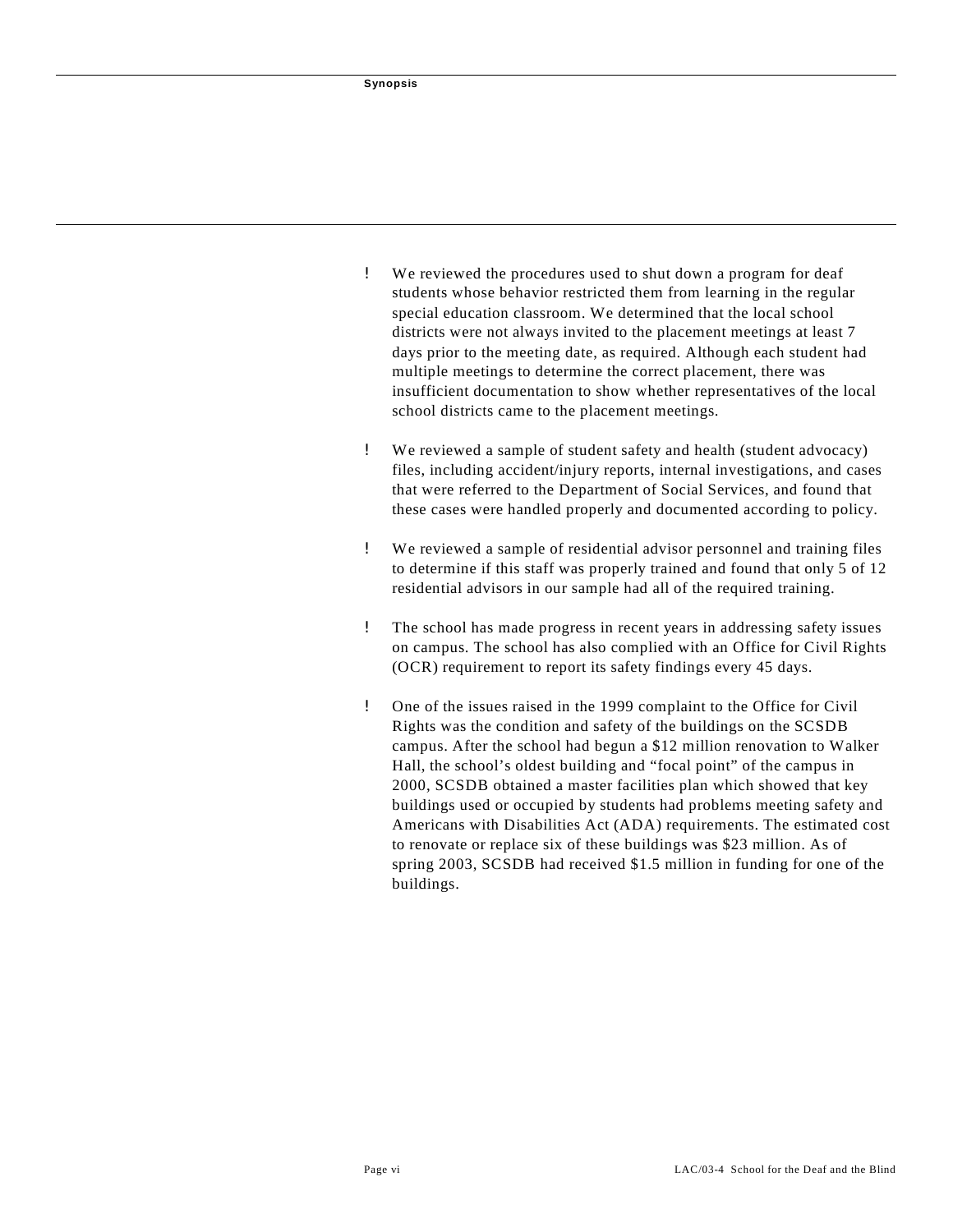# **Introduction**

| <b>Audit Objectives</b> | Members of the General Assembly requested that we conduct an audit of the<br>South Carolina School for the Deaf and the Blind (SCSDB). The school,<br>located in Spartanburg, S.C., provides instruction and a residential program<br>to deaf, blind, and multi-handicapped children.                                                                                                                                                                                                                                                                                                                                                                                                                                                                                                                                                                                                                                                                                                                                                                                                                                                                                                                                                                                                                                                                                                                                                      |
|-------------------------|--------------------------------------------------------------------------------------------------------------------------------------------------------------------------------------------------------------------------------------------------------------------------------------------------------------------------------------------------------------------------------------------------------------------------------------------------------------------------------------------------------------------------------------------------------------------------------------------------------------------------------------------------------------------------------------------------------------------------------------------------------------------------------------------------------------------------------------------------------------------------------------------------------------------------------------------------------------------------------------------------------------------------------------------------------------------------------------------------------------------------------------------------------------------------------------------------------------------------------------------------------------------------------------------------------------------------------------------------------------------------------------------------------------------------------------------|
|                         | The audit request contained a detailed list of concerns about the school. After<br>reviewing the requesters' concerns and obtaining preliminary information<br>from the agency, we established our audit objectives in two main areas C<br>education and student safety. Specific audit objectives included:                                                                                                                                                                                                                                                                                                                                                                                                                                                                                                                                                                                                                                                                                                                                                                                                                                                                                                                                                                                                                                                                                                                               |
|                         | Determine how the school allocates financial resources.<br>Ţ<br>Sample students' individualized education programs (IEPs) to review<br>Ţ.<br>goals and compliance with state and federal requirements.<br>Review curriculum and practices at multi-handicapped school to<br>Ţ.<br>determine if they support the goal of independent living for these<br>students.<br>Ţ.<br>Review SCSDB graduation rates and test scores as a measure of<br>educational outcomes.<br>Ţ.<br>Review admittance and termination criteria to ensure they are relevant to<br>the school's mission and role in special education.<br>L<br>Determine whether teachers, principals, and other educational staff are<br>properly certified and how staff vacancies are filled.<br>L<br>Determine if SCSDB policies and procedures for student safety and<br>advocacy are reasonable and adequate.<br>Review management of SCSDB school buses for safety.<br>Ţ.<br>Ţ<br>Determine how SCSDB responded to the issues raised in a 1999<br>complaint to the federal Office for Civil Rights (OCR) in the Department<br>of Health and Human Services (HHS), and whether the school has been<br>involved in other OCR complaints, lawsuits, or claims filed with the<br>Insurance Reserve Fund since 1999B2000.<br>Review funding and plans for capital improvement projects and<br>Ţ.<br>determine what progress the school has made in correcting facility<br>problems. |
|                         | See Appendix A for a discussion of the audit scope and methodology.                                                                                                                                                                                                                                                                                                                                                                                                                                                                                                                                                                                                                                                                                                                                                                                                                                                                                                                                                                                                                                                                                                                                                                                                                                                                                                                                                                        |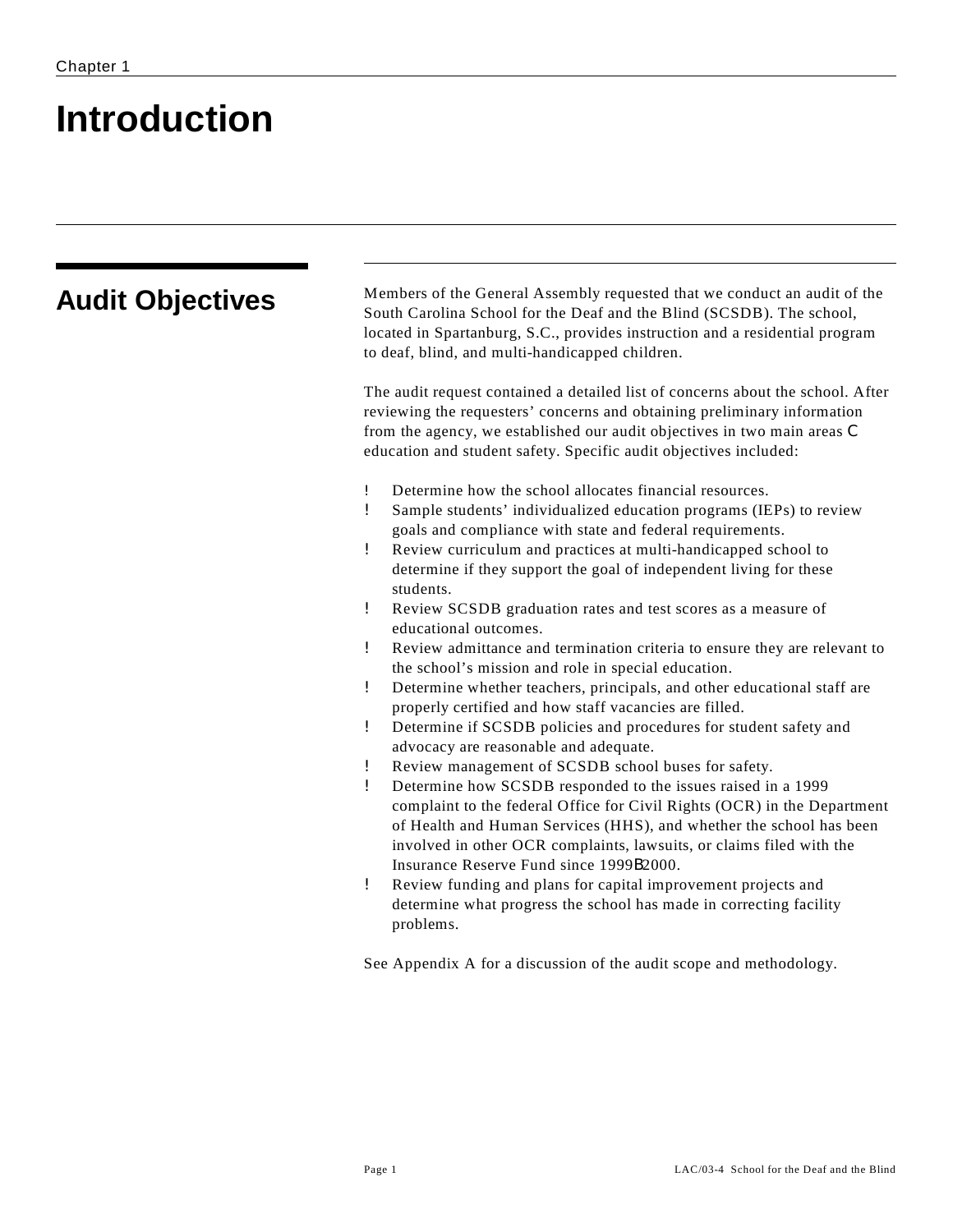| <b>Background</b> | The South Carolina School for the Deaf and the Blind (SCSDB) was<br>originally established in 1849 as a private institution by the Reverend<br>Newton Pinckney Walker. The school property and surrounding land at<br>Cedar Spring in Spartanburg County were purchased by the state in 1856.<br>The school has expanded from a single building (Walker Hall), to a 166-acre<br>campus with 37 buildings.                           |
|-------------------|-------------------------------------------------------------------------------------------------------------------------------------------------------------------------------------------------------------------------------------------------------------------------------------------------------------------------------------------------------------------------------------------------------------------------------------|
|                   | SCSDB offers primary and secondary education to children with severe<br>visual and hearing impairments from across the state. The school has four<br>educational programs:                                                                                                                                                                                                                                                          |
|                   | The school for the deaf.<br>Ţ.<br>The school for the blind.<br>Ţ<br>The school for the multi-handicapped (students must have a hearing or<br>Ţ<br>visual impairment and a second disabling condition).<br>A post-secondary program for vocational training.<br>Ţ                                                                                                                                                                    |
|                   | SCSDB also operates a statewide outreach and early intervention program.<br>The school offers a residential program for students who do not live within a<br>35-mile radius of the school. The residential program includes after-school<br>sports, tutoring, and other activities. The students live at the school during<br>the week and are bused home on weekends. In FY 01-02, approximately 68%<br>were residential students. |
|                   | Total enrollment for SCSDB in FY 02-03 was 413 including the post-<br>secondary students (see Table 1.1). While enrollment in the school fluctuates<br>from year to year, it has been slowly declining and dropped 19% over a 12-<br>year period (since FY 90-91). The majority of deaf and/or blind students in<br>South Carolina are served in their home school districts.                                                       |

#### **Table 1.1: SCSDB Student Enrollment**

|                               | FY 00-01 | FY 01-02 | FY 02-03 |
|-------------------------------|----------|----------|----------|
| Deaf School                   | 159      | 136      | 145      |
| <b>Blind School</b>           | 57       | 57       | 63       |
| Multi-Handicapped School      | 133      | 129      | 137      |
| <b>Post-Secondary Program</b> | 62       | 79       | 68       |
| TOTAL                         | 411      |          | 413      |

Source: S.C. School for the Deaf and the Blind.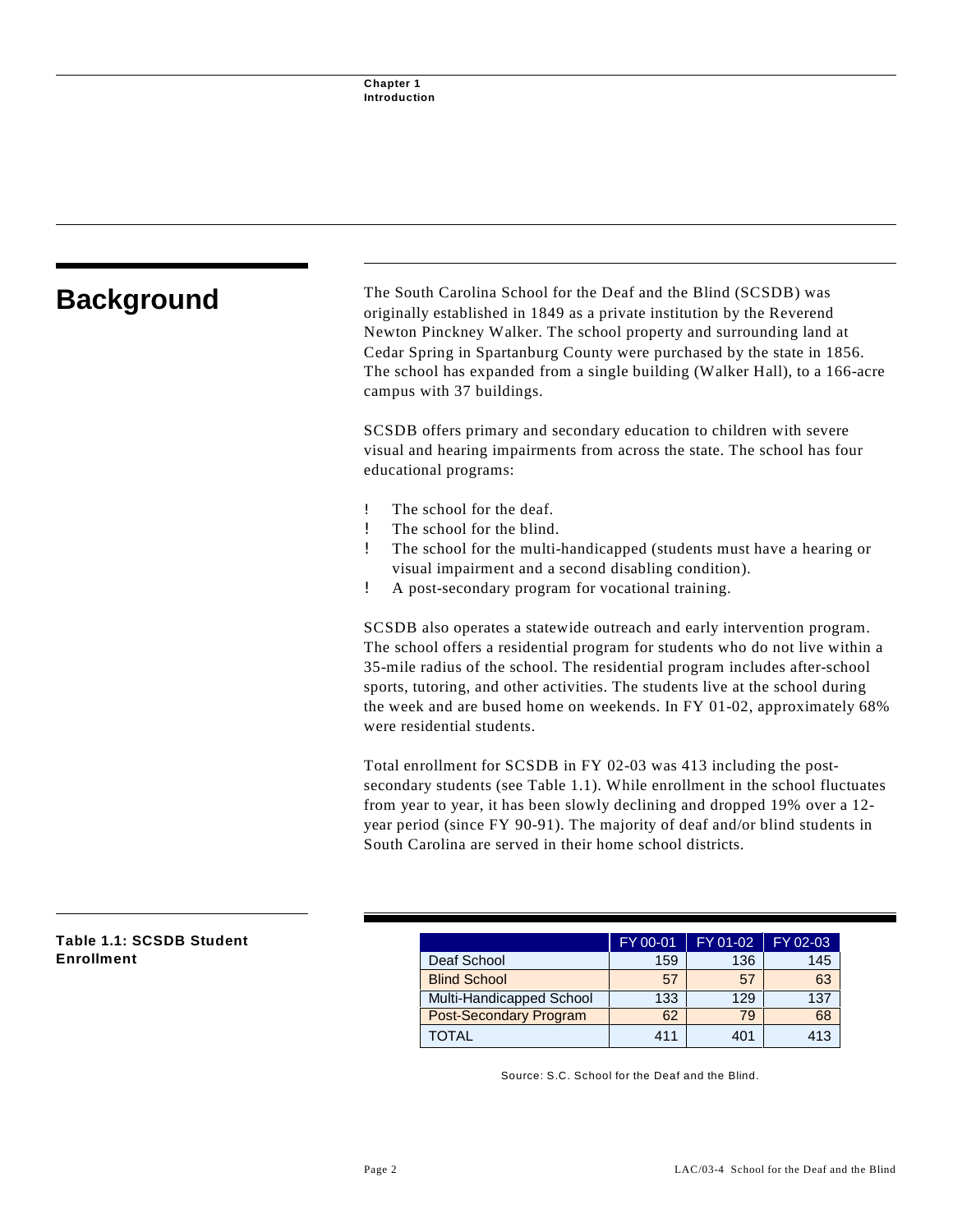The school has a board of ten members appointed by the Governor. Each of the six Congressional districts is represented by one member, and there are four members at-large. One of the members at-large must be deaf, one must be blind, one must represent the interests of multi-handicapped persons, and one must represent the general public. The state Superintendent of Education and the executive officer of the Department of Health and Environmental Control are ex officio members. The board is vested with the "supervision and control" of the school and hires the school president as the immediate executive head of the school.

Since SCSDB is a public school, both tuition and room and board are free. Students pay a \$40 activity fee. The school receives a state general fund appropriation as well as funding from other sources such as grants and federal monies. State general fund appropriations declined from \$15.2 million for FY 00-01 to \$12.6 million for FY 02-03. Table 1.2 shows expenditures from all sources of funds for the past two fiscal years and the adjusted appropriation (after budget cuts) for FY 02-03. As of January 31, 2003, SCSDB had a total of 412 employees.

|                                                   | <b>EXPENDITURES</b> |              | <b>APPROPRIATION</b> |
|---------------------------------------------------|---------------------|--------------|----------------------|
|                                                   | FY 00-01            | FY 01-02     | *FY 02-03            |
| Administration                                    | \$2,957,521         | \$2,576,026  | ** \$3,193,525       |
| <b>Operation and Maintenance</b>                  | 4,245,267           | 4,825,300    | 2,534,636            |
| <b>Student Support Services</b>                   | 3,565,483           | 3,540,065    | 3,674,669            |
| <b>Outreach Services</b>                          | 2,776,063           | 2,669,712    | 4,351,042            |
| Multi-Handicapped School                          | 2,129,854           | 2,275,386    | 2,115,475            |
| Deaf School                                       | 2,032,725           | 2,015,296    | 2,284,513            |
| <b>Blind School</b>                               | 1,719,813           | 1,735,458    | 1,886,472            |
| <b>Residential Program</b>                        | 2,461,767           | 2,581,554    | 2,046,144            |
| Subtotal                                          | \$21,888,493        | \$22,218,797 | \$22,086,476         |
| <b>Debt Service and Permanent</b><br>Improvements | \$2,079,196         | \$1,772,702  | \$8,518,556          |
| <b>TOTAL</b><br>(Including Capital Improvements)  | \$23,967,689        | \$23,991,499 | \$30,605,032         |

Adjusted appropriation after budget cuts.

FY 02-03 budget for administration includes extra operating funds which will be spent by other divisions.

Source: SC Comptroller General and SCSDB.

#### **Table 1.2: SCSDB Finances FY 00-01 — FY 02-03 (All Funds)**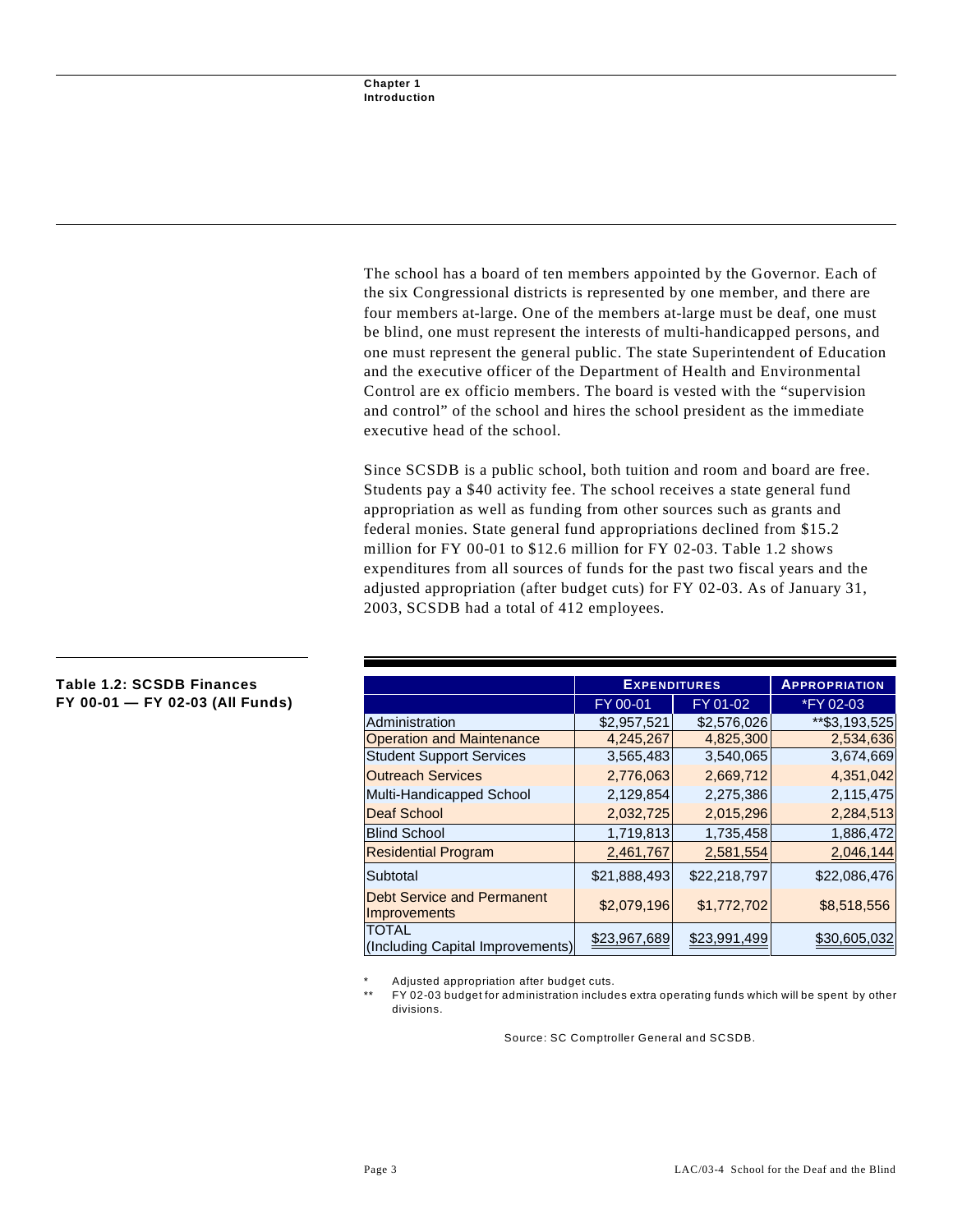Cost Per Student The average cost was approximately \$57,000 per year per residential student for FY 01-02. Chart 1.3 shows the categories of expenditures that made up this total cost (see Appendix A for discussion of the methodology).

> The per student cost is significantly more than the cost for educating handicapped students in their own school districts. SDE does not have information on the total cost of educating students with handicaps. Its cost per student information is limited to the instructional costs and excludes other costs such as the cost of support services provided to handicapped students. However, limiting the comparison to instructional costs, we found that the statewide average in FY 01-02 for district instructional expenditures was approximately \$11,000 for a deaf student and \$8,400 for a blind student. SCSDB's average instructional cost was \$16,764. Also, SCSDB has residential costs that the school districts do not.

## **Chart 1.3: SCSDB Residential Per Pupil Costs FY 01-02 \$57,259**

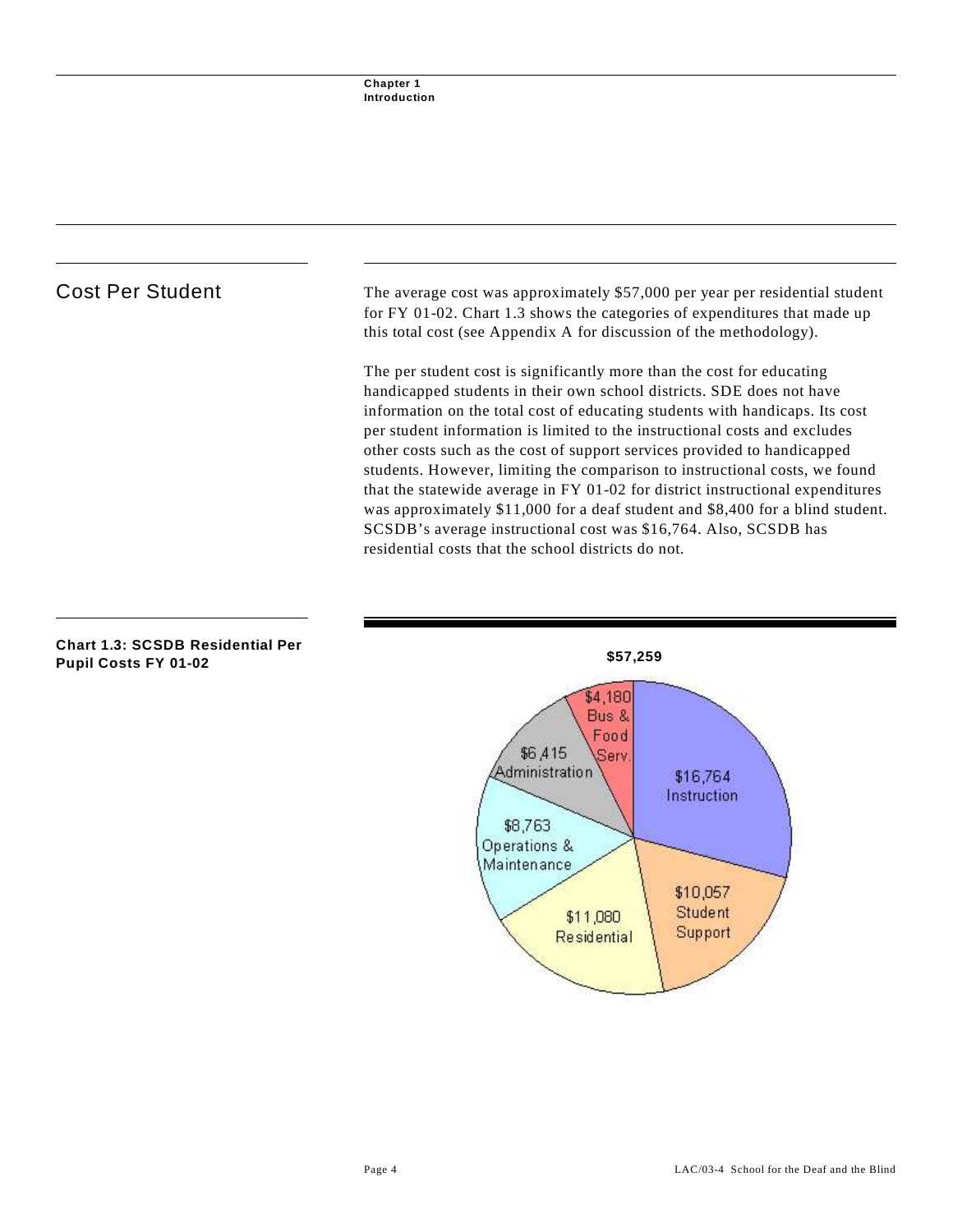# **Educational Issues**

We reviewed several issues involving the education provided to students at the School for the Deaf and the Blind. We focused a large part of our field work on reviewing the individualized education programs (IEPs) for a sample of students in order to identify what kinds of special services were provided and how the school met state and federal requirements for special education. We also reviewed:

- ! Transitional services offered by the school.
- ! The development of a comprehensive program for children with behavior problems.
- The curriculum and practices of the school for the multi-handicapped.
- ! The extent to which students were graduating with a high school diploma.
- ! Other measures of educational success such as a survey of school graduates and the school's report card.

We concluded that, in general, the school has complied with special education requirements, although improvements are recommended for some areas. The school is seeking to develop its transition and behavior management services in a way to better meet student needs.

The Individuals with Disabilities Education Act (IDEA), a federal law, establishes educational requirements and safeguards for children with disabilities. A major purpose of the IDEA is to ensure that all children with disabilities receive a "free appropriate public education that emphasizes special education and related services designed to meet their unique needs and prepare them for employment and independent living."

The way that schools ensure each student receives services required under the IDEA is the individualized education program (IEP). Two general purposes of the IEP are: (1) to establish measurable annual goals; and (2) to state the special education, related services, and supplementary aids that the public agency will provide to the child. The IEP is developed by a team that must include a representative of the school district/agency, teachers, one or both parents or guardian, the student (when appropriate), a career and technical education representative for students over 15, and any representative of any other agency that is likely to be responsible for providing or paying for transition services. The Individuals with Disabilities Education Act requires that, among other things, the IEP include:

- ! A statement of the child's present levels of educational performance.
- ! Measurable annual goals, including benchmarks or short-term objectives.

# **Special Education Requirements**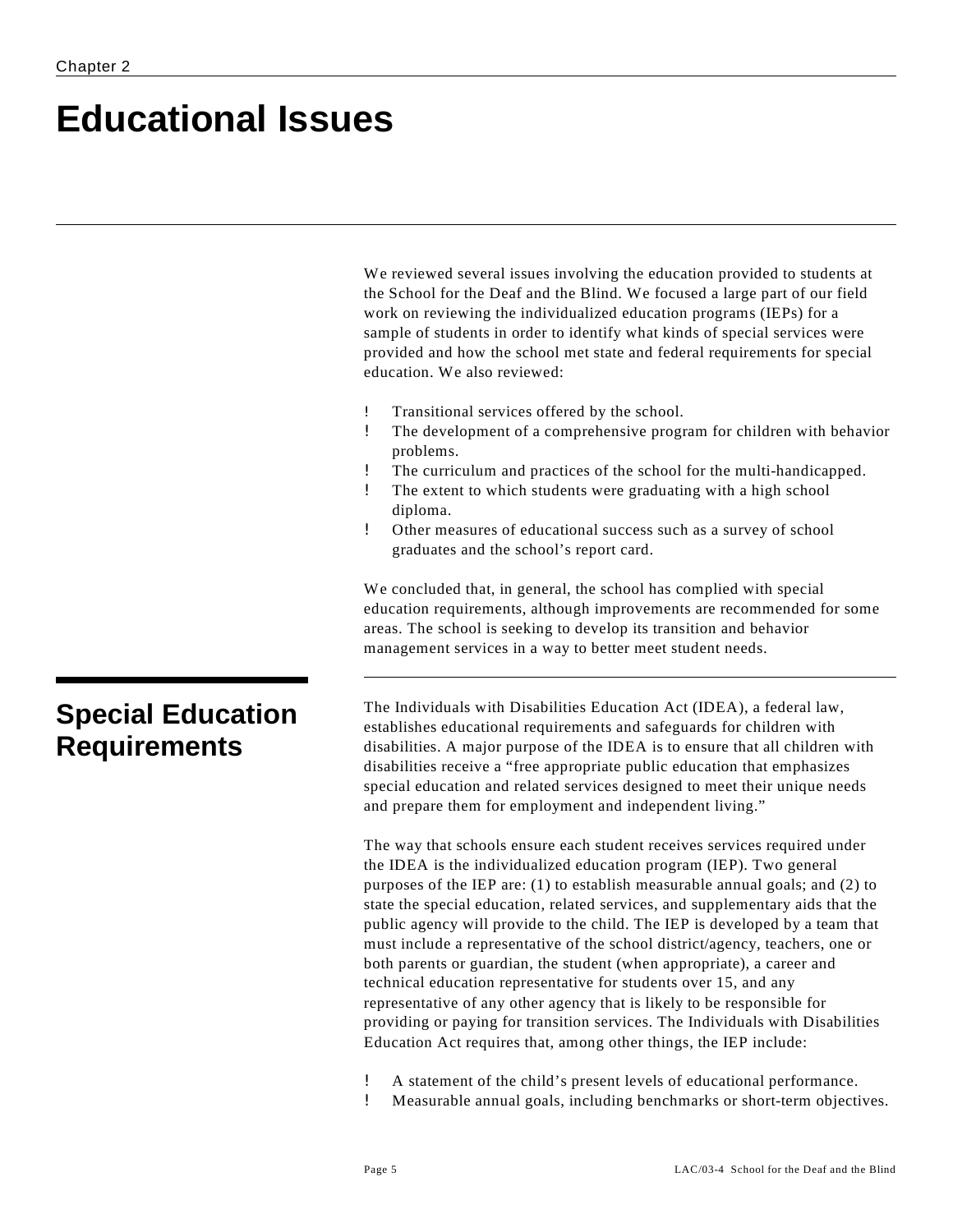- ! A statement of the special education and related services and supplementary aids and services to be provided to the child.
- ! An explanation of the reason and extent why the child will not participate with nondisabled children in a regular class, in the general curriculum, and in extracurricular and other nonacademic activities.
- ! A statement of how the child's progress toward the annual goals will be measured, and that parents will be regularly informed (through such means as report cards) of progress toward the annual goals.

Because the IEP is the cornerstone of special education, and to determine if SCSDB complies with both state and federal requirements of the IDEA, we conducted a statistical sample of 105 individualized education programs (IEPs) including those for students in each of the three schools (see Appendix A for methodology). We also reviewed student permanent file folders to obtain information about test scores, assessments, and progress reports.

Results Our review of student IEPs and permanent file folders found no significant areas of non-compliance. We found some weaknesses C transition plans for students over age 16 were vague and not individualized, and we could not find adequate documentation regarding behavior intervention plans and assistive technology assessments.

#### **Identifying Student Needs and Providing Services**

We found that the majority of students were assessed by teachers, audiologists, speech, physical, and occupational therapists. By law, any weaknesses identified through the assessment process must be addressed by the IEP goals. We found that there were goals for each area assessed in all the files we reviewed.

Students in the multi-handicapped school received the most support services (speech, physical therapy, and orientation and mobility); 77% received at least one related service in addition to instruction in academic subjects, independent living, and pre-vocational training. Students in the blind school were also assessed to determine if they needed instruction in Braille. Seventy-five percent of these students were receiving orientation and mobility or other related services, and 42% were determined to need Braille instruction. Students in the deaf high school were receiving the fewest related services; speech therapy was provided to 16 of the 40 students in our sample and two other students were receiving counseling.

## **Review of Individualized Education Programs (IEPs)**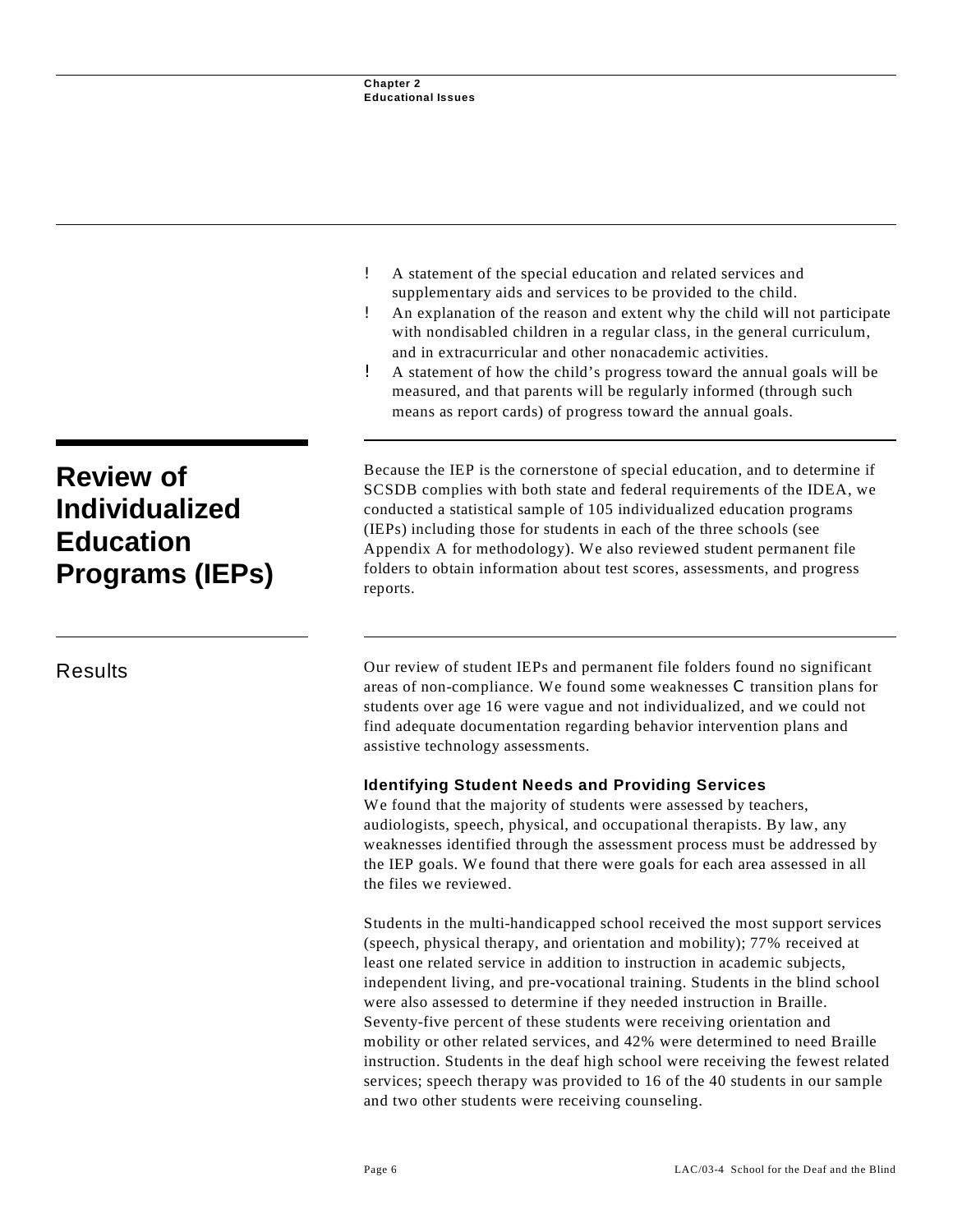#### **Attendance at IEP Meetings**

We found that, on average, students at SCSDB had five people attend their IEP meetings. We found documentation that all three schools were consistently inviting parents to IEP meetings at least 10 days before the meeting date (96%) and that parents were attending IEP meetings for their children on a consistent basis (73%). When parents did not respond to the IEP letter of invitation, we found documentation that schools were attempting to contact the parents by letter or phone call in approximately one-half of the cases. We also found that of students age 16 and older, who are encouraged to attend their IEP meetings, 63% were attending them.

We found that communication between parents and teachers was consistent in both the blind high school and the multi-handicapped school. Each student enrolled at SCSDB has a phone/contact sheet found in his or her permanent file which documents communication between the school and home; however, 80% of students in the deaf high school had no documentation of parent/teacher communication on their contact sheets.

#### **Repetition of Goals**

We wanted to see if goals in the IEP plans changed from year to year, thus indicating that students were making progress. We were able to review two years' worth of goals for most but not all of the students in our sample. We found that, for the multi-handicapped school, about 53% (28) of the files we reviewed had at least one goal that was repeated from the previous year. In some cases the students had not mastered the goals, but in other cases the progress reports indicated the goal was mastered. According to SCSDB staff, goals are sometimes repeated in the IEPs because of the multiple obstacles many of the students in this school face and the need to learn a skill in a variety of settings.

#### **Progress Reports**

In order to document student progress, teachers report student progress every nine weeks. We found that 19 (48%) of the 40 students in the deaf high school in our sample did not have progress reports for every nine weeks. However, in the multi-handicapped school, 89% of students had up-to-date progress reports in their files. In August 2003, SCSDB officials reported that the progress reports were done, but had not been filed at the time of our review.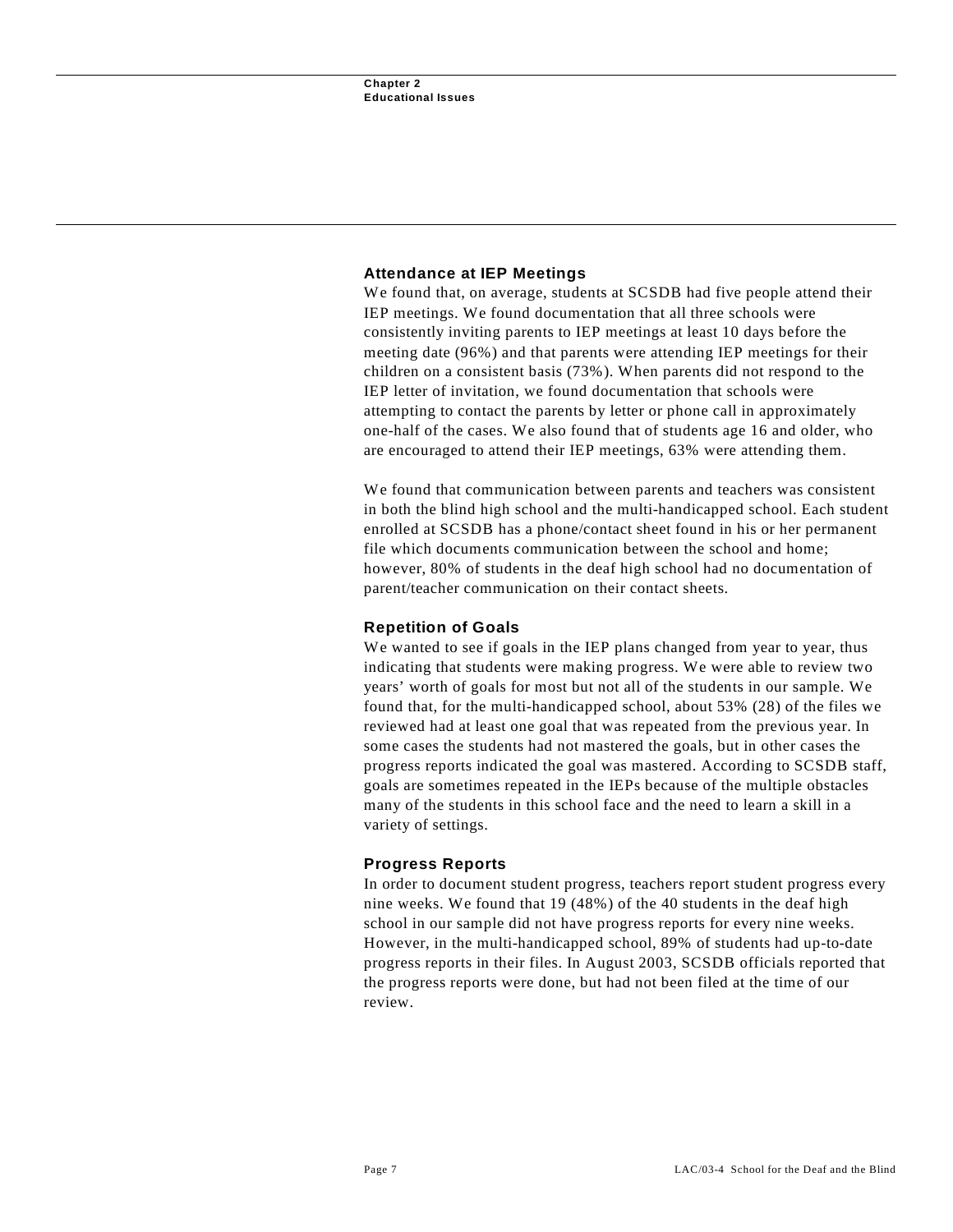#### **Eligibility Meeting**

Prospective students must apply to the school and each admission decision is made by a team of participants from SCSDB staff. By law, a representative from the child's local school district must be invited to the eligibility meeting and the initial placement meeting to ensure that the most appropriate educational options are considered. In our review, we found letters documenting that the local school district was invited to the eligibility meetings only 67% of the time. In some cases, the child had been admitted to SCSDB many years ago, and the initial letter to the school district may have been lost or simply not filed in the permanent file (see p. 16).

#### **Standardized Tests**

We found that students at SCSDB are consistently being tested on standardized tests each year. However, only 21 of the 30 eligible students ( $10<sup>th</sup>$  B  $12<sup>th</sup>$  graders) in the deaf or blind high school in our sample took the high school exit exam for the 2001B2002 school year.

#### **Assistive Technology Assessments**

State and federal laws require local school districts to provide assessments and education-related assistive technology devices and services for all children from ages 3 to 21. Assistive technology devices are defined as "any item, piece of equipment, or product system that is used to increase, maintain, or improve the functional capabilities of a child with a disability." In our IEP review, we were unable to find documentation of a single assistive technology evaluation. Because so much of what is used in the classroom each day at SCSDB is considered assistive technology, teachers have informally considered what assistive technology may work best for the individual student.

- **Recommendation** 1. The School for the Deaf and the Blind staff should:
	- ! Ensure that if an IEP goal from a previous year is to be repeated in the current IEP, that it is still an appropriate goal for the student.
	- ! File progress reports in the student permanent file in a timely manner.
	- ! Ensure that they document that local school districts were invited to eligibility meetings.
	- ! Place assistive technology assessments into the student permanent file.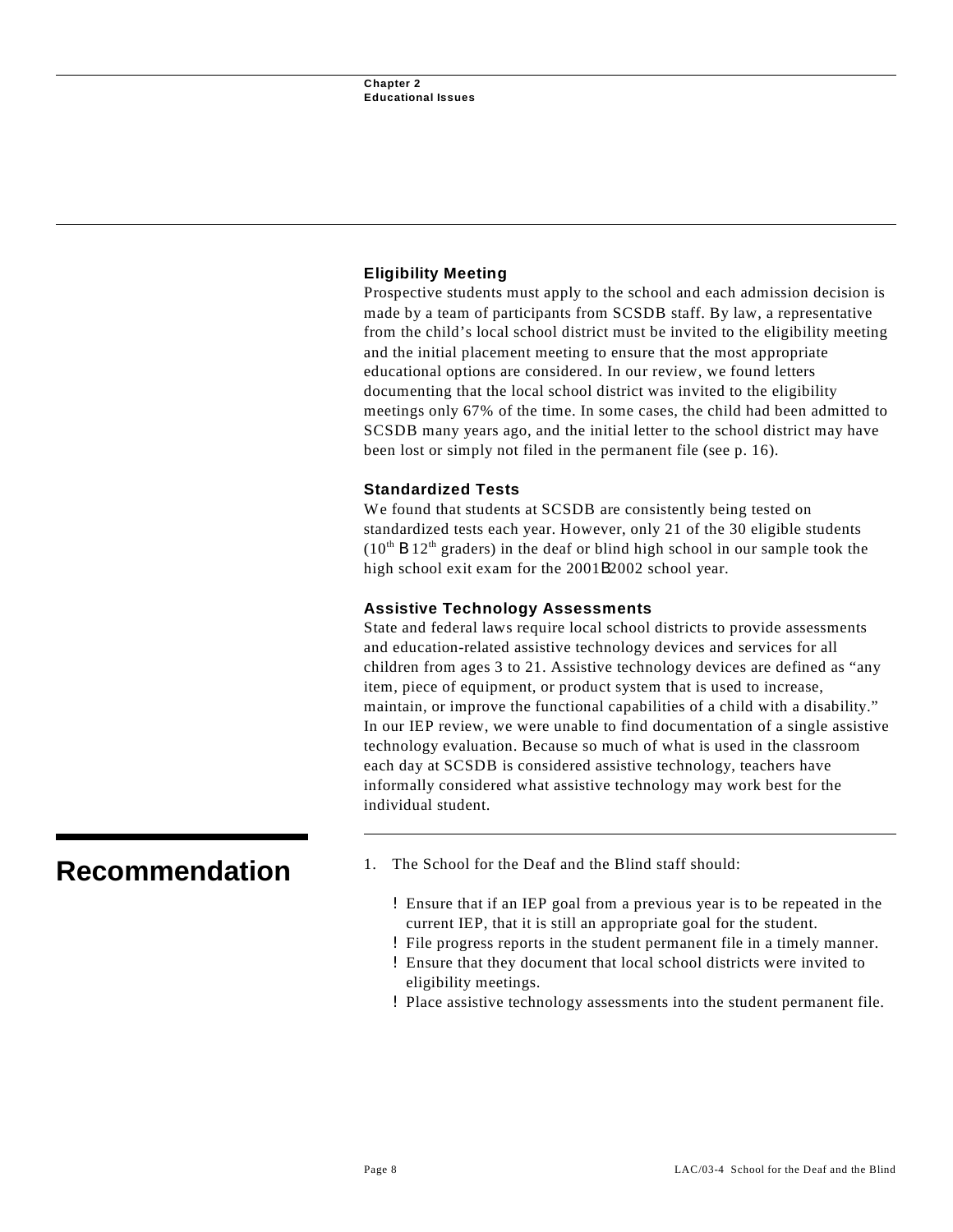| <b>Transition</b><br><b>Services</b> | The Individuals with Disabilities Education Act (IDEA) requires transition<br>planning for all special education students when they turn 16 in order to help<br>them make the adjustment to work or post-secondary education after they<br>graduate. Transition plans are supposed to be based on the child's individual<br>needs, taking into account his or her preferences and interests; and should<br>include instruction, related services, community experience, the development<br>of employment and other post-school adult living objectives, and if<br>appropriate, daily living skills, and a functional vocational evaluation. Our<br>review found that all transition plans in the deaf, blind, and multi-<br>handicapped schools were vague and not individualized. However, the school<br>has recognized the problems in the program and has taken several steps to<br>improve transition services at the school: |
|--------------------------------------|-----------------------------------------------------------------------------------------------------------------------------------------------------------------------------------------------------------------------------------------------------------------------------------------------------------------------------------------------------------------------------------------------------------------------------------------------------------------------------------------------------------------------------------------------------------------------------------------------------------------------------------------------------------------------------------------------------------------------------------------------------------------------------------------------------------------------------------------------------------------------------------------------------------------------------------|
|                                      | In 1999, a new occupational diploma was designed, based on a four-year<br>Ţ<br>curriculum called META (Merging Employment, Transition, and<br>Academics). The occupational diploma curriculum includes functional<br>academics, vocational classes, job shadowing and mentoring, work<br>experience (paid and unpaid), career portfolios, and transition classes.<br>Students who graduate with the occupational diploma will be qualified to<br>work in competitive entry-level employment.                                                                                                                                                                                                                                                                                                                                                                                                                                      |
|                                      | Ţ<br>SCSDB has received grant money to develop a full-time GED program<br>for deaf students. The program will provide pre-GED assessment and<br>will provide tutoring for these students for two years.                                                                                                                                                                                                                                                                                                                                                                                                                                                                                                                                                                                                                                                                                                                           |
|                                      | The transition services program is working to make the transition IEP goals<br>more specific and to tailor the transition plans more to the individual needs of<br>the student. To help students transition back into their home communities,<br>the school has assigned staff to visit students in their home communities in<br>order to evaluate the local job market and to determine what kinds of<br>supports (such as public transportation) are available.                                                                                                                                                                                                                                                                                                                                                                                                                                                                 |
| <b>Recommendation</b>                | The School for the Deaf and the Blind should continue its plans to<br>2.<br>improve transition goals and services for students to ensure it provides<br>for students' individual needs and helps students to live as independently<br>as possible.                                                                                                                                                                                                                                                                                                                                                                                                                                                                                                                                                                                                                                                                                |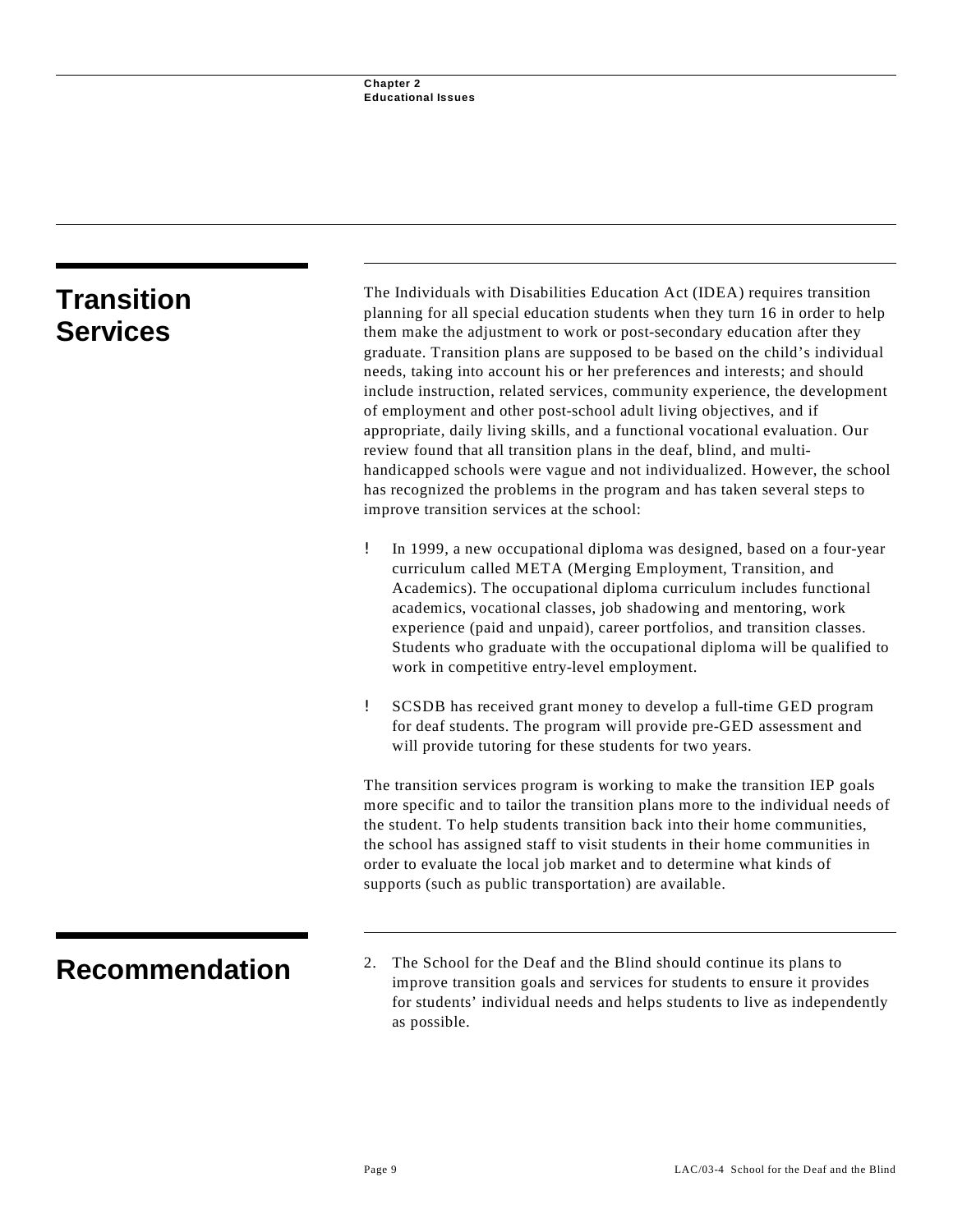**Behavior Program** When we reviewed the IEP and permanent files, we did not find documentation of any functional behavior assessments and found documentation of any functional behavior assessments and found only two behavior intervention plans. The director of behavior services provided information showing that six of the students in our sample should have evidence of a behavior support plan in their IEP files. The IDEA requires that, if a child's behavior is interfering with his or her education, the school must deal with the behavior in order for the child to learn. To comply with the IDEA, in June 2002 SCSDB began expanding its behavior program.

> The goals of the new behavior program are to determine why children are acting out and to provide students an alternative behavior for achieving the same result. When a child cannot be managed using the student code of conduct, behavior specialists must go through a formal process of evaluating the child:

- ! The behavior specialist completes a functional behavior assessment by observing the student and then determining the best course of action for the student.
- ! An alternative acceptable replacement behavior for the bad behavior is created and recorded in a behavior intervention plan (BIP). The plan contains the broad behavioral goals that the behavior program is working to replace.
- ! Teachers and administrators use a behavioral support plan to carry out the BIP on a daily basis; this is a day-to-day guide to reaching the goals.
- ! When a child needs more than the traditional behavior treatment, and a behavior interventionist is needed to reside with the child throughout the day to monitor behavior, the child may become enrolled in a program for children who need medical, behavioral, and counseling services. There is a separate evaluation and plan for this program because Medicaid may be used to fund it.

Because the IEP plans we reviewed were created in spring 2002, we were not able to evaluate the success of this program at this time. The school will be tracking individual students to see if their behavioral problems subside with the intensive interventions and supports.

**Recommendation** 3. The School for the Deaf and the Blind staff should place a copy of behavior intervention plans into the student IEP file and place the functional behavior assessments in the permanent file.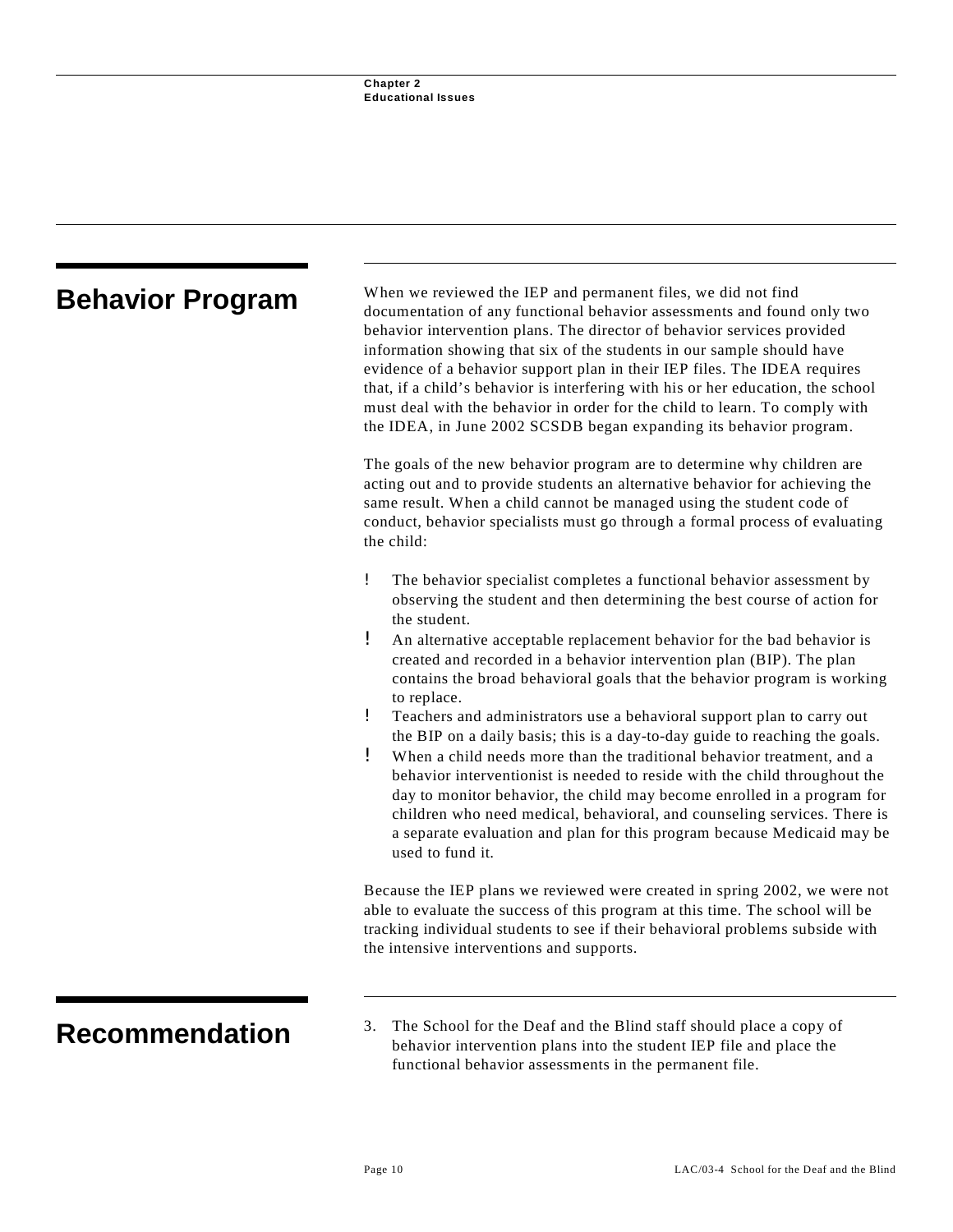# **Curriculum and Practices for the Multi-Handicapped School**

One of our audit objectives was to review the curriculum and practices at the multi-handicapped school to determine if they supported the goal of independent living for these students. In our IEP review, we found that these students have an average of six IEP goals each year, and 77% are receiving support services. We concluded that all goals in the IEPs in the multihandicapped school are geared toward getting students ready to transition from the school back into their own communities.

All students in the multi-handicapped school are either hearing or visually impaired and have at least one additional disability. In our sample, we found that all of the multi-handicapped students had a mental disability and 47% had a third disability, such as an orthopedic disability. The curriculum focuses on students' basic needs for mobility, communication, and daily living. Students are taught to develop skills that will enable them to hold a job and live in a supervised environment, such as learning to count correct change or fill out a job application correctly. According to SCSDB administration, the curriculum is designed to be developmental in nature, not to provide credits for a high school diploma. Students in the school are not mainstreamed for any portion of the school day. Students that graduate from the multi-handicapped school receive a state certificate of attendance.

The multi-handicapped students have the opportunity to practice their independence by residing in the school's Independent Living House during their senior year for a period of five weeks. There, groups of students (usually 5) practice a variety of independent living skills such as cooking, cleaning, working, and money management. Since January, the Independent Living House has served 65 multi-handicapped students during the week in a regular class setting and 25 students who stayed overnight.

A program provided through the Independent Living House, called Working Wheels, allows the students to gain work experience. The program sets up jobs for junior and senior students in the community. Each Wednesday students are taken to their jobs, where instructors teach them how to do the work, supervise the students, and bring them back to school. The program is designed for students who may not be able to participate in the school's career and technology program, but who could do something meaningful if given the proper training and experience. The students who take part in the program are not paid; they are there to gain the experience of having to go to work and to report to an employer. Students from the Working Wheels program have worked at an athletic center, in a hospital, and at a church over the past year.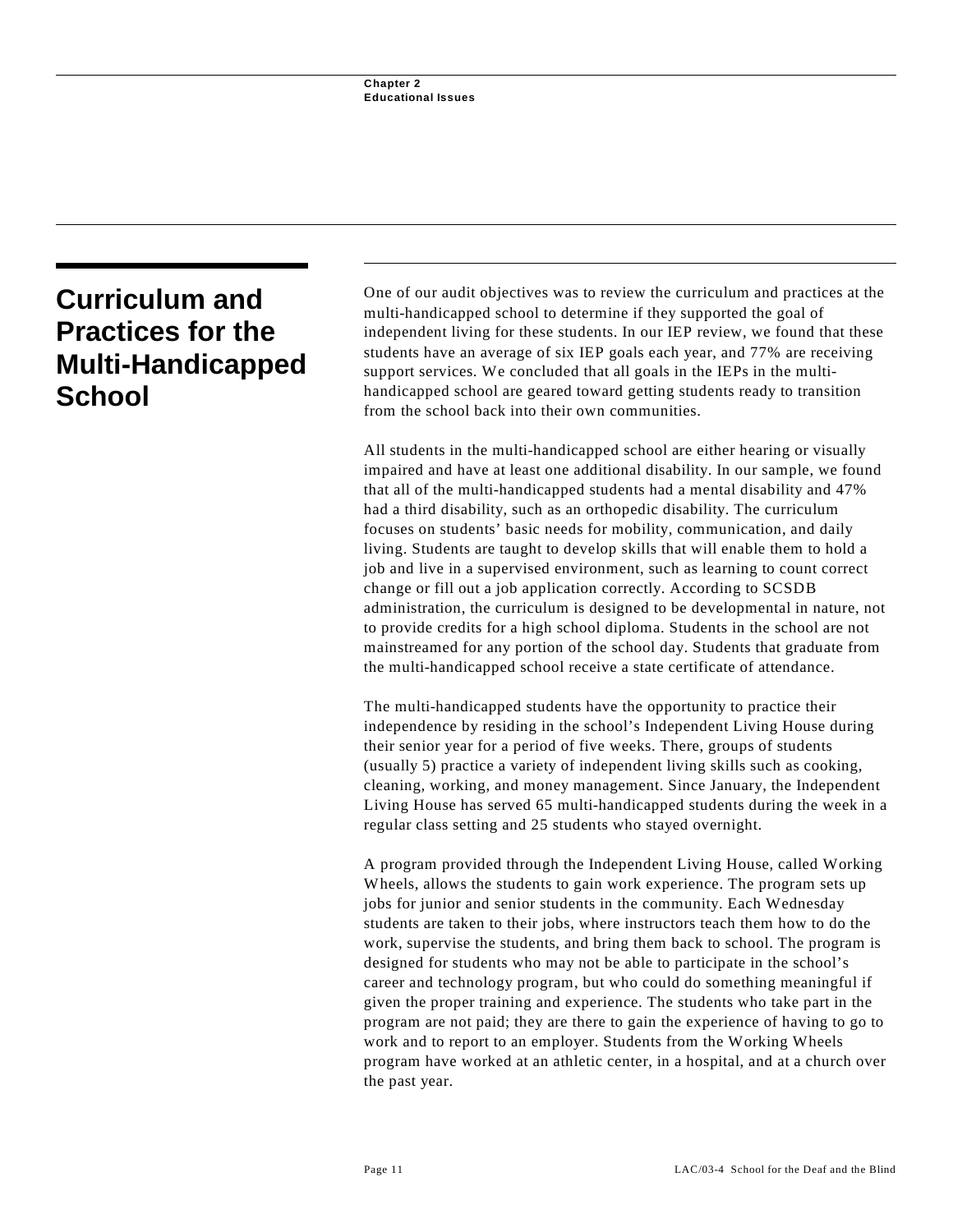| <b>Educational</b><br><b>Outcomes</b>                         | We reviewed SCSDB's graduation rates and school report card results as a<br>measure of the effectiveness of the school. What happens to students after<br>graduating from the school C whether they go into a job or post-secondary<br>education C is also a critical measure of the school's success. We found that<br>many SCSDB students did not attain a state high school diploma. However,<br>we also found that SCSDB is improving its process for helping students<br>make the transition from school to work or higher education. The agency is<br>also focusing its efforts on the school report card and students' mastery of<br>individual education goals. These topics are discussed in detail below.                                            |  |  |
|---------------------------------------------------------------|----------------------------------------------------------------------------------------------------------------------------------------------------------------------------------------------------------------------------------------------------------------------------------------------------------------------------------------------------------------------------------------------------------------------------------------------------------------------------------------------------------------------------------------------------------------------------------------------------------------------------------------------------------------------------------------------------------------------------------------------------------------|--|--|
| <b>Graduation and Diploma</b><br>Rates                        | In order to graduate with a high school diploma in South Carolina, all<br>students, including special education students, must have 24 credits in core<br>subjects (math, language arts, science, history, foreign language) and must<br>pass the state exit exam. SCSDB students who have the required coursework<br>but cannot pass the exit exam are issued a state certificate; those who also do<br>not have the course credits receive an SCSDB certificate of attendance. In<br>FY 01-02, 26% of the seniors graduating from the deaf high school and 78%<br>graduating from the blind high school earned a diploma; the rest received<br>certificates. Students in the multi-handicapped school receive certificates of<br>attendance from the school. |  |  |
|                                                               | Table 2.1 shows SCSDB graduation rates compared with deaf and blind<br>students in the state's other school districts, taking into account students who<br>earn the diploma after graduation. This data is reported to the State<br>Department of Education (SDE) annually for a federal report. SDE collects<br>this information from SCSDB and the school districts but does not verify it.                                                                                                                                                                                                                                                                                                                                                                  |  |  |
| <b>Table 2.1: Percent of Students</b>                         | DEAF SCHOOL FY 01-02                                                                                                                                                                                                                                                                                                                                                                                                                                                                                                                                                                                                                                                                                                                                           |  |  |
| Graduating with a Diploma or a<br><b>Certificate FY 01-02</b> | <b>SCSDB</b><br><b>STATE</b><br>5 (26%)<br>$28 (34\%)$<br>Graduated with H.S. Dinloma                                                                                                                                                                                                                                                                                                                                                                                                                                                                                                                                                                                                                                                                          |  |  |

| DEAF SCHOOL FY 01-02                 |              |              |
|--------------------------------------|--------------|--------------|
|                                      | <b>SCSDB</b> | <b>STATE</b> |
| Graduated with H.S. Diploma          | 5(26%)       | 28 (34%)     |
| Received a Certificate of Attendance | 5 (26%)      | 14 (17%)     |
| Other*                               | 9(47%)       | 40 (49%)     |
| <b>TOTAL</b>                         | 19 (100%)    | 82 (100%)    |
| <b>BLIND SCHOOL FY 01-02</b>         |              |              |
|                                      | <b>SCSDB</b> | <b>STATE</b> |
| Graduated with H.S. Diploma          | 7(78%)       | 10 (45%)     |
| Received a Certificate of Attendance | $1(11\%)$    | 3(14%)       |
| Other*                               | $1(11\%)$    | 9(41%)       |
| <b>TOTAL</b>                         | $9(100\%)$   | 22 (100%)    |

\* Other includes those no longer in special education and those who moved or dropped out of school.

Source: State Department of Education, Office of Exceptional Children.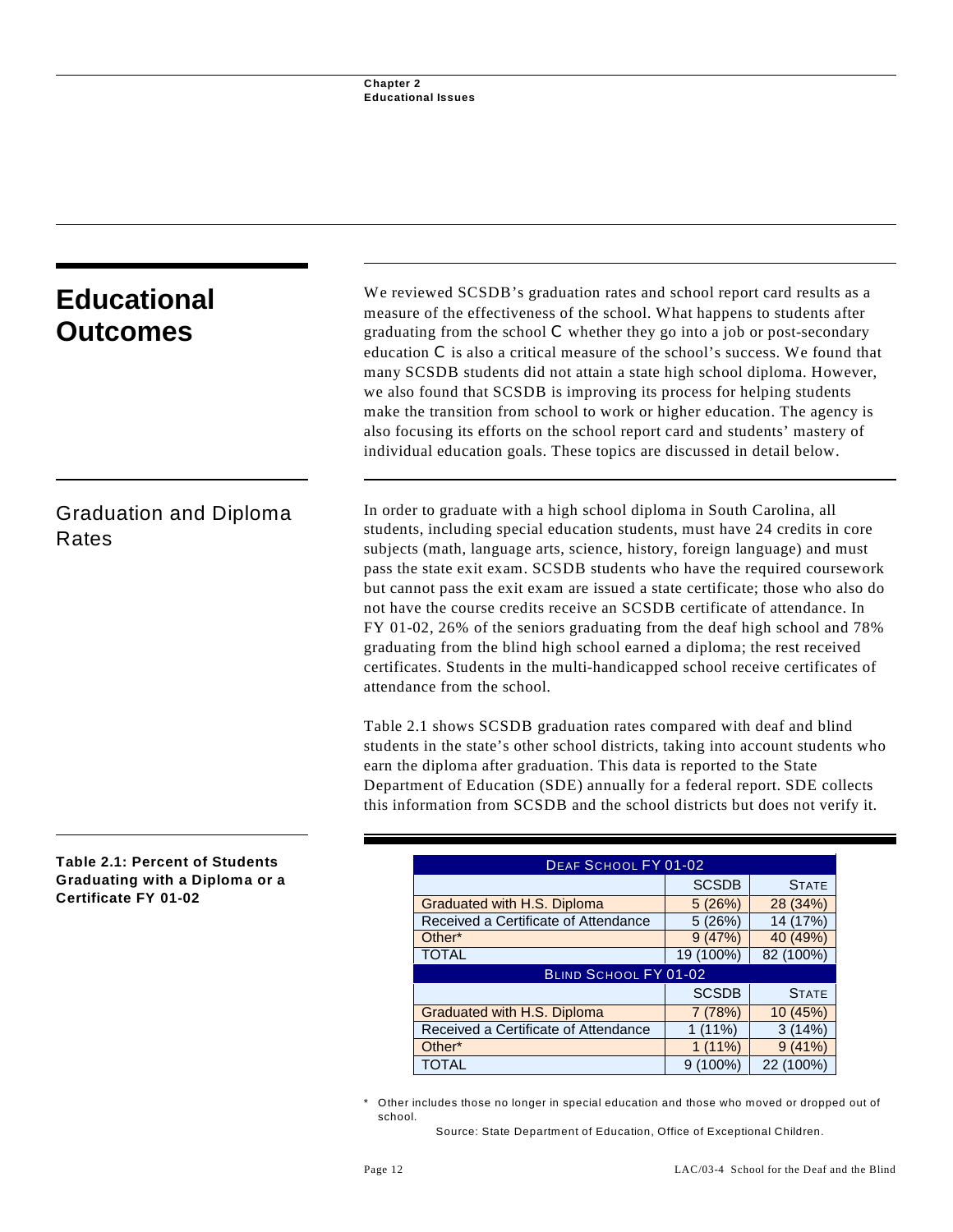For FY 02-03, none of the 12 SCSDB graduates of the deaf and blind schools received a state high school diploma (5 received the new occupational diploma). Several students plan to re-take the exit exam during the summer or fall.

According to officials who work with the deaf and blind populations, there are many reasons why more students do not earn a regular high school diploma.

- ! Sensory-impaired students have particular difficulties with reading and math. We saw this illustrated in the assessment portion of the students' IEPs, which showed that the majority of students had language arts, math, and reading skills well below grade level. Students who do not acquire language skills at a normal age face barriers in trying to learn these skills when they are older.
- ! Many of the students in the blind and deaf schools have lower than average academic capabilities, based on standardized IQ tests. In our IEP review, we found that 18% of the blind students and 15% of the deaf students in grades 9B12, in FY 02-03, had IQs in the mild range of mental disability.
- ! The average age of entry to SCSDB is almost nine. Many of the students at SCSDB attended public school in their home districts before coming to SCSDB, and enroll in SCSDB as a "last resort" or because they "can't make it" in their home school districts. In fact, SDE regulations require that all disabled students be educated in a "least restrictive environment." SCSDB, as a residential institution, is *not* considered a least restrictive environment, so it is an appropriate setting only for those children who, for whatever reason, cannot receive an appropriate education in their regular schools.
- ! According to the school report card, 81% of students at SCSDB are from low-income families. National education statistics show that students from low-income families in general have lower rates of graduation with a high school diploma.
- ! SCSDB students have to acquire the 24 educational credits and pass the exit exam, although students can take the exit exam multiple times. SCSDB does not offer all the required high school courses on campus because of the small number of students and the lack of properly certified teachers (see p. 18). Therefore, SCSDB students must take at least some academic courses in the Spartanburg public schools in order to graduate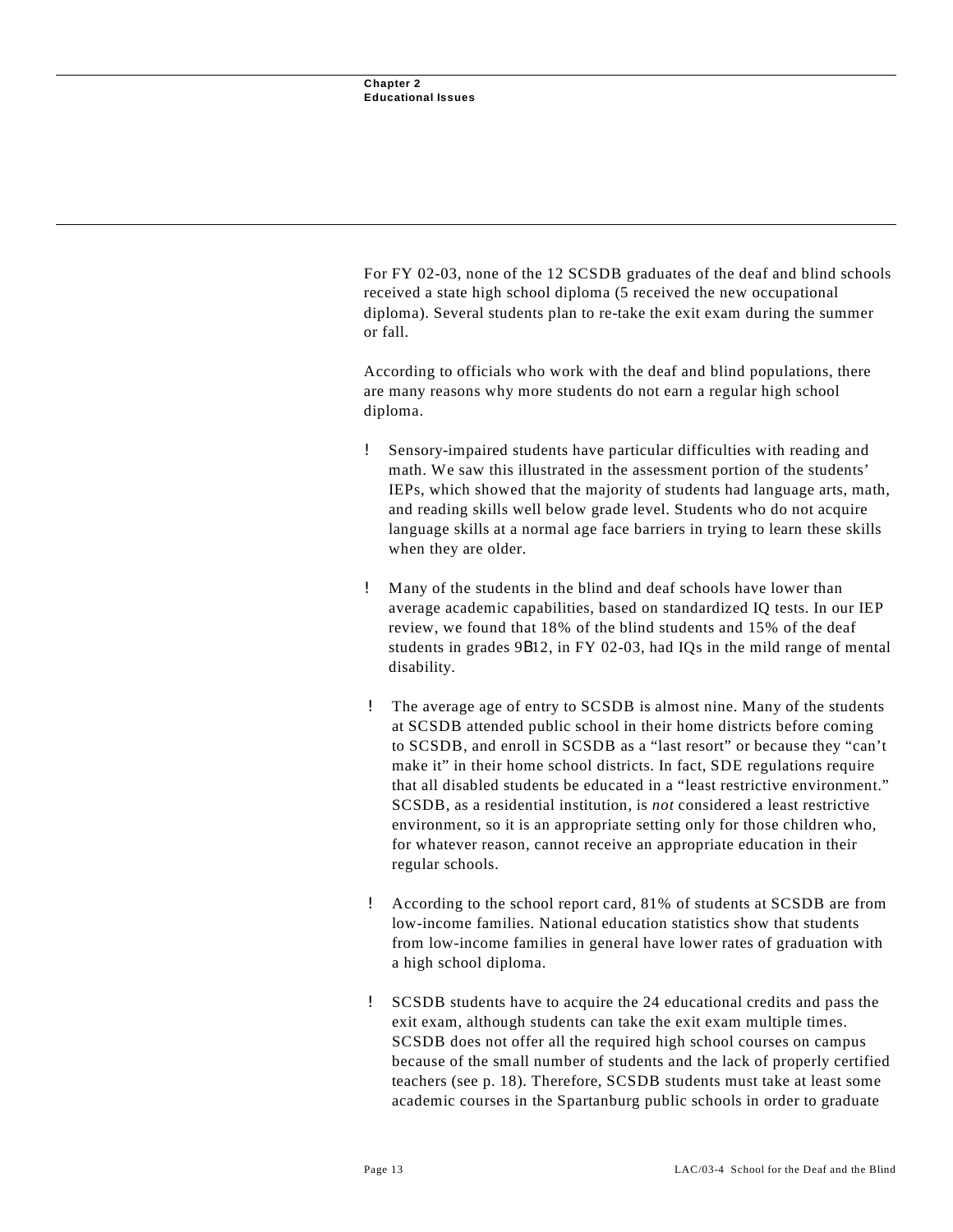with a diploma. However, only 32 SCSDB students were mainstreamed in the public school for part of the day.

The mission of the school is to help its students achieve their greatest potential for independence. In view of this, it is appropriate to look at other outcome statistics in addition to graduation rates. SCSDB tracks student achievements for two years after graduation through a student follow-up survey. Table 2.2 shows survey results. Over the three-year period, 70% of students were either employed, in post-secondary education, or attending a sheltered workshop.

|                                                    | CLASS OF 2000  | CLASS OF 2001  | CLASS OF 2002  |
|----------------------------------------------------|----------------|----------------|----------------|
|                                                    | (22 GRADUATES) | (28 GRADUATES) | (30 GRADUATES) |
| Attending College or<br><b>SCSDB Adult Program</b> | 8(36%)         | 11 (39%)       | 10 (33%)       |
| <b>Employed Competitively</b>                      | 5(23%)         | 6(21%)         | 1(3%)          |
| <b>Attending Sheltered</b><br>Workshop             | 5(23%)         | 5(18%)         | *5 (17%)       |
| Homemaker                                          | 1(5%)          |                | 1(3%)          |
| Unemployed, At Home                                | 2(9%)          | 4 (14%)        | **9 (30%)      |
| Moved/Unable to Contact                            | 1(5%)          | 2(7%)          | 4(13%)         |

Includes one graduate attending adult day care.

Includes 5 graduates awaiting placement by the Dept. of Disabilities and Special Needs.

#### Source: SCSDB.

SCSDB students who leave the school without a high school diploma may face formidable barriers to achieving independence and finding employment. But for many students, given the extent of their disabilities and the current academic requirements for a high school diploma, achieving this milestone may be beyond their capabilities. This makes the role that SCSDB plays in transitioning students from school to work even more critical. In recognition of this, SCSDB has initiated a new curriculum for an "occupational" diploma which will help students graduate ready for employment. Transition planning and the occupational diploma are discussed further on page 9.

SCSDB should continue to focus its efforts and resources on helping students who have academic potential to achieve a high school diploma. It was not within the scope of our review to find ways that the school could improve the literacy and math skills of its students. However, given the amount of resources the school has per student (see p. 4), SCSDB must demonstrate to parents, students, and taxpayers that it is doing everything possible to ensure that capable students graduate with diplomas.

#### **Table 2.2: Post-Graduation Outcomes for SCSDB Students**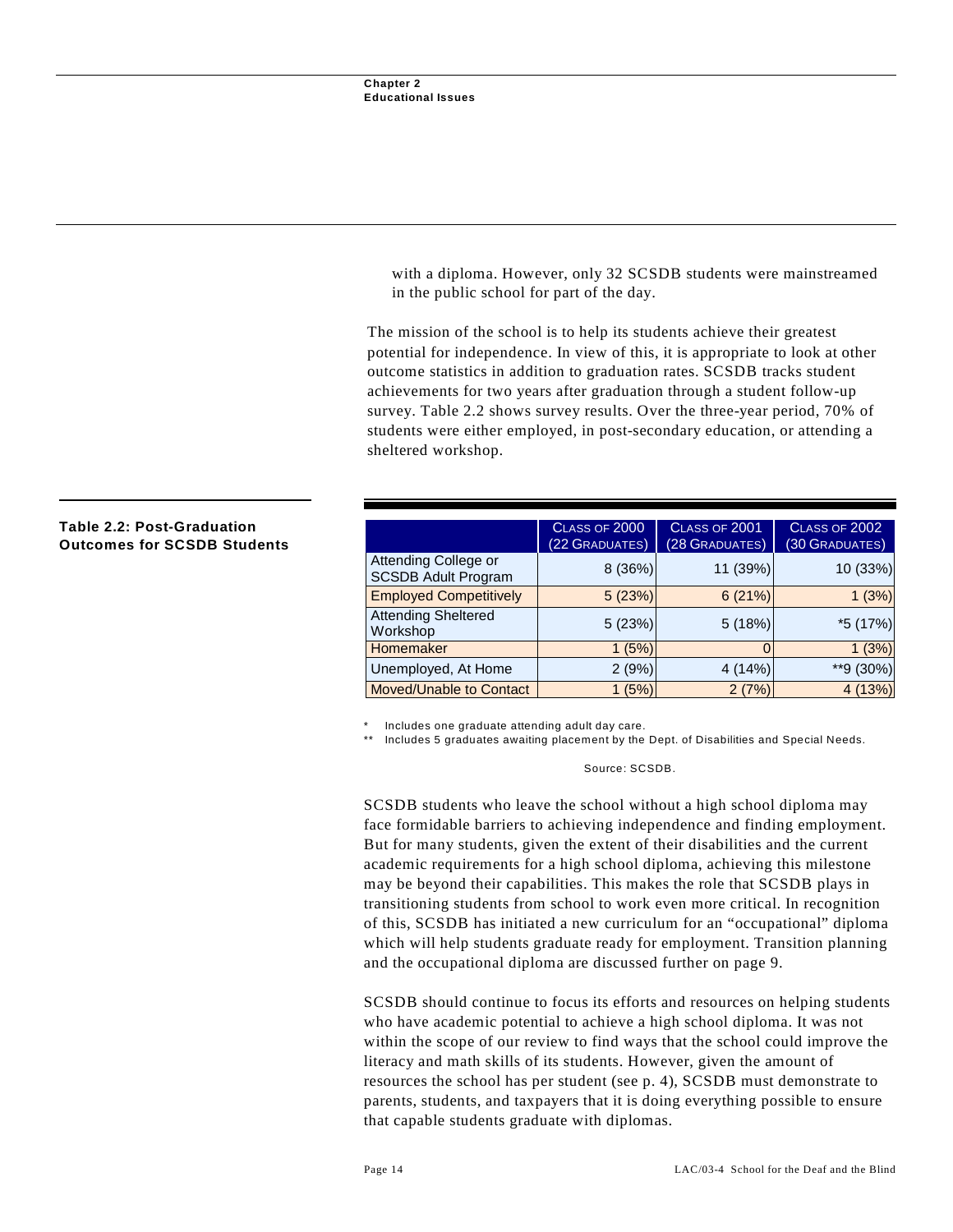### SCSDB School Report Card Results

For the 2001-2002 school year, SCSDB received an "excellent" on its school report card, the highest rating possible. According to the S.C. Education Oversight Committee manual for the report cards, two of the main criteria for the school's rating were the percent of IEP objectives mastered and the percentage of academic gains made by students over the previous year. We reviewed the sources of data used by SCSDB to report these gains.

We reviewed students' individualized education programs (IEPs) (see p. 6) and specifically focused on the goals and objectives. The IEPs create a set of goals for each student based on that student's specific academic weakness as determined by a standardized test.

We noted in our IEP review that the goals and objectives were specific and individualized. Students in the blind and deaf schools had goals that were primarily academic in nature and concerned with improving language arts and math skills. Students in the multi-handicapped school had multiple goals addressing their needs in areas such as independent living skills, vocational skills, basic math and communication, and physical, occupational, and speech therapy.

For the 2001-2002 school report card, SCSDB reported that 80.1% of the students' IEP objectives had been mastered. SCSDB uses a computer program to track all the goals and objectives and the quarterly progress reports. SCSDB staff told us that, if a student is not progressing satisfactorily in meeting the IEP goals, an IEP review meeting is held and the goal is changed. We noted that this happened only a few times in our review of the IEP files.

The other measure used by the school was the academic gains made by students in language arts and math, as measured by a standardized test. The report card shows that, overall, 88.8% of the students made gains in language arts and/or math. However, the extent of these gains is not specified. For example, how many students may have improved a whole grade level in reading is not reported. According to SCSDB staff, *any* gain is counted for reporting purposes.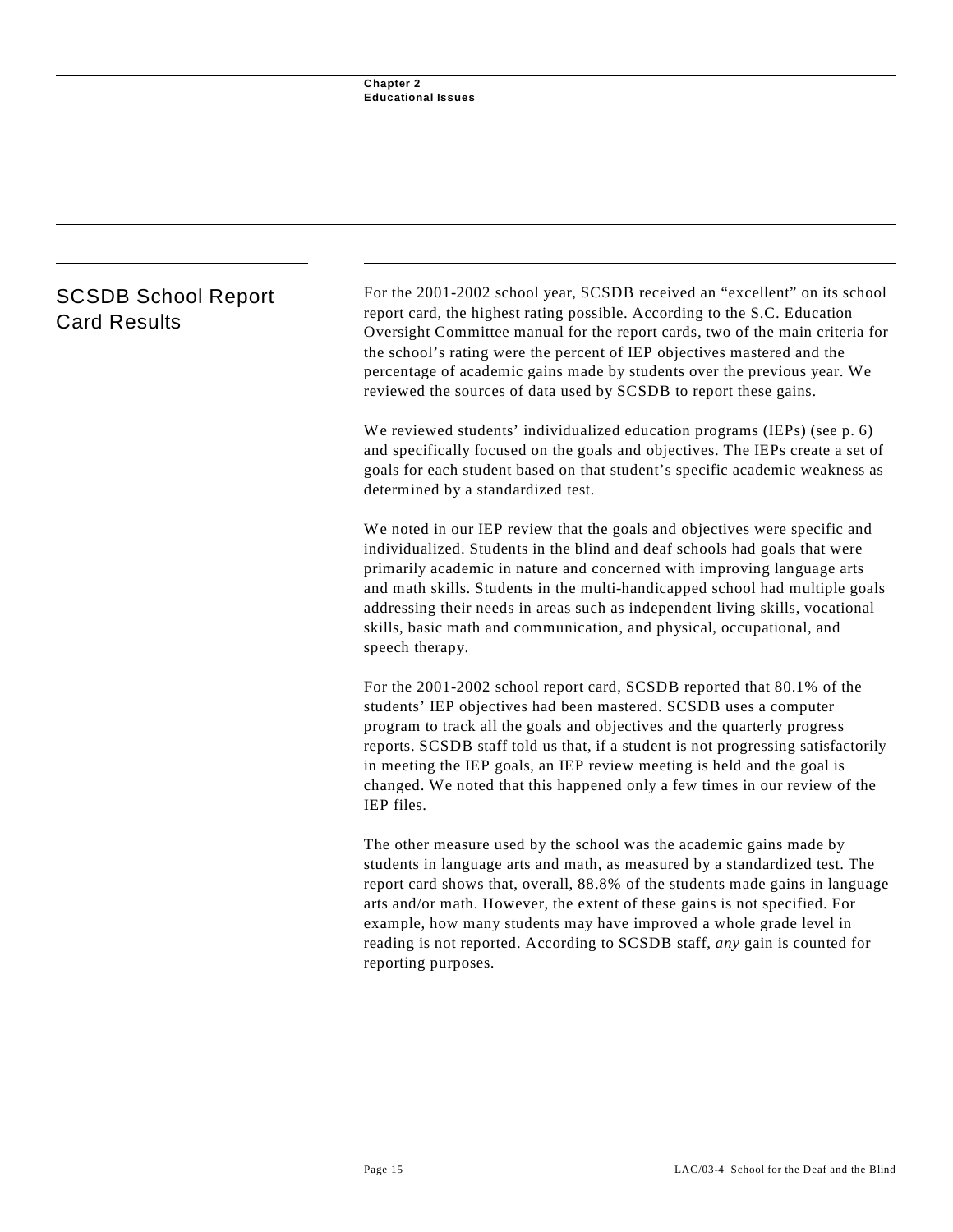## **Admittance and Termination Criteria**

We reviewed the school's admittance and termination criteria to determine what role the school plays in the continuum of options for children needing special education and whether it complied with state and federal requirements. Prospective students must apply for admission to SCSDB. Students may apply either through direct application by parents or on referral from the local school district. Applicants must meet the school's basic eligibility requirements which are established by the SCSDB Board of Commissioners:

- ! Parent(s) or legal guardian(s) must live in South Carolina.
- ! The student must have an educationally significant hearing or vision loss as their primary disability and be 22 through 21 years old.
- ! Students applying to the School for the Multi-Handicapped must have a least one disabling condition in addition to a hearing or vision loss.
- ! The student does not pose a threat of harm to self or to others.
- ! The student must have the emotional and behavioral ability to benefit from the programs offered.

In addition to the basic eligibility requirements, each school has its own additional admissions policies. If the student meets the basic requirements for admission to the school, an eligibility meeting is held to determine whether the child will be placed at SCSDB.

By state law, local school districts are required to serve all children who live in the school district; however, SCSDB has some discretion over which students it will admit to the school. Based on the authority set by the Board of Commissioners, if the SCSDB admission team feels that the school is not the most appropriate placement for the student, it can deny the applicant.

Examples of reasons why a child would be denied entrance into the school include:

- ! The child could function in an regular school environment.
- ! The child is determined to be mentally disabled to the extent that he or she could not demonstrate a potential for progress.
- The child with severe behavioral or emotional problems is determined by a psychiatrist, in conjunction with the admissions team, to need a "high management" placement.

The Individuals with Disabilities Education Act requires that children be educated in the "least restrictive environment" possible. The Individuals with Disabilities Education Act (IDEA) does not require that every disabled student be educated in the regular setting; but it does presume that the first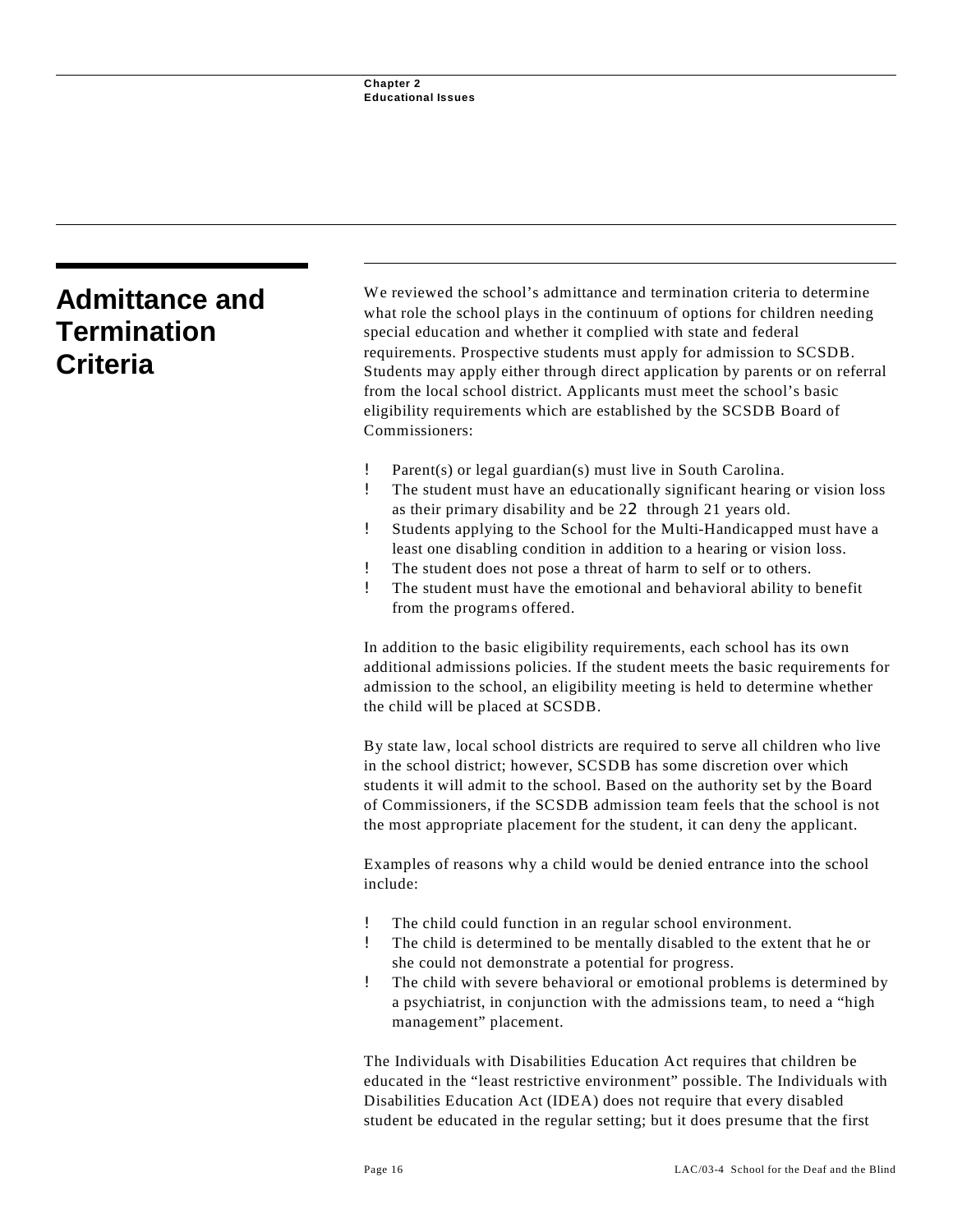|                       | placement option considered for each disabled student is the school the child<br>would attend if not disabled. However, the IDEA also places great emphasis<br>on parental choice. Therefore, parents can decide to send their children to the<br>school without school district involvement. According to SCSDB staff, many<br>parents seek to enroll their children in the school after they have tried the<br>public school system and have found that their child needs more support<br>services.                                                                                                                                                                                                                                                                                                                                       |
|-----------------------|---------------------------------------------------------------------------------------------------------------------------------------------------------------------------------------------------------------------------------------------------------------------------------------------------------------------------------------------------------------------------------------------------------------------------------------------------------------------------------------------------------------------------------------------------------------------------------------------------------------------------------------------------------------------------------------------------------------------------------------------------------------------------------------------------------------------------------------------|
|                       | We reviewed school applications for the period of June 1, 2001 B May 31,<br>2002. During that time, there were 77 applications to SCSDB. Of those 77,<br>53 were found to be eligible for admission. Fifty of those eligible enrolled in<br>the school. Seven applicants were found to be ineligible; six of these were in<br>the school for the multi-handicapped. Five applicants were turned down due<br>to a mental functioning range below the trainable mentally-disabled level.<br>One applicant who applied to the school for the multi-handicapped and one<br>applicant to the school for the deaf were found to be ineligible due to<br>emotional/behavioral problems.                                                                                                                                                            |
| Pioneer Ridge Program | SCSDB has not always turned down applicants who have emotional or<br>behavioral problems but has recently changed its admissions policy. The<br>Pioneer Ridge program was created for deaf middle school and high school<br>students whose behavior restricted them from learning in the regular special<br>education classroom. Students in the program were taught in a different<br>location on campus and received separate behavioral supports such as<br>counseling. Two years ago, when the school terminated the Pioneer Ridge<br>program, the Board elected to change the admissions criteria to exclude those<br>deemed "high management." According to SCSDB staff, the students in the<br>Pioneer Ridge program were becoming a threat to other students on campus;<br>therefore, the program was disbanded.                    |
|                       | To ensure that the school followed state regulations, we reviewed the<br>procedures used by SCSDB for closing the Pioneer Ridge program and<br>placing the students who had been in the program. We reviewed<br>documentation concerning the placement meetings for each of the students.<br>Of the ten students who were enrolled in Pioneer Ridge at the time of<br>closing, three students were sent back to their local school districts. We<br>found that these students had multiple meetings to determine the correct<br>placement, and that all appropriate participants were invited to the meetings.<br>However, there was insufficient documentation to show whether<br>representatives of the local school districts actually came to the placement<br>meetings. Also, for the three students who were sent back to their local |

school districts, we determined that the local school districts were not always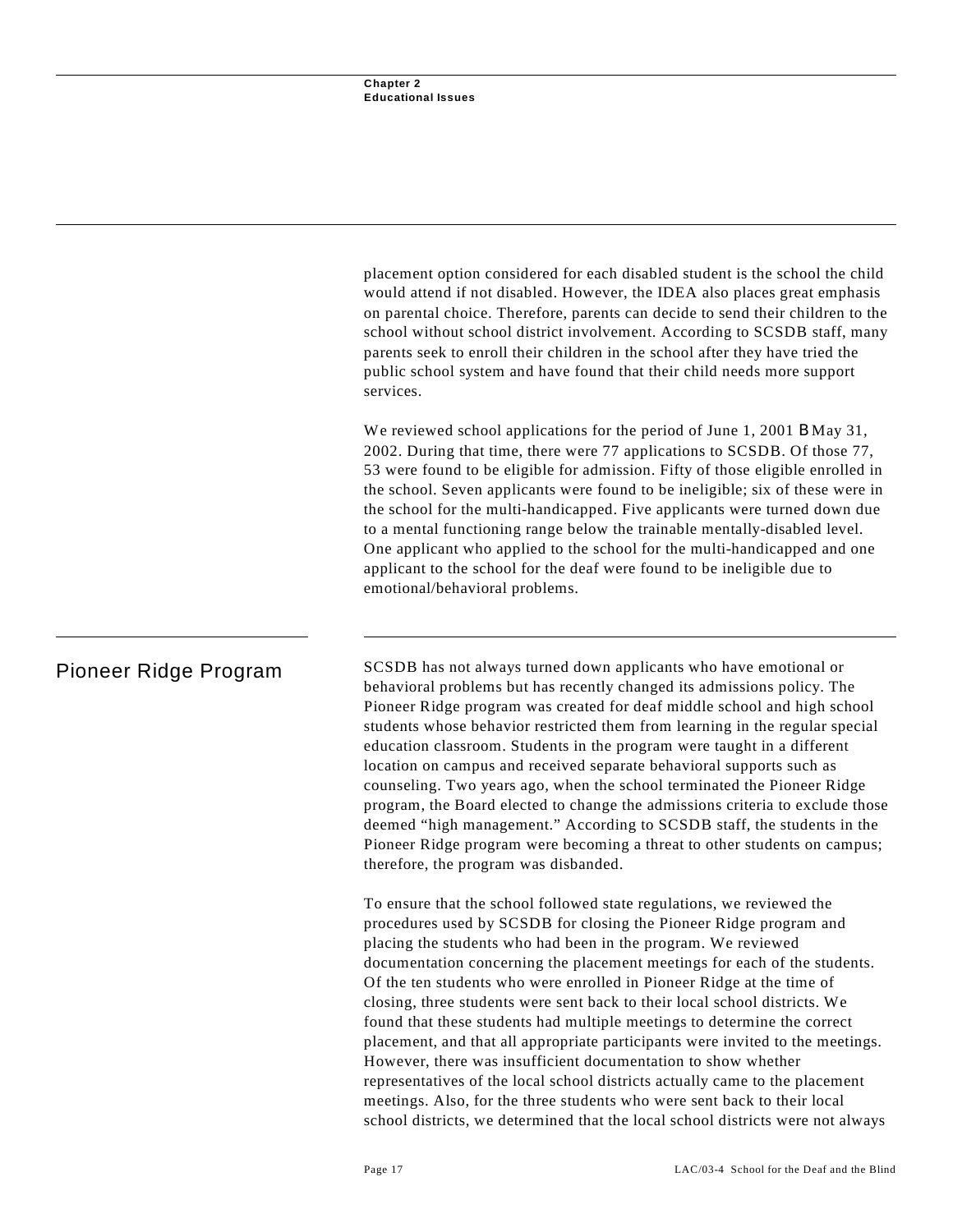|                                    | invited to the placement meetings at least 7 days prior to the meeting date, as<br>required.                                                                                                                                                                                                                                                                                  |
|------------------------------------|-------------------------------------------------------------------------------------------------------------------------------------------------------------------------------------------------------------------------------------------------------------------------------------------------------------------------------------------------------------------------------|
|                                    | Seven of the former Pioneer Ridge students were accepted back into the<br>regular program at the deaf high school. Because these children needed extra<br>supervision and counseling in order come back into the regular classroom at<br>SCSDB, the school has initiated a comprehensive behavior program for<br>students who need more than the normal supports (see p. 10). |
| <b>Recommendation</b>              | The South Carolina School for the Deaf and Blind should ensure that<br>4.<br>local school districts receive sufficient notification when a change of<br>placement for a student in being considered.                                                                                                                                                                          |
| <b>Teacher</b><br><b>Vacancies</b> | We interviewed principals and staff of the various schools to determine how<br>teacher vacancies are handled. Primarily, each of the schools has a short list<br>of retired teachers or volunteers on whom they call in case of long-term<br>teacher vacancies. If a teacher is absent for a short period of time, normally<br>the teacher assistants cover the classes.      |
|                                    | In addition to other vacancies, we found that the deaf high school has had<br>two math teacher vacancies (one for the occupational track and one for the<br>academic track) for the entire 2002-2003 school year. In that math is a<br>required subject for graduation, this could hinder the students from obtaining<br>the credits they need to finish high school.         |
|                                    | The deaf elementary school has had a vacant fourth-grade teacher position<br>for almost the entire school year, and the multi-handicapped school has had<br>several vacancies, with one being vacated during the school year in January<br>2003.                                                                                                                              |
|                                    | The school has advertised for these positions on the state website as well as<br>through other methods; however, recruitment for teachers with special skill<br>requirements, such as proficiency in American Sign Language (ASL) or<br>Braille, is difficult.                                                                                                                |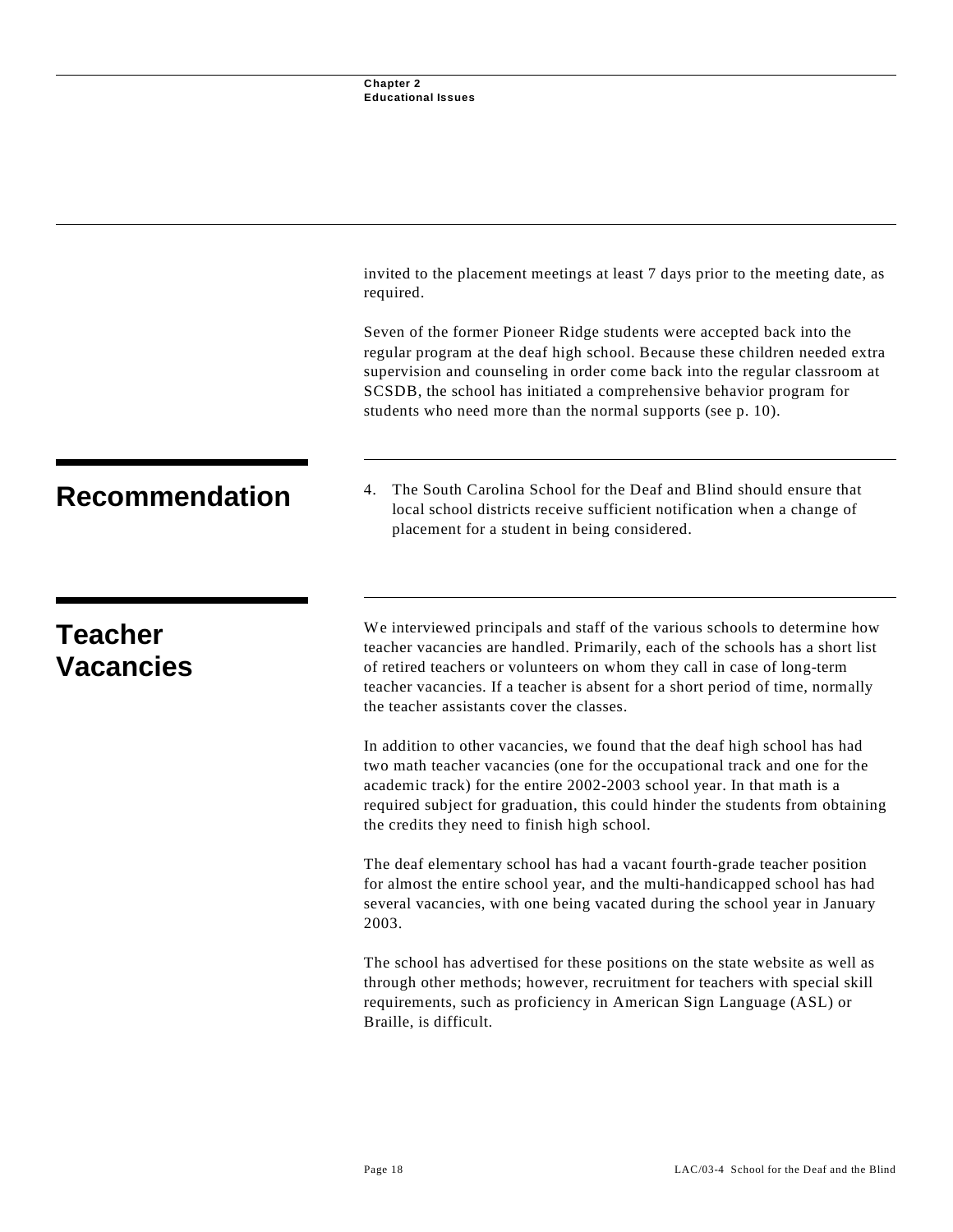| <b>Other Audits</b>                                                                                | The S.C. School for the Deaf and the Blind is an independent state agency<br>and does not function as a local school district. For example, the SCSDB<br>board is appointed by the Governor; school district boards are elected. The<br>SCSDB Board has the authority to set polices and supervise the school;<br>however, it meets less than six times a year and is not involved in day-to-day<br>operations. SCSDB is also subject to some oversight by the State Department<br>of Education. We reviewed how oversight of key school functions is<br>accomplished.                                                                                                                                                                                                                                                                                                                                                  |
|----------------------------------------------------------------------------------------------------|-------------------------------------------------------------------------------------------------------------------------------------------------------------------------------------------------------------------------------------------------------------------------------------------------------------------------------------------------------------------------------------------------------------------------------------------------------------------------------------------------------------------------------------------------------------------------------------------------------------------------------------------------------------------------------------------------------------------------------------------------------------------------------------------------------------------------------------------------------------------------------------------------------------------------|
| South Carolina<br>Department of Education<br><b>IDEA Compliance Review</b>                         | The South Carolina Department of Education, office of exceptional children<br>(OEC), ensures district compliance with the IDEA by monitoring schools<br>throughout the state who serve children with disabilities. SDE requires that<br>each school document how it complies with the IDEA and monitors this<br>through on-site visits every four years. During the compliance review,<br>teachers, parents, and students are interviewed and the student files are<br>reviewed. For its most recent review of SCSDB, the office of exceptional<br>children reviewed fifteen files, allowing the school to select five of those<br>files. The office of exceptional children then publishes a report within 30<br>days after the review. We obtained the most recent compliance review by the<br>office of exceptional children, completed in January 2003, and found that<br>their report had no significant findings. |
| South Carolina<br><b>Department of Education</b><br><b>Teacher Certifications</b><br><b>Review</b> | SDE conducts a review of certification records for teachers, principals, and<br>other educational staff annually as part of the school accreditation process.<br>Accreditation standards require the school to report on whether:<br>The principal is full-time, is certified, and has completed a professional<br>Ţ<br>development plan.<br>All teachers are properly certified for the positions held.<br>The percentage of instruction taught by teachers not properly certified<br>Ţ<br>does not exceed 10%.<br>Permits are requested for all personnel not properly certified.<br>Ţ<br>For the 2002-2003 school year, SDE gave SCSDB the accreditation<br>classification of "all clear," meaning that those requiring certification had the<br>proper credentials.                                                                                                                                                 |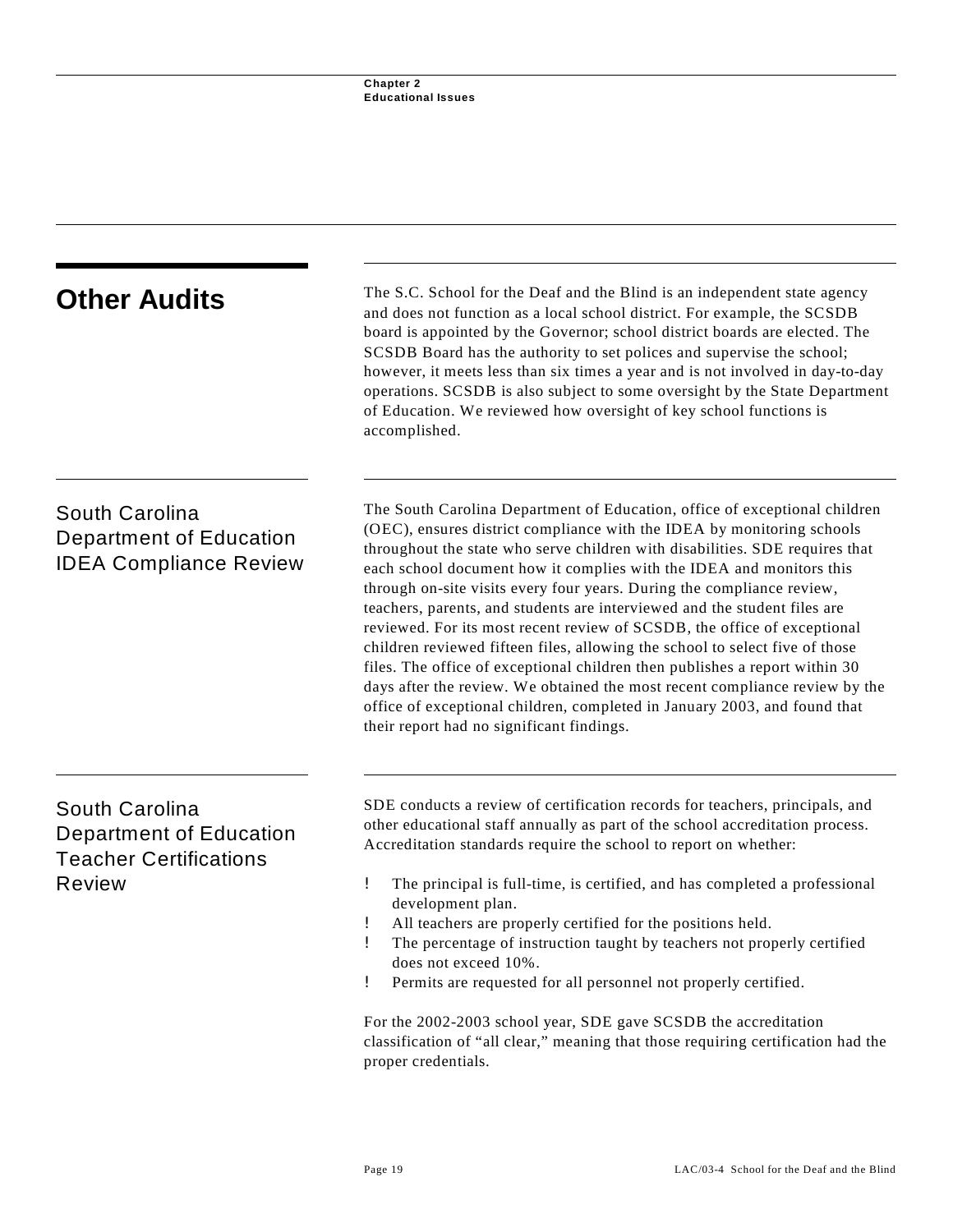SCSDB Internal Audits Another source of compliance monitoring for SCSDB is the school's internal auditor. The internal auditor at SCSDB primarily conducts compliance reviews dealing with state and federal regulations and policies and procedures of SCSDB. Annually, the administrative team decides which areas will be audited. After each audit is completed, a report is generated with general findings and any recommendations. The internal auditor has the authority to make these recommendations and the responsibility to see that they are implemented. If problems are found, the school or department must create a corrective action plan to correct any problems and then submit the plan back to the internal auditor for review. Currently, the internal auditor does not report directly to the board of commissioners; the reports go to the president and vice president of SCSDB.

> We reviewed a selection of quality assurance reviews conducted by SCSDB's internal auditor during the 2001-2002 school year. Several of those audits included the student individualized education programs (IEPs).The internal auditor noted the following deficiencies: inadequate letters of invitation to parents; information being vague or left blank in various sections of the IEP; information about participation in statewide testing was blank, inconsistent, or did not reconcile; and record management needed improvement.

> Each division of the school then completed a corrective action plan to address the areas needing improvement. We reviewed these corrective action plans and found that the plans provided by each school addressed the areas that the internal auditor reviewed. However, we cannot determine if these action plans have been effective because the school was to implement the new IEP procedures for the 2003-2004 school year.

**Recommendation** 5. To emphasize the value of the internal audit function and enhance its independence, the internal auditor should also report directly to the S.C. School for the Deaf and the Blind Board of Commissioners.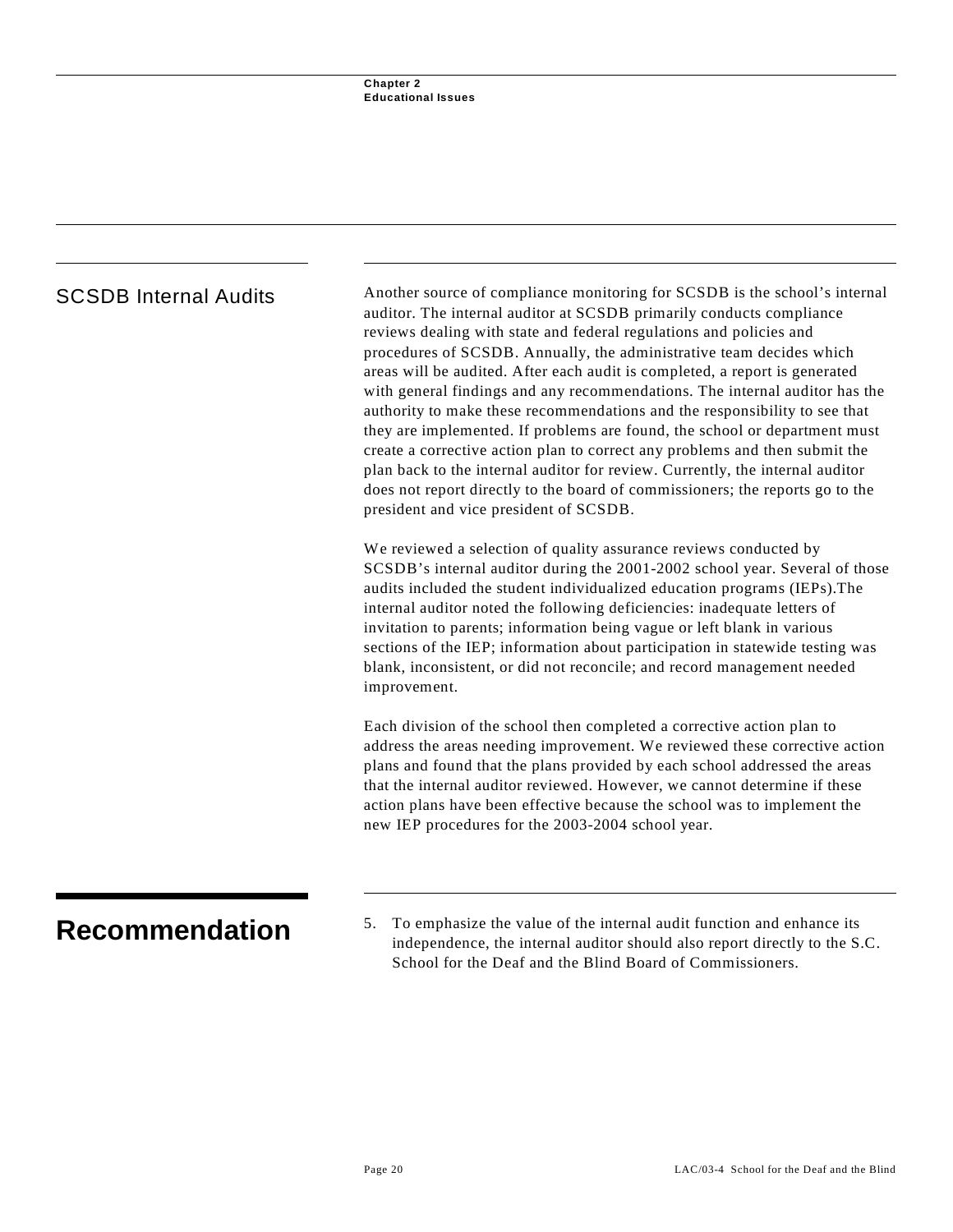# **Safety and Student Advocacy Issues**

A main objective of this audit was to review student safety and health (student advocacy) issues at the school. In 1999, a parent of a child in the multi-handicapped school alleged, in part, that the school was failing to provide a safe facility for its students, and filed a complaint against S.C. School for the Deaf and the Blind (SCSDB) with the federal Department of Health and Human Services Office for Civil Rights (OCR). The Office for Civil Rights requested the school to address all the issues raised in the complaint. These issues included:

- Establishing a new safety committee.
- Developing safety regulations and buying safety equipment.
- ! Conducting safety training in regards to wheelchairs and evacuations.
- Reorganizing the security program and school resource officer duties.
- ! Isolating sick children and notifying parents of health issues.

The school complied, and a settlement agreement and release was signed in May 2002 between SCSDB and the Office for Civil Rights. Until May 2004, the school must submit monitoring reports every 45 days to the Office for Civil Rights. These reports must contain information and updates on what SCSDB has agreed to do to settle the complaint. We reviewed the safety issues raised both by the audit requester and the OCR complaint, and how the school has addressed these issues and ensures that students are personally safe.

## **Student Advocacy**

According to agency policy, employees are "*…*required to report any known or suspected instances of abuse and/or neglect of school students*.*" In addition, the policy states that "*…*SCSDB employees supervising students are responsible for reporting all accidents/injuries incurred by students by completing the Student Accident/Injury First Report form." All student accident/injury forms are to be forwarded to the family support specialist, whose duties include obtaining these forms, conducting internal investigations, and notifying other authorities, such as law enforcement or the Department of Social Services (DSS), as necessary. If a student is injured or becomes ill, the supervising employee is required to take the child to the campus health center for medical treatment. The form contains a section for the nurse or doctor to indicate what treatment the student received. The form also indicates if the student's parent or guardian was notified.

During the 2002-2003 school year, SCSDB began a central tracking of student advocacy statistics as a part of its risk management program. As of February 28, 2003, almost 400 accident/injury reports had been recorded for the school year.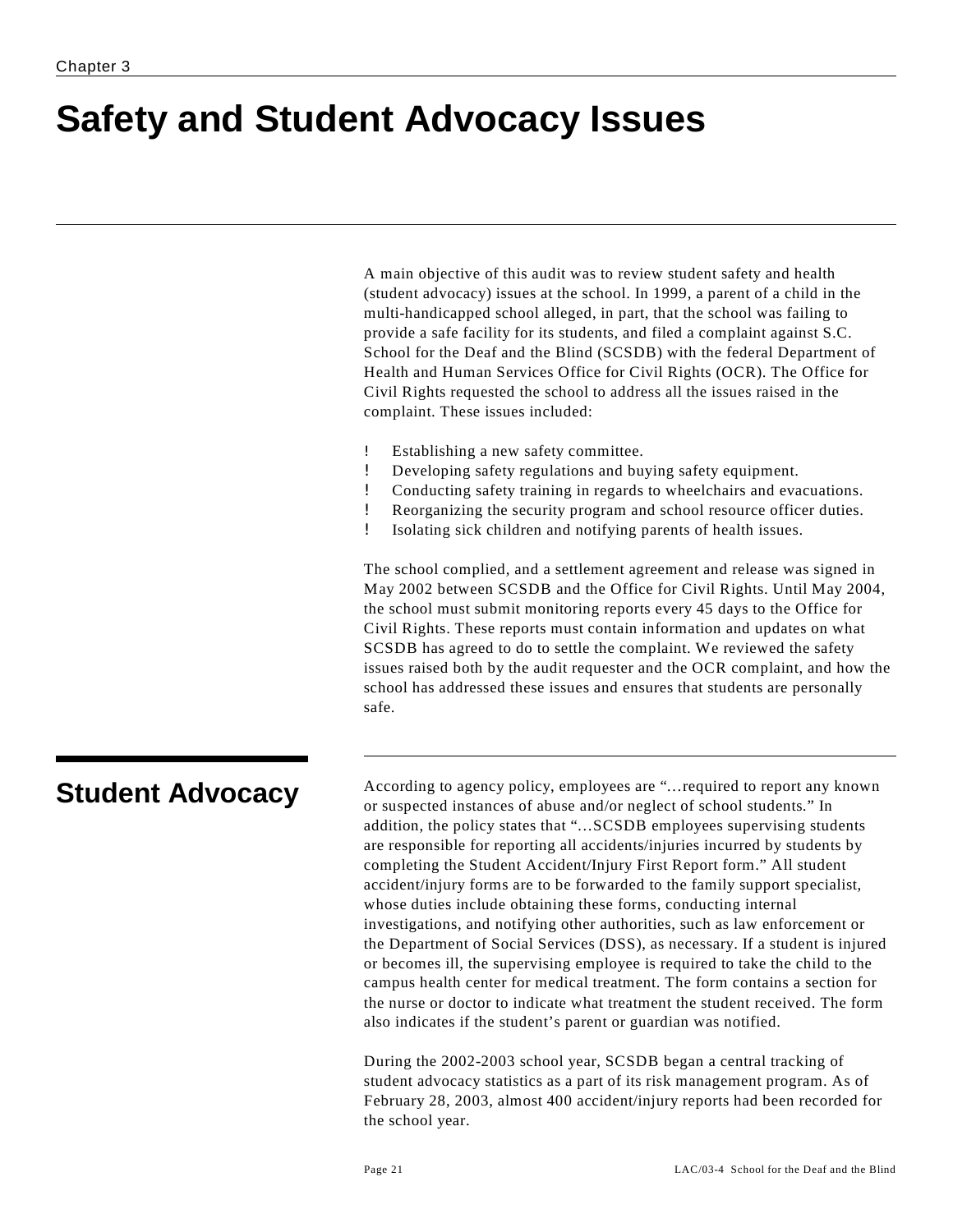From FY 00-01 through February 2003, the school reported the following types of incidents involving students:

- ! 51 parent/student reports, where SCSDB reported possible abuse/neglect by a parent in the child's home to DSS.
- ! 20 staff/student reports, where SCSDB staff was involved in a student accident/injury.
- ! 16 student/student reports, which involved a student injuring another student.
- ! 10 referrals to SCSDB law enforcement.

We reviewed a non-statistical sample of student advocacy files including:

- ! 43 student accident/injury reports.
- ! 6 internal investigation files.
- ! 4 investigation files involving a staff person and a student.
- ! 8 files where the case was referred to the Department of Social Services.

The cases we reviewed were handled properly and documented according to policy.

The family support specialist maintains files on incidents which are referred to the Department of Social Services and uses a DSS contact report form. We contacted the Spartanburg County Department of Social Services and the out-of-home abuse and neglect unit of DSS, which would handle incidents of abuse or neglect occurring on the SCSDB campus. Officials with both of these offices stated that the school had been helpful with any investigations which were necessary.

Code of Conduct The school has a code of conduct handbook for elementary, middle, and high school students, with the exception of many in the multi-handicapped school. These handbooks give examples of unacceptable behaviors and the recommended disciplinary consequences of each. The behaviors are also divided into four levels, depending on the severity of the offense. Each year, the student's parent or guardian is asked to sign a form stating that he/she understands the school's requirements. Statistics for FY 01-02 show that 29% of the students had at least one violation of the code of conduct.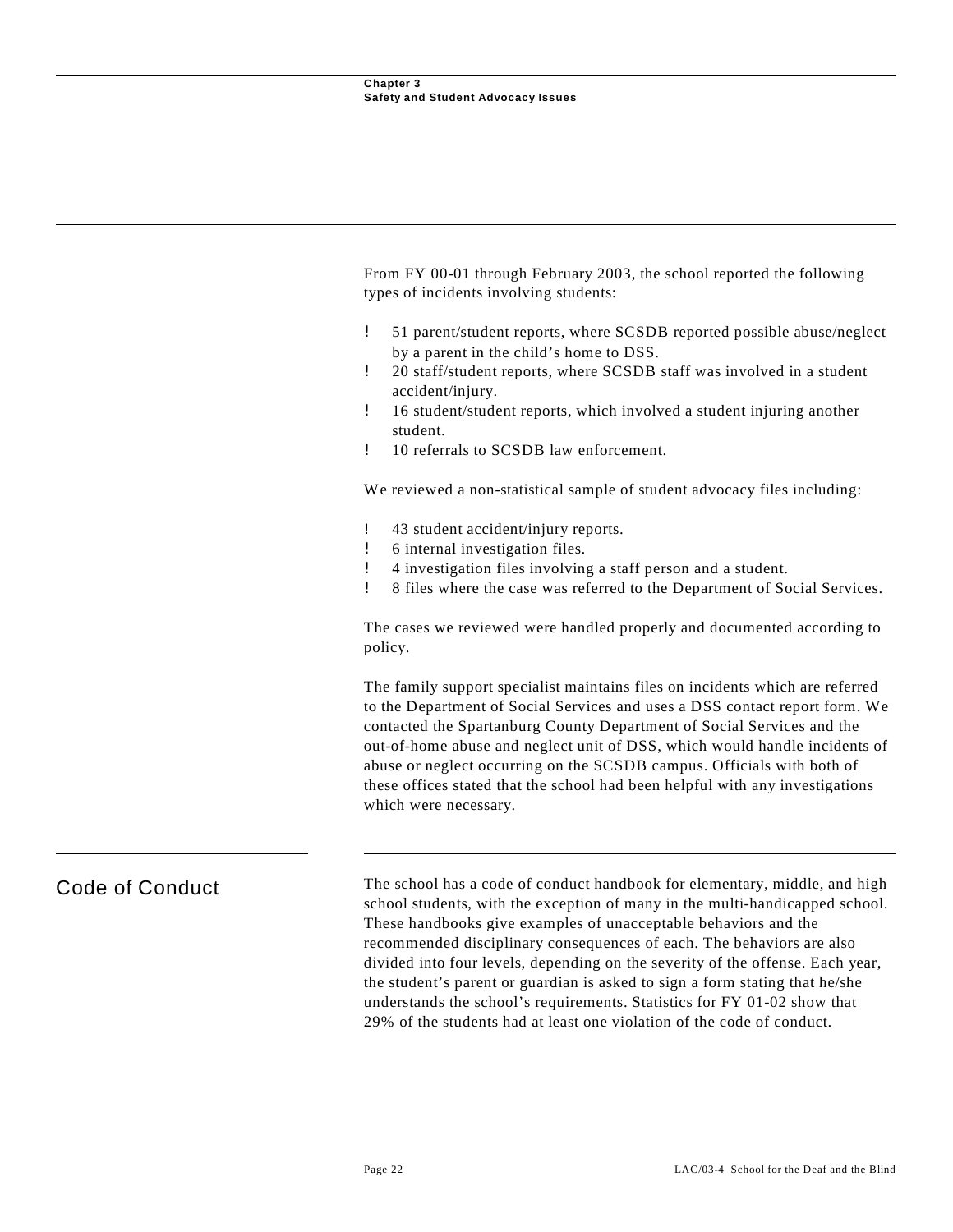### **Residential Staff Training** Approximately 68% of the students attending SCSDB are residential students. For much of these students' time, the residential staff (advisors) are responsible for their safety and well being. We checked the advisors' training records and made unannounced visits to three dorms (one in each school) to verify that the advisors were conducting the required bed checks during the night. We found that not all of the residential advisors in our sample had the required training; however, we found documentation of bed checks and information on students' activities in each dorm. The residential staff has to obtain training on topics including: ! CPR and First Aid. ! Behavior de-escalation training (MANDT). ! Positive Behavior Systems (PBS). ! Student Safety and Health (Advocacy) Issues. ! Disease Prevention\Blood-Borne Pathogens\Exposure Control Plan.

! Disaster Plan.

We reviewed a sample of residential advisor personnel and training files to determine if this staff was properly trained. Only 5 of 12 residential advisors in our sample had all of the required training. For example, we found that 7 residential advisors did not have current certifications in CPR and/or first aid. According to the director of residential life, mandatory training must be completed within the first year of employment. Since many of the residential students have complex medical issues, however, the best approach would be for staff to obtain all required training before working with the students.

The school does not have a coordinated tracking system for the training records, and it was difficult to ascertain which residential advisors had completed what training. Training records were found in both the human resources office as well as the office of residential life.

To ensure that staff receives the proper training in a timely manner, there should be one division responsible for scheduling and documenting training. Normally, this function is handled by the human resources office. If this function were under one office, that office would be held accountable for scheduling training and ensuring that staff complete all training and renew certifications as required.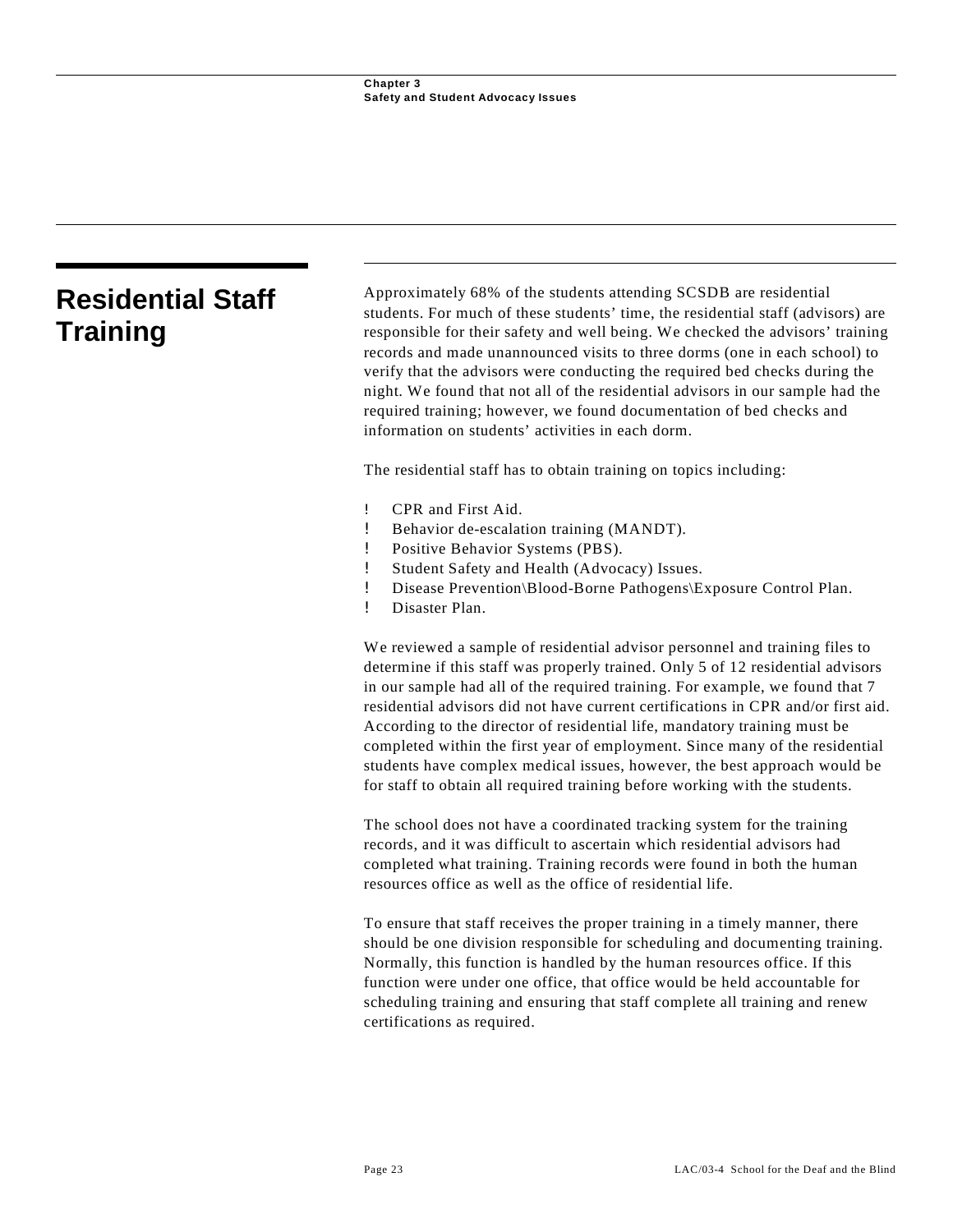| <b>Recommendations</b>                   | The S.C. School for the Deaf and the Blind should implement a central<br>6.<br>system for scheduling and documenting training within the human<br>resources division.                                                                                                                                                                                                                                                                    |
|------------------------------------------|------------------------------------------------------------------------------------------------------------------------------------------------------------------------------------------------------------------------------------------------------------------------------------------------------------------------------------------------------------------------------------------------------------------------------------------|
|                                          | SCSDB should ensure that all staff who are required to have training<br>7.<br>receive this training before working with the students.                                                                                                                                                                                                                                                                                                    |
| <b>Fire and Safety</b><br><b>Hazards</b> | The school has made progress in recent years in addressing safety issues on<br>campus. The safety division was placed under the office of human resources<br>in the spring of 2002. Since that time, several measures have been<br>implemented or enhanced, including:                                                                                                                                                                   |
|                                          | Safety committee meetings held regularly.<br>Ţ<br>Crisis management draft plan updated (formerly emergency preparedness<br>Ţ.<br>plan).<br>Mobile text-page telephone system campus-wide.<br>Employee I.D. badges now include emergency codes on the back of each<br>Ţ<br>badge.                                                                                                                                                         |
|                                          | We reviewed minutes of the safety committee meetings from September<br>2002 through April 2003 and found that its membership includes<br>representatives from the human resources office, the various schools (blind,<br>deaf, multi-handicapped, career and technology), facilities management,<br>residential life, security, transportation, and the school improvement council<br>(parents). These members report on issues such as: |
|                                          | Inspections, fire alarms, and fire drills.<br>Staff and student training.<br>Accident/injury reports (of students).<br>Employee injuries.<br>Law enforcement activities (investigations, arrests, searches, etc.).                                                                                                                                                                                                                       |
|                                          | In addition to interviewing staff of SCSDB, we also contacted the county<br>emergency preparedness office, the local fire department, and the state fire<br>marshal to obtain information about safety-related issues.                                                                                                                                                                                                                   |
|                                          | <b>Emergency Preparedness</b><br>There was an allegation that the school did not have an emergency<br>preparedness plan on file with the Spartanburg County Emergency                                                                                                                                                                                                                                                                    |

Preparedness office. We contacted that office and found that the school did have a plan on file since 1995, but it did not address many of the issues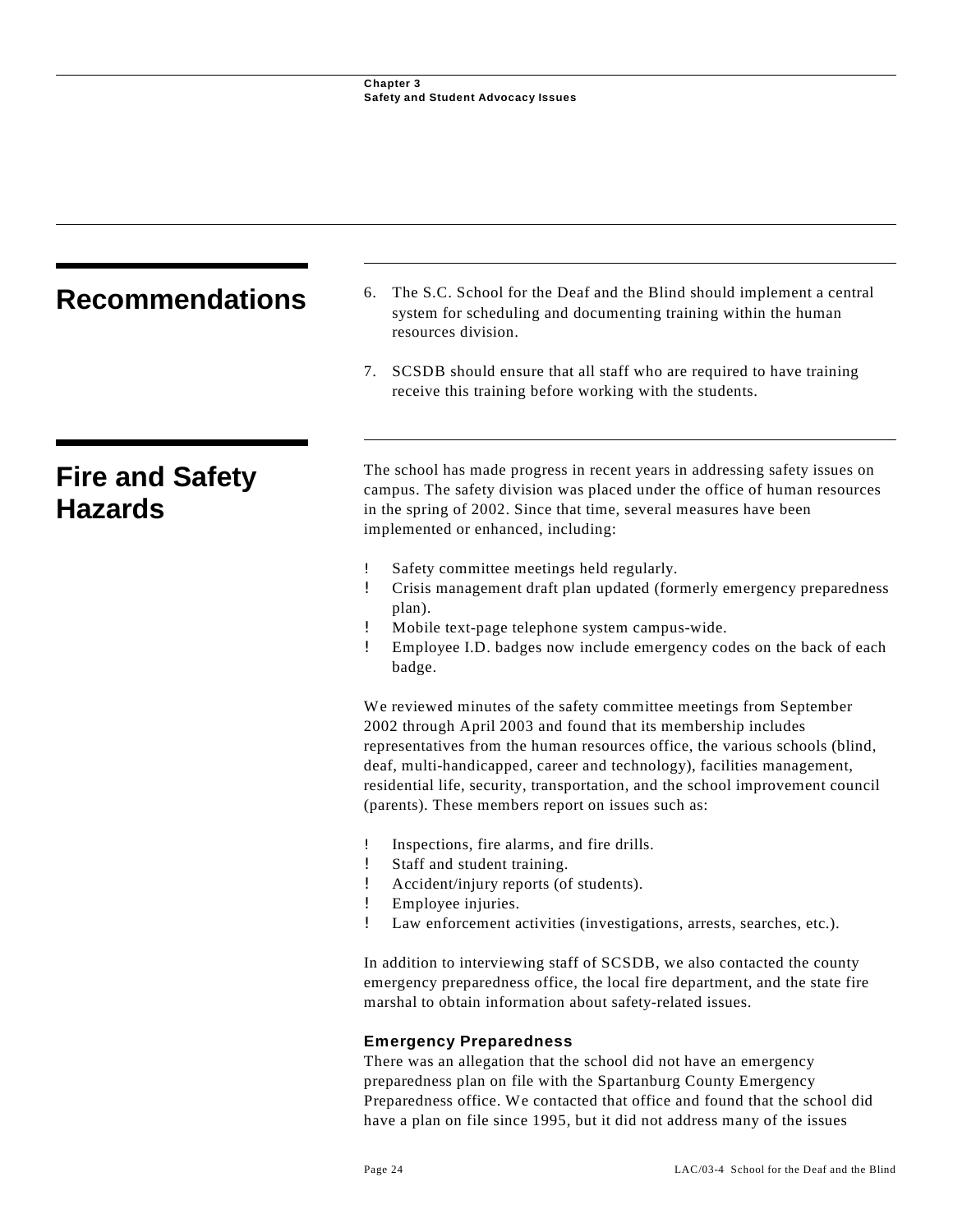considered important by the emergency preparedness staff. These issues have been addressed with the crisis management plan which the school drafted in the fall of 2002.

#### **Fire Department**

The school has a good working relationship with Croft Fire Department, which is located across the street from the campus. The fire chief serves in an advisory capacity on the school's safety committee. On occasion, the fire department has conducted staff training and voluntary walk-throughs of buildings.

#### **State Fire Marshal**

The most recent inspection of the campus by the State Fire Marshal was in the spring of 2002. While the fire marshal noted deficiencies in buildings housing students, he found no significant non-compliance or life and safety problems.

#### **Public Safety on Campus**

The school also established a safety/risk manager position; however, it has been difficult keeping a qualified person in that position. The position has been vacant since November 2002. In addition, there is a full-time public safety director and a school resource officer. The school resource officer is also a deputy sheriff with the Spartanburg County Sheriff's Office who is assigned to the school. These two officers have tried to cover all of the first and second shift hours; however, another officer may be needed to relieve the schedules of these individuals and provide better coverage during the third shift hours. The director of public safety, with the advice of the director of human resources, developed several proposals regarding ways to improve security coverage on campus; however, as of June 2003, security coverage had not changed.

#### **School Buses**

We also looked at the safety of the school buses. We found that all buses, except the mini-vans used for the mainstream students, have video cameras and at least one attendant to assist the bus driver. The school maintains video tapes for six months then reuses the tapes. The seven new school buses obtained this year have digital cameras which are more sophisticated than the older cameras and can show the bus from four angles. All bus drivers and attendants must obtain initial training and update that training every year.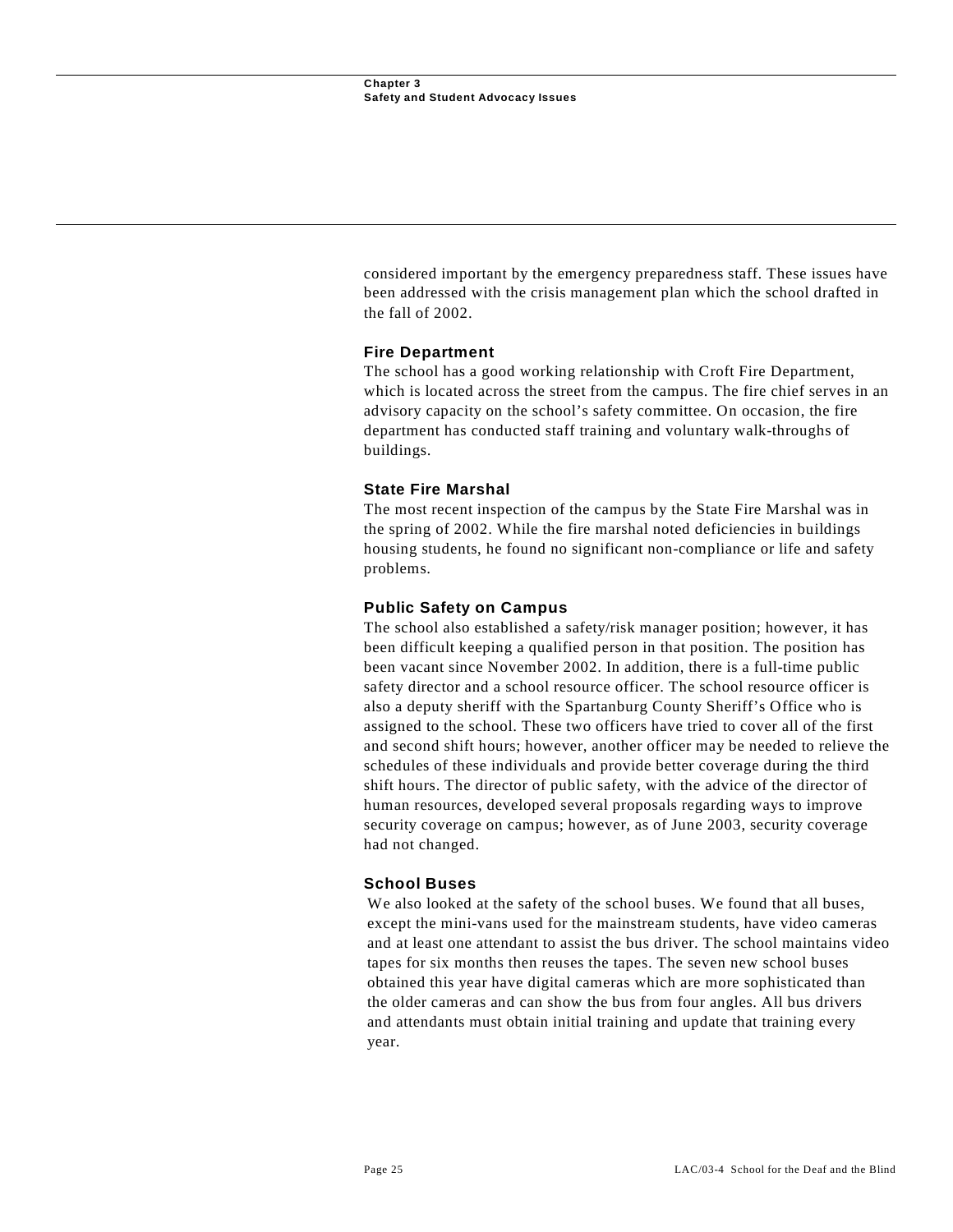# **Federal Office for Civil Rights (OCR) Complaint and SCSDB Insurance Claims**

As noted, SCSDB has initiated various new campus safety and student advocacy procedures in response to the OCR complaint. The school is required to report on these initiatives every 45 days to the Office for Civil Rights in Atlanta. Although the school has been complying with this requirement, an official with the Office for Civil Rights stated in June 2003 that the OCR office has not reviewed these reports. When the reports are received, they are filed. Therefore, the OCR office does not know whether the school has responded adequately and is not monitoring the school's progress on safety issues.

According to the HHS Office for Civil Rights, there have been no other complaints filed against the school. We also contacted the federal Department of Education Office for Civil Rights to determine if it had a record of any complaints filed against SCSDB since 1999. The agency indicated that no complaints were filed against SCSDB.

There has been only one claim, for a small amount, filed against the school that involved the state's Insurance Reserve Fund since January 1999. There were more serious cases filed in previous years, at least three of which involved the supervision or safety of students, for a total overall payout of \$654,280.

We reviewed the SCSDB board minutes from 1999 through 2003 to determine whether there were discussions of any complaints and/or lawsuits. We noted that the individual who filed the 1999 OCR complaint had made a presentation to the board; however, there were no other discussions involving complaints or lawsuits.

## **Capital Improvement Projects**

One of the issues raised in the 1999 complaint to the Office for Civil Rights was the condition and safety of the buildings on the SCSDB campus. According to correspondence from the OCR, the complainant alleged that:

There is more concern regarding the preservation of historical buildings than the lives of children at SCSDB.… Herbert Center (the school for the multi-handicapped) is not accessible and therefore fails to meet requirements of the ADA. Specifically, exits are not accessible, exits are obstructed by debris, trees, and trash….In addition, top windows of the dormitory…cannot be raised, providing no alternative exit or method for escape in the event of a fire.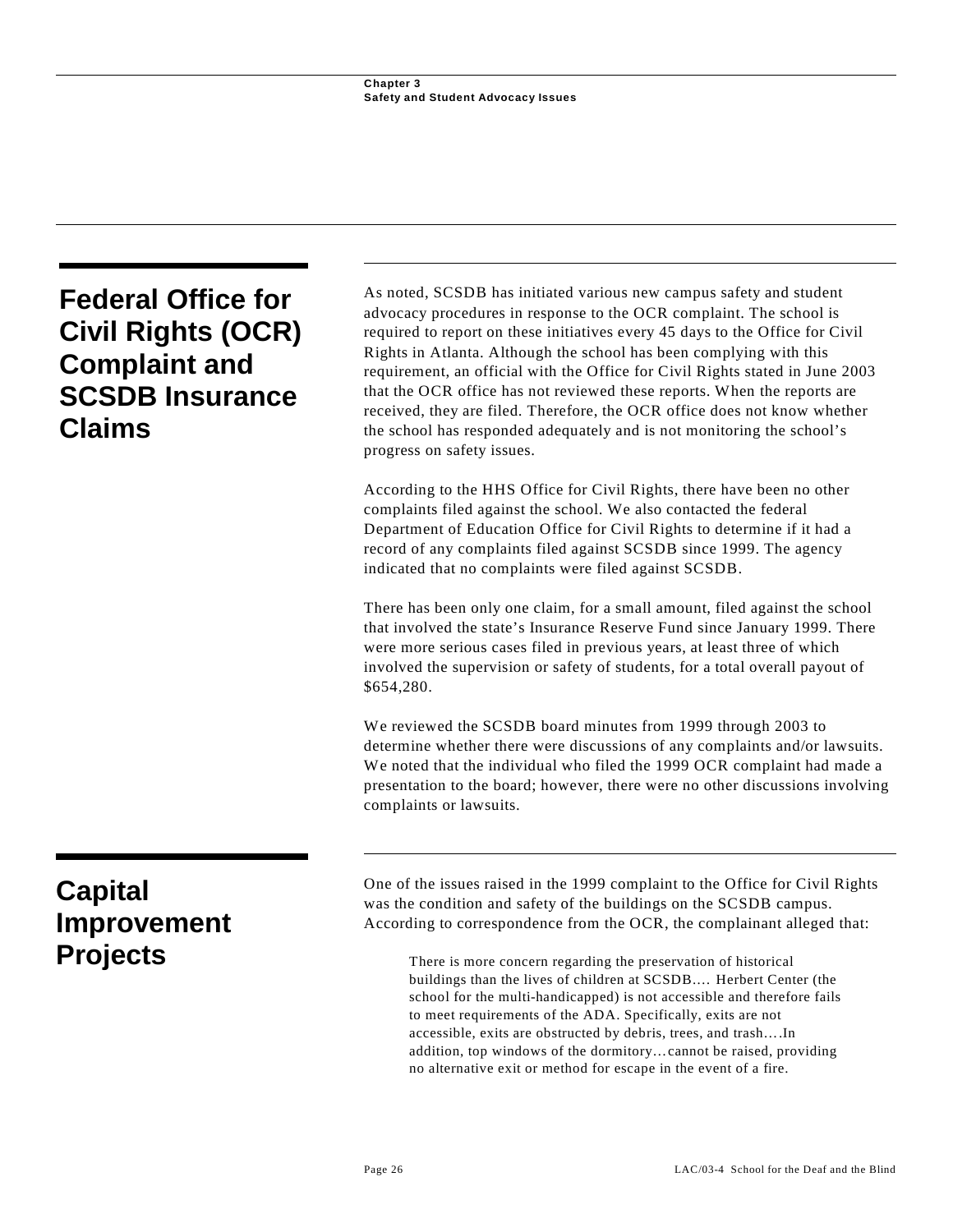We reviewed SCSDB's master facilities plan and the on-going capital improvement projects on the campus. The agency currently has four major projects underway. Its largest capital project is the \$12 million renovation of Walker Hall, the school's oldest building and "focal point" of the campus. However, the master plan shows that key buildings used or occupied by students have problems meeting safety and Americans with Disabilities Act (ADA) requirements. The school is seeking capital improvement funds to address the facility needs that were pointed out in the OCR complaint and by the master facilities plan.

The master facilities plan was completed in 2000 by a team of architects and engineers who assessed every building on campus. We reviewed the assessments for six buildings used by students for classrooms and dormitories. The master facilities plan found that all of them had areas that were not compliant with ADA, not handicapped accessible, or did not meet life safety requirements. Table 3.1 compiles some of the details from the master facilities plan for these six buildings. The total cost estimate to renovate or replace these buildings is \$22,998,490. As of spring 2003, SCSDB had received \$1.5 million for one of the buildings.

| <b>BUILDING/</b><br>YEAR BUILT                                               | <b>USE</b>                                                  | <b>AREAS NOT ADA** COMPLIANT</b><br>OR HANDICAPPED ACCESSIBLE                                                                | <b>BUILDING REPAIR</b><br><b>COST ESTIMATE</b> |
|------------------------------------------------------------------------------|-------------------------------------------------------------|------------------------------------------------------------------------------------------------------------------------------|------------------------------------------------|
| <b>HERBERT CENTER</b><br>1977                                                | Dorms and<br>classrooms for multi-<br>handicapped           | Hardware*; exits from classrooms; handrails;<br>exterior components; ramps meet ADA but<br>extreme length could be dangerous | \$6,900,000                                    |
| <b>LIONS DEN INDEPENDENT</b><br><b>LIVING HOUSE</b><br>1926 - Renovated 1996 | <b>Blind students learn</b><br>independent living<br>skills | Hardware; main entrance; quardrail;<br>generally not handicap accessible                                                     | \$179,700                                      |
| <b>MULTI-HANDICAP</b><br><b>INDEPENDENT</b><br><b>LIVING HOUSE</b><br>1988   | Learn independent<br>living skills                          | Hardware; main entrance; ramp; guardrail;<br>generally not accessible                                                        | \$223,700                                      |
| <b>MEMMINGER HALL</b><br>1972                                                | Deaf High School                                            | Hardware; Handrail;<br>generally not handicap accessible                                                                     | \$2,062,850                                    |
| <b>ROBERTSON HALL</b><br>1966                                                | <b>Blind School</b>                                         | Hardware; outside areas;<br>generally not handicap accessible                                                                | \$6,074,800<br>new facility cost               |
| <b>THACKSTON HALL</b><br>1956                                                | <b>Deaf Elementary</b><br>School                            | Hardware; ramps have no handrails; no<br>accessible bathrooms; no elevator; wheelchair<br>lift not operable                  | \$7,557,440<br>new facility<br>construction    |

| Table 3.1: Assessments for Student Buildings |  |  |
|----------------------------------------------|--|--|
|                                              |  |  |

\* Hardware C Door knobs and handles

\*\* ADA C Americans with Disabilities Act

Source: SCSDB.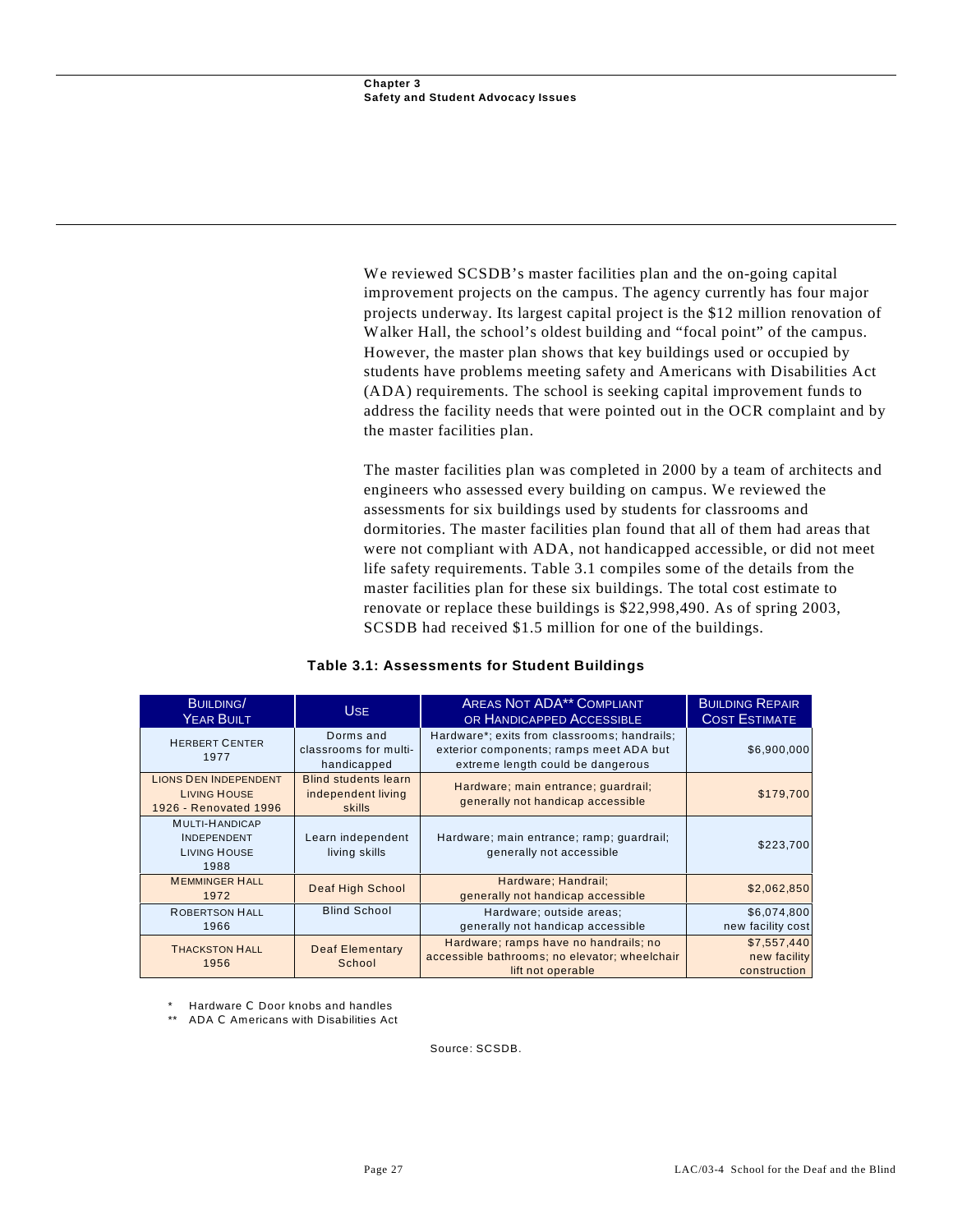The school stated in its FY 03-04 budget request that "…SCSDB's aging facilities do not meet the accessibility standards set by the Americans with Disabilities Act." According to SCSDB staff, these buildings *did* meet existing codes when they were constructed, but new requirements for safety and handicap accessibility have been added since then. It is the architect's responsibility to ensure that buildings meet safety and ADA codes during new construction. The state engineer's office approves new projects and also ensures that they will meet ADA requirements. However, according to SCSDB staff, no external party inspects existing buildings for compliance with building safety and handicap accessibility requirements. (The state fire marshal does perform biennial fire safety inspections on the campus, see p. 25.) Keeping the buildings up to code is the agency's responsibility.

SCSDB has requested funds for each year since FY 99-00 to make facility improvements, and accessibility and safety upgrades are its number one priority for capital funding for FY 02-03 and FY 03-04. The school has four capital projects underway, as shown with estimated completion cost:

- ! Renovation of Walker Hall (\$11,920,000).
- ! Renovation of Herbert Center (\$1 million, phase one).
- ! Construction of a crosswalk and other improvements to the main entrance (\$298,321).
- ! Construction of a replacement building for the old Hughston Hall (\$2,720,900). The old Hughston Hall currently houses the agency's administrative offices. When Walker Hall renovations are completed, the administration will move into that building and old Hughston Hall will be demolished. The new Hughston Hall will have independent living apartments.

The Walker Hall renovations are funded through a state capital improvement bond, and the first floor is expected to be completed by spring of 2004. In addition to administrative offices, Walker Hall will include the student cafeteria, auditorium, museums, exhibit areas, and art, music, and dance studios.

Herbert Center is being renovated in three phases. The goals of the project are to bring the building into ADA compliance, meet current building codes, remove the wheelchair ramps, build a covered porch and walkways, and make interior improvements such as new lighting and painting. SCSDB has \$1 million in bond funds and another \$500,000 in state appropriations for the first phase. The school requested another \$5.9 million for Herbert Center in FY 03-04.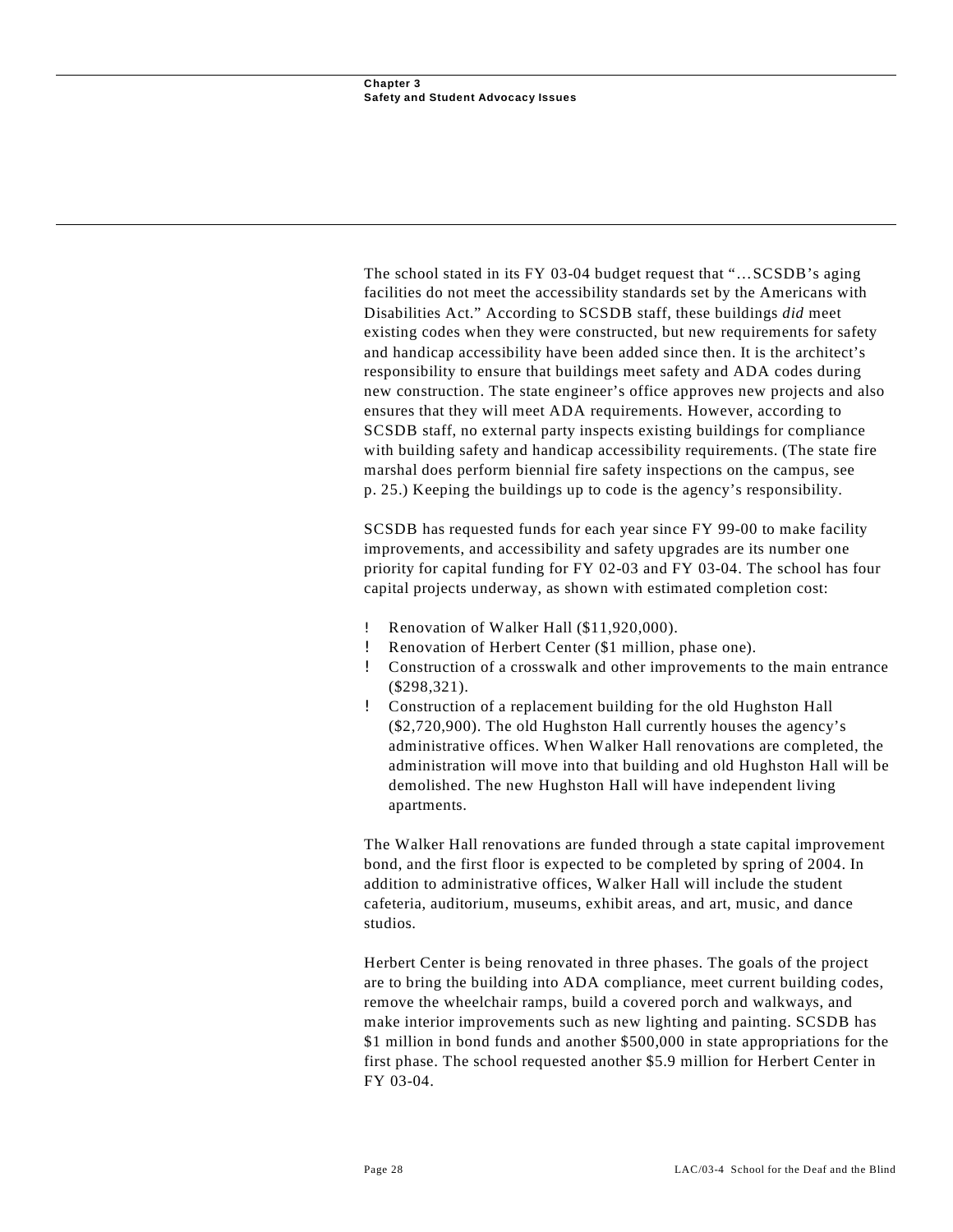The school has been criticized for its decision to renovate Walker Hall first. According to agency officials, Walker Hall became a priority in November 1998 when water damage caused the ceiling in the building's auditorium to collapse. The third floor of the building also was unusable, and the building lacked handicap accessibility. While SCSDB received \$80,000 in emergency funding from the Budget and Control Board to repair the roof, the agency felt that Walker Hall could provide much needed space for school activities if it were fully renovated.

Renovations to Walker Hall were underway before the master facilities plan was completed that showed such extensive needs in other buildings. Now that the school has a master plan, it can prioritize the needs of other buildings and repair those most critical to student health and safety first.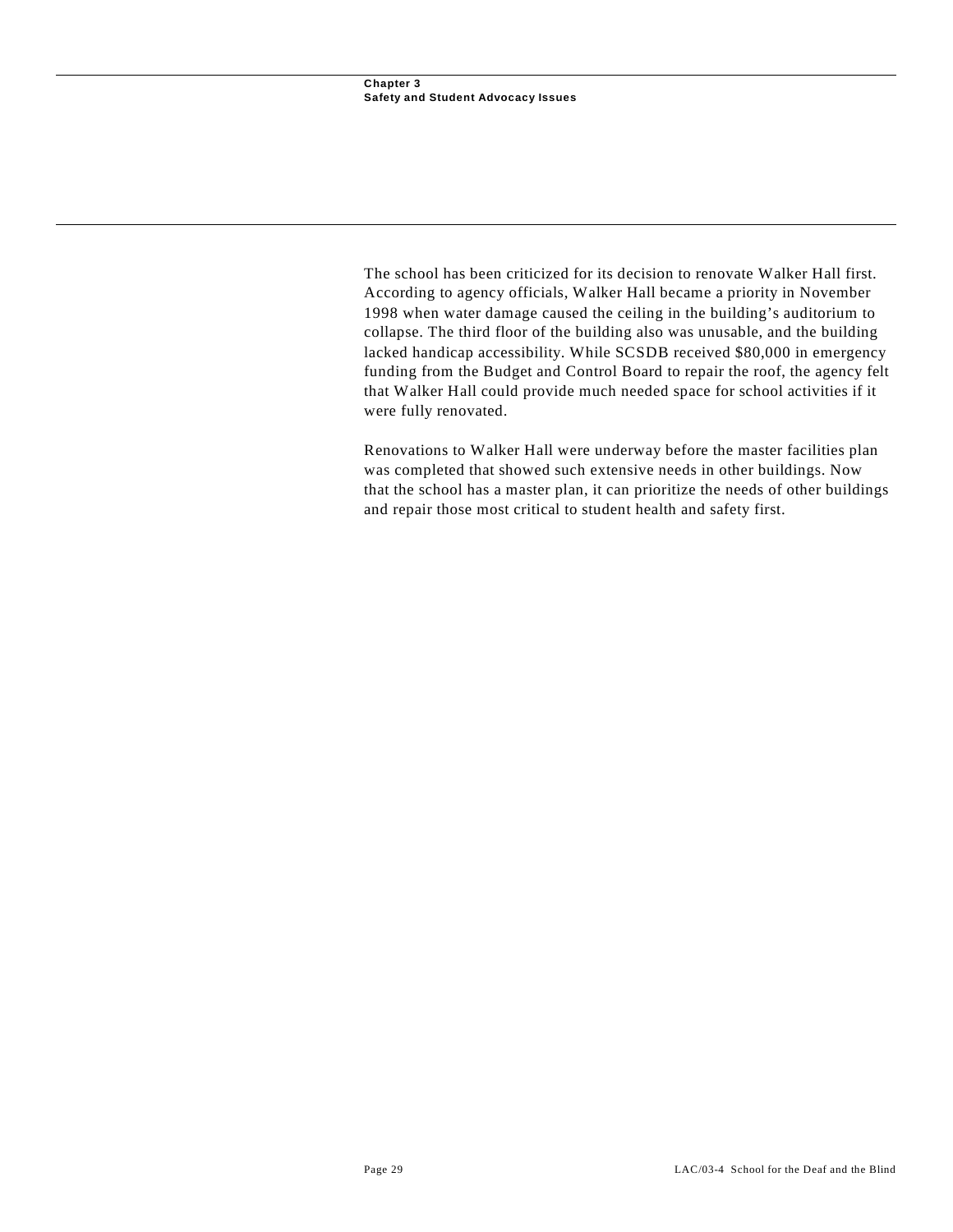**Chapter 3 Safety and Student Advocacy Issues**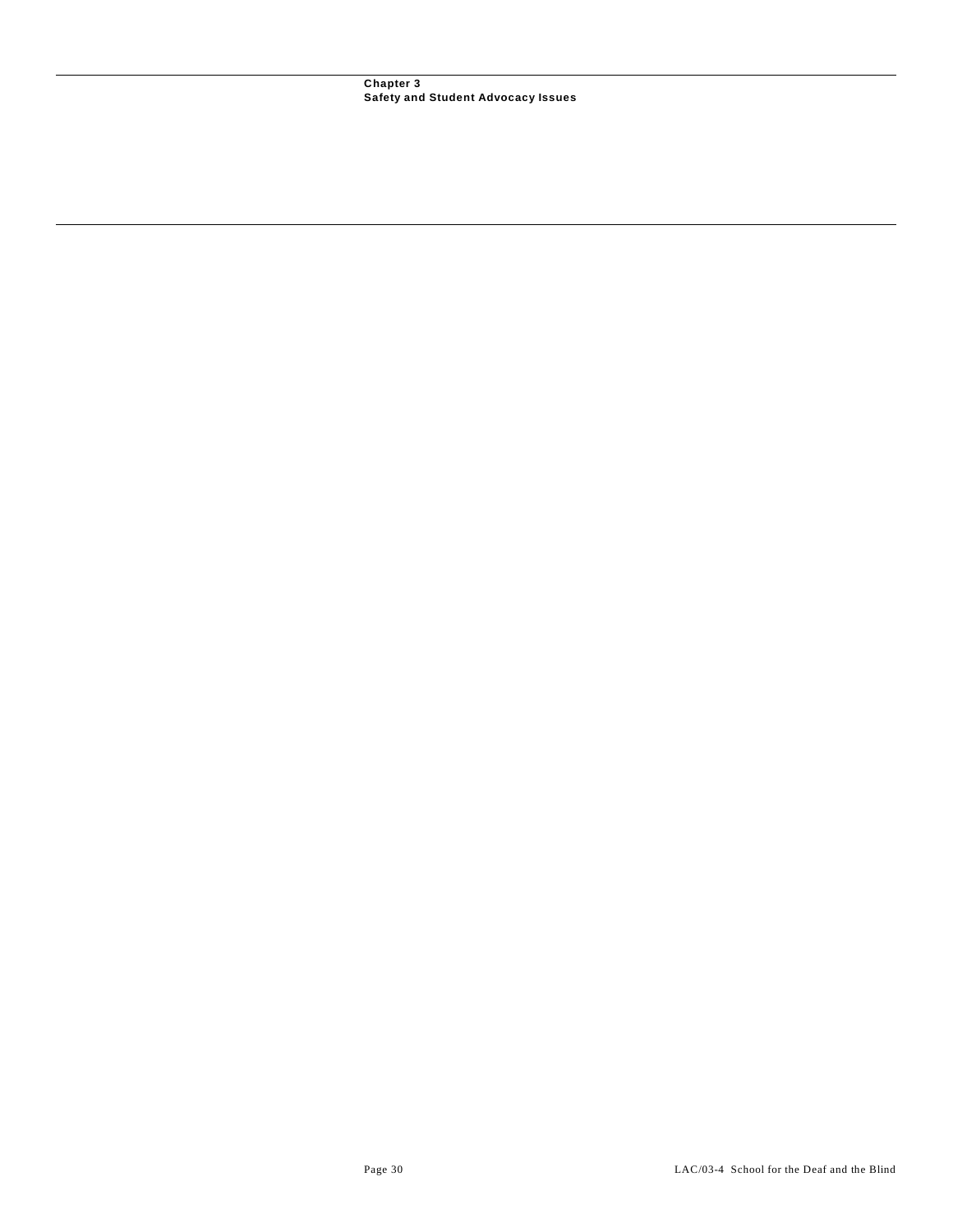# **Audit Scope and Methodology**

| Scope and<br><b>Methodology</b> | The period of our review was generally from FY 99-00 through FY 02-03.<br>We reviewed the operations of the School for the Deaf and the Blind at its<br>campus in Spartanburg. We concentrated our review on the educational,<br>therapeutic, and residential services for students in grades K-12. We did not<br>review the school's post-secondary program or its outreach program and the<br>six satellite offices located throughout the state.                                                                                                                                                                                                                                                                                                                                                                                                                                                                                                                                                                                                                                                                                                                                                                                                                                                                                                                                                                                                                                                                                                                                                                                                                                                                                                                                                               |
|---------------------------------|-------------------------------------------------------------------------------------------------------------------------------------------------------------------------------------------------------------------------------------------------------------------------------------------------------------------------------------------------------------------------------------------------------------------------------------------------------------------------------------------------------------------------------------------------------------------------------------------------------------------------------------------------------------------------------------------------------------------------------------------------------------------------------------------------------------------------------------------------------------------------------------------------------------------------------------------------------------------------------------------------------------------------------------------------------------------------------------------------------------------------------------------------------------------------------------------------------------------------------------------------------------------------------------------------------------------------------------------------------------------------------------------------------------------------------------------------------------------------------------------------------------------------------------------------------------------------------------------------------------------------------------------------------------------------------------------------------------------------------------------------------------------------------------------------------------------|
|                                 | Our sources of information included:                                                                                                                                                                                                                                                                                                                                                                                                                                                                                                                                                                                                                                                                                                                                                                                                                                                                                                                                                                                                                                                                                                                                                                                                                                                                                                                                                                                                                                                                                                                                                                                                                                                                                                                                                                              |
|                                 | Ţ<br>The federal regulations concerning the Individuals with Disabilities<br>Education Act (IDEA).<br>Laws and regulations of the State Department of Education regarding<br>Ţ<br>special education, teacher certification, school report cards, and school<br>certification.<br>SCSDB's school report card, accreditation report, and annual<br>Ţ<br>accountability report.<br>State Department of Education audits of compliance with IDEA.<br>Ţ<br>SCSDB internal audit reports.<br>Ţ<br>Monitoring reports submitted by the school to the federal Health and<br>Ţ<br>Human Services Office for Civil Rights.<br>Financial reports from the S.C. Comptroller General's Office and reports<br>Ţ<br>generated by SCSDB's accounting system.<br>The school's master facilities plan and permanent improvement project<br>Ţ<br>requests.<br>Ţ<br>Interviews with staff, teachers, and parents from the school as well as<br>with staff from the State Department of Education, the state Insurance<br>Reserve Fund, the S.C. Department of Disabilities and Special Needs, the<br>S.C. Department of Social Services, the local fire department, the county<br>emergency preparedness office, and the HHS Office for Civil Rights.<br>SCSDB student advocacy files, public safety director's reports, student<br>Ţ<br>records, and personnel, training and staff certification records.<br>Ţ<br>Fire marshal inspections and safety committee minutes.<br>SCSDB board minutes.<br>We also reviewed a statistically representative sample of student<br>individualized education programs (IEPs) and permanent files. We also<br>sampled other records, such as student advocacy reports and personnel<br>records, on a limited basis. Computer-generated data was not central to the<br>objectives of this report. |
|                                 | This audit was conducted in accordance with generally accepted government<br>auditing standards with the exception of the general standard concerning                                                                                                                                                                                                                                                                                                                                                                                                                                                                                                                                                                                                                                                                                                                                                                                                                                                                                                                                                                                                                                                                                                                                                                                                                                                                                                                                                                                                                                                                                                                                                                                                                                                             |

quality control. Due to LAC budget reductions, funding was not available for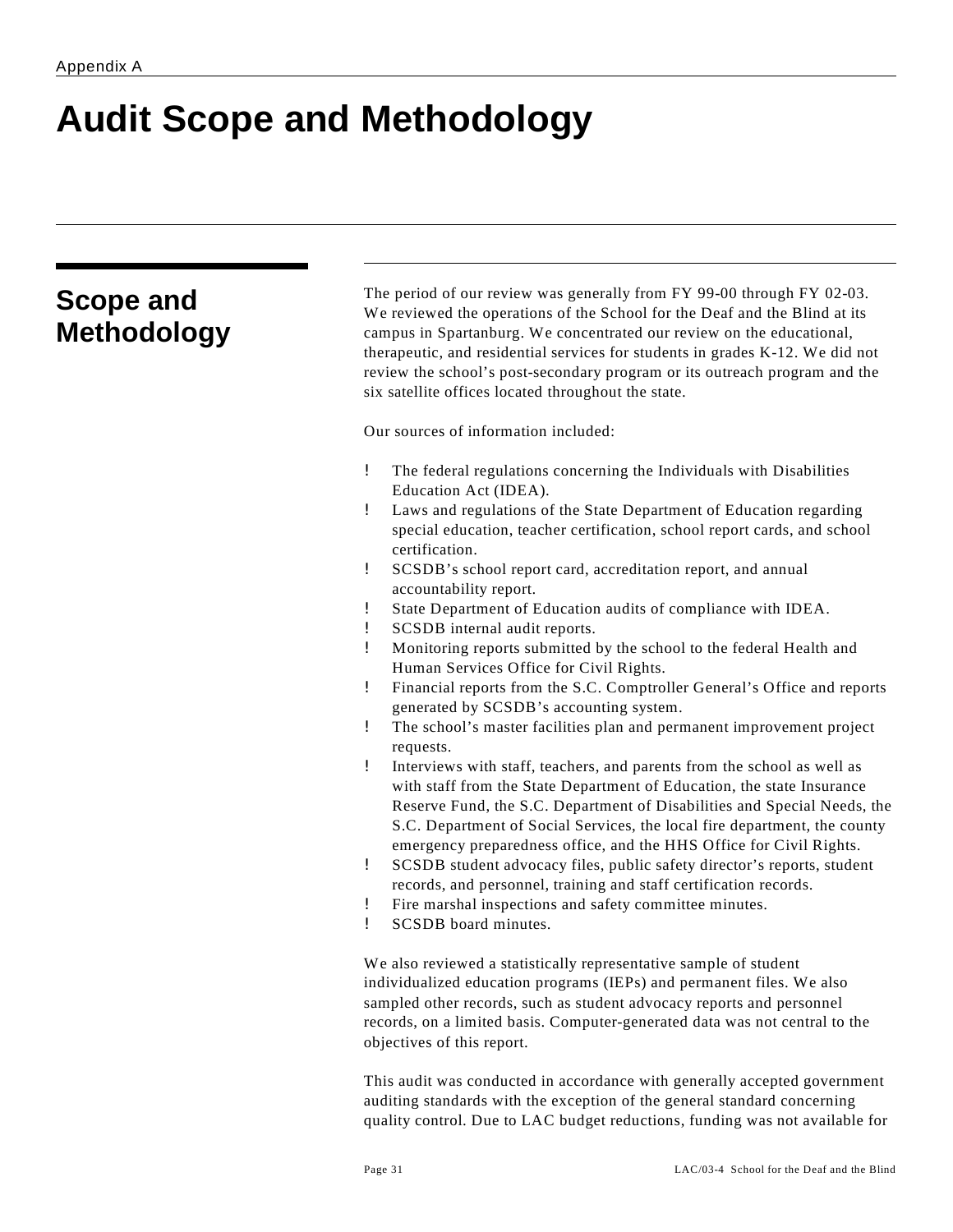a timely external quality control review. In our opinion, this omission had no effect on the results of the audit.

IEP Review We conducted a review of student individualized education programs (IEPs) and permanent student files in the multi-handicapped school, the deaf high school, and the blind high school in order to review student goals and school compliance with state and federal requirements. To create the survey instrument, we used sections of the SDE *Monitoring Manual for Determining Compliance under the IDEA 2002-2003*.

> To select the sample of students, we used the student count for the last school year (01-02). Sample size was based on a population of 189, with a maximum allowable difference of .05, a confidence of .90 and a population proportion of .50. The population of 189 students for the sample included all students in the deaf high school (15), all students in the blind high school (51), and all students (of all ages) in the multi-handicapped school (123). We concentrated on high school students in order to focus part of our review on transition planning, which is required for students when they turn 16. We randomly selected 112 students to be in the sample  $(n=112)$ . If any students selected for our sample were no longer attending the school, we went to the top of the current roster for each school and selected the next available name. Because there were not enough students in some schools for the original sample size of 112 to be maintained, the final sample consisted of 105 student IEP and permanent files.

> Our review focused on parts of the IEP process that could be documented. We reviewed IEP files to ensure that each IEP was individualized for students, that their goals and objectives were measurable and changing each year, that the curriculum was based on state standards, that the school was reporting the students' performance on a regular basis, and whether the school was working to graduate students with a high school diploma. From student permanent files, we determined how often students were being tested, whether local school districts were invited to eligibility meetings and how contact between teachers and parents was documented.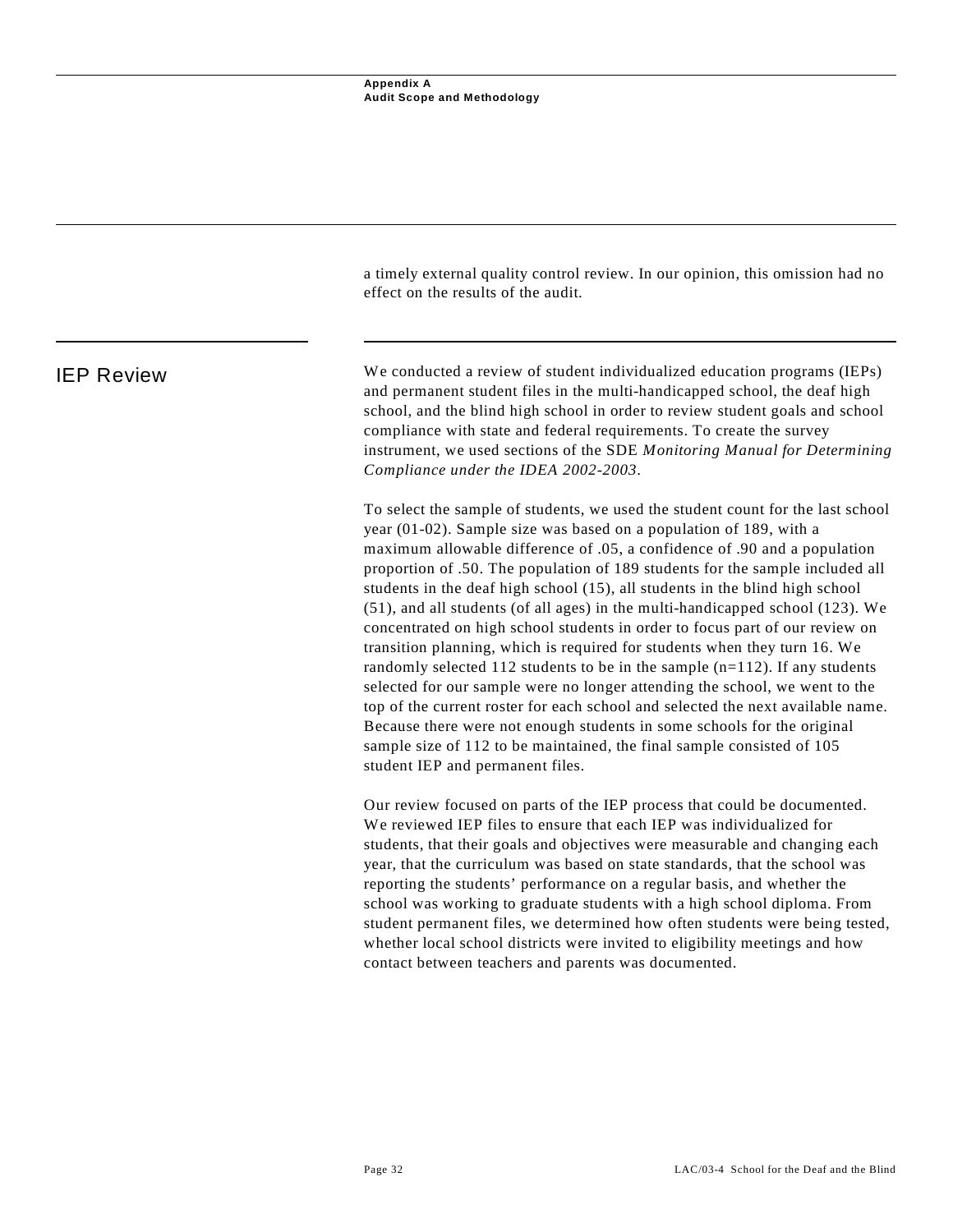Cost Per Student We also determined an average per pupil cost at the school for FY 01-02 (see p. 4). While actual costs vary between the school divisions and between elementary and secondary grades, Table A.1 combines the individual school expenditures. The number of students used is based on the school's average daily membership (ADM) for FY 01-02. The ADM is the figure that the Department of Education uses to count students for funding purposes. The figure is different from the enrollment statistics shown on page 2 because it is the average number of students who were enrolled through the  $135<sup>th</sup>$  day of school C in other words, the average number of students during the year. (The enrollment numbers on page 2 are higher because they represent the number who were enrolled at any time during the year, which could have been for a few days.) The student count for kindergarten through  $12<sup>th</sup>$  grade was 307. In some categories we used a higher count of 352 students. This includes adult students who attended the school's post-secondary program in FY 01-02. The instructional costs for these students are included in the student support services category, and they are also allocated a share of administration costs and operations and maintenance costs. In the residential category, we used a lower count of students. Residential services were used by an estimated 233 students.

> We revised SCSDB's program categories to be more closely aligned with the way the State Department of Education reports per pupil expenditures on its website. Since SCSDB is a state agency, and also offers a residential program, it does not report its expenditures in the same way a school district does. However, we categorized the expenditures in a similar fashion, although they are not exactly the same.

Although methodologies for determining the cost per student vary, we took several steps to ensure that our methodology would not overstate the cost. For example, we deleted the school's expenditures for its outreach program, including the program's administrative and operations and maintenance costs, from the total costs used for our calculations. We included students who did not represent a proportional share of the costs in some categories. We also did not include SCSDB's expenditures for capital improvements in our cost calculations.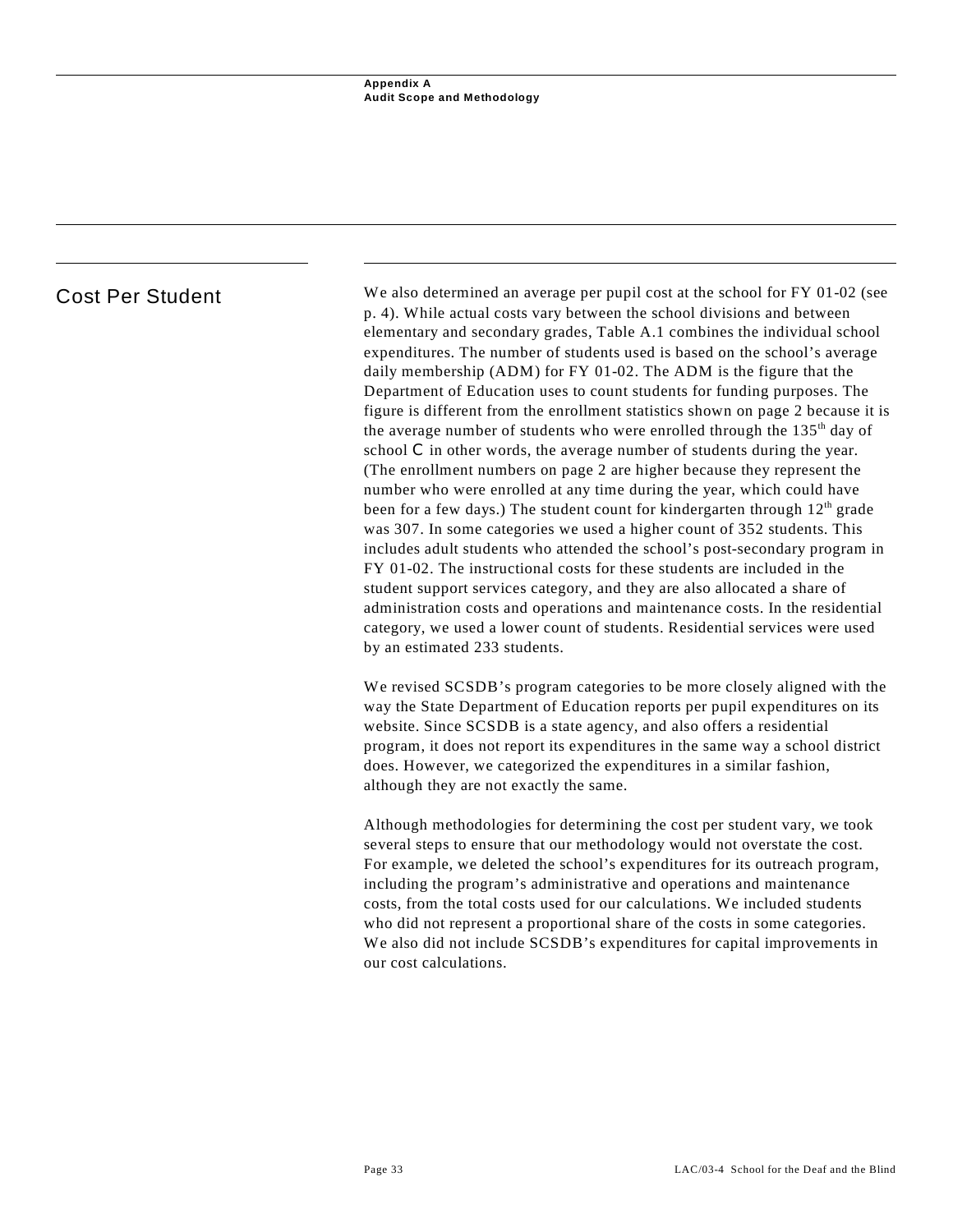| <b>PROGRAM CATEGORY</b>                                                                                                                                                                                                         | <b>EXPENDITURES</b> | <b>PER PUPIL</b> | <b>% OF TOTAL</b><br><b>PER PUPIL</b><br><b>COST</b> |
|---------------------------------------------------------------------------------------------------------------------------------------------------------------------------------------------------------------------------------|---------------------|------------------|------------------------------------------------------|
| <b>INSTRUCTION</b><br>Principals, assistant principal, teachers, teacher assistants, PE,<br>independent living house, educational supplies, other classroom costs                                                               | \$5,146,431         | \$16,764         | 29%                                                  |
| <b>STUDENT SUPPORT</b><br>All health services - nursing, counseling, physical therapy, occupational<br>therapy, speech & audiology; library, media, and career & technology                                                     | \$3,540,065         | \$10,057         | 18%                                                  |
| <b>RESIDENTIAL</b><br>Director of residential life, associate directors, 2nd and 3rd shift residential<br>advisors, other residential staff and program operating costs                                                         | \$2,581,554         | \$11,080         | 20%                                                  |
| <b>OPERATIONS AND MAINTENANCE</b><br>General overhead, utilities, security, data processing, IT, communications,<br>maintenance, grounds, housekeeping, warehouse                                                               | \$3,084,674         | \$8,763          | 15%                                                  |
| <b>ADMINISTRATION</b><br>President's Office, professional development, public information, human<br>resources, safety coordinator, fiscal management, Medicaid auditor, EAA<br>(report card), capacity building, parent council | \$2,258,238         | \$6,415          | 11%                                                  |
| <b>BUS AND FOOD SERVICE</b><br>Bus drivers, aides, and other operating costs for weekend buses; contract<br>for food services                                                                                                   | \$1,296,725         | \$4,180          | 7%                                                   |
| <b>TOTAL</b><br>(Does not include agency expenditures for outreach services, day student<br>transportation, debt service or permanent improvements.)                                                                            | \$17,907,687        | \$57,259         | 100%                                                 |

#### **Table A.1: SCSDB Per Residential Pupil Cost for FY 01-02**

Assumes a residential student attending the school in grades K-12.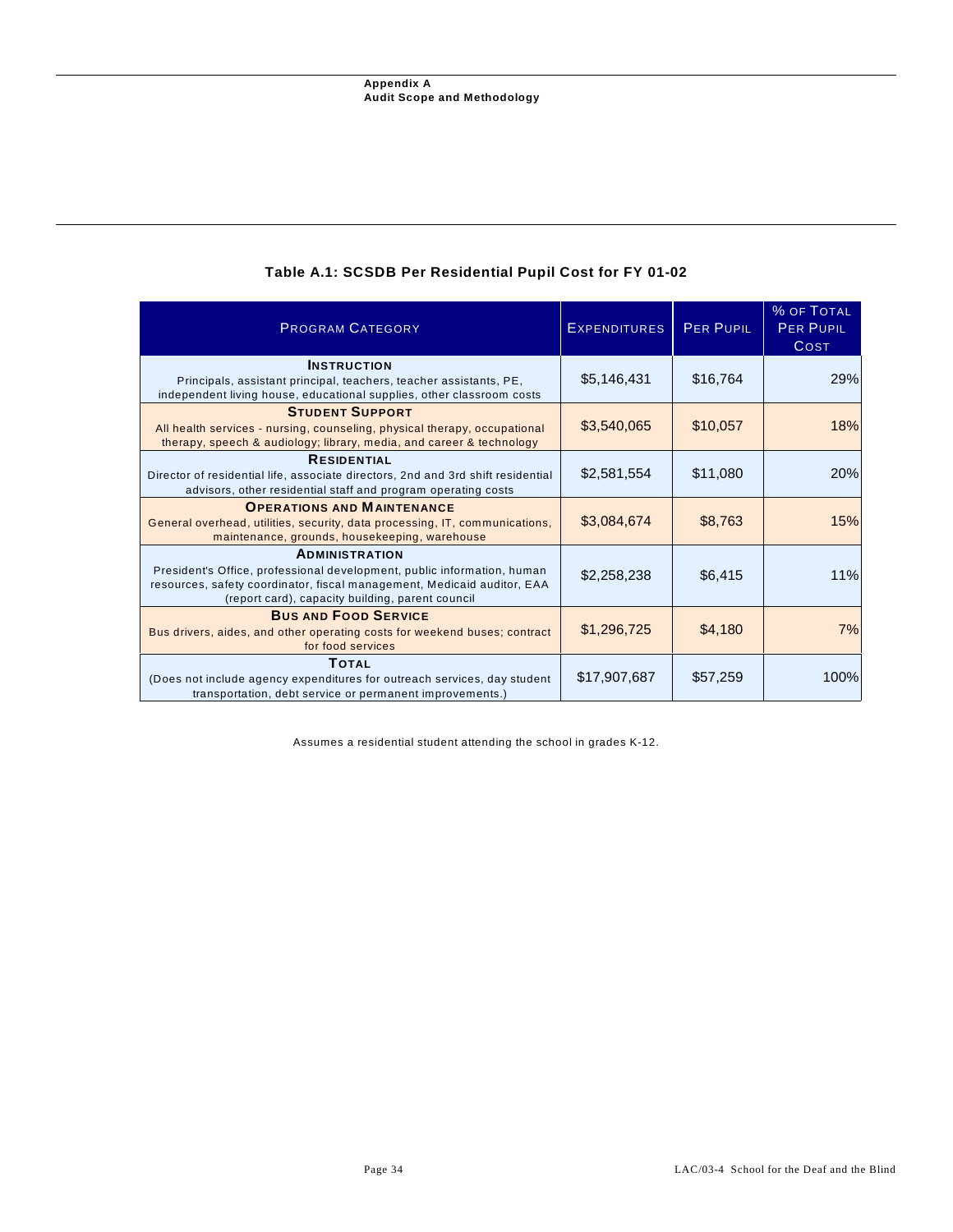# **Agency Comments**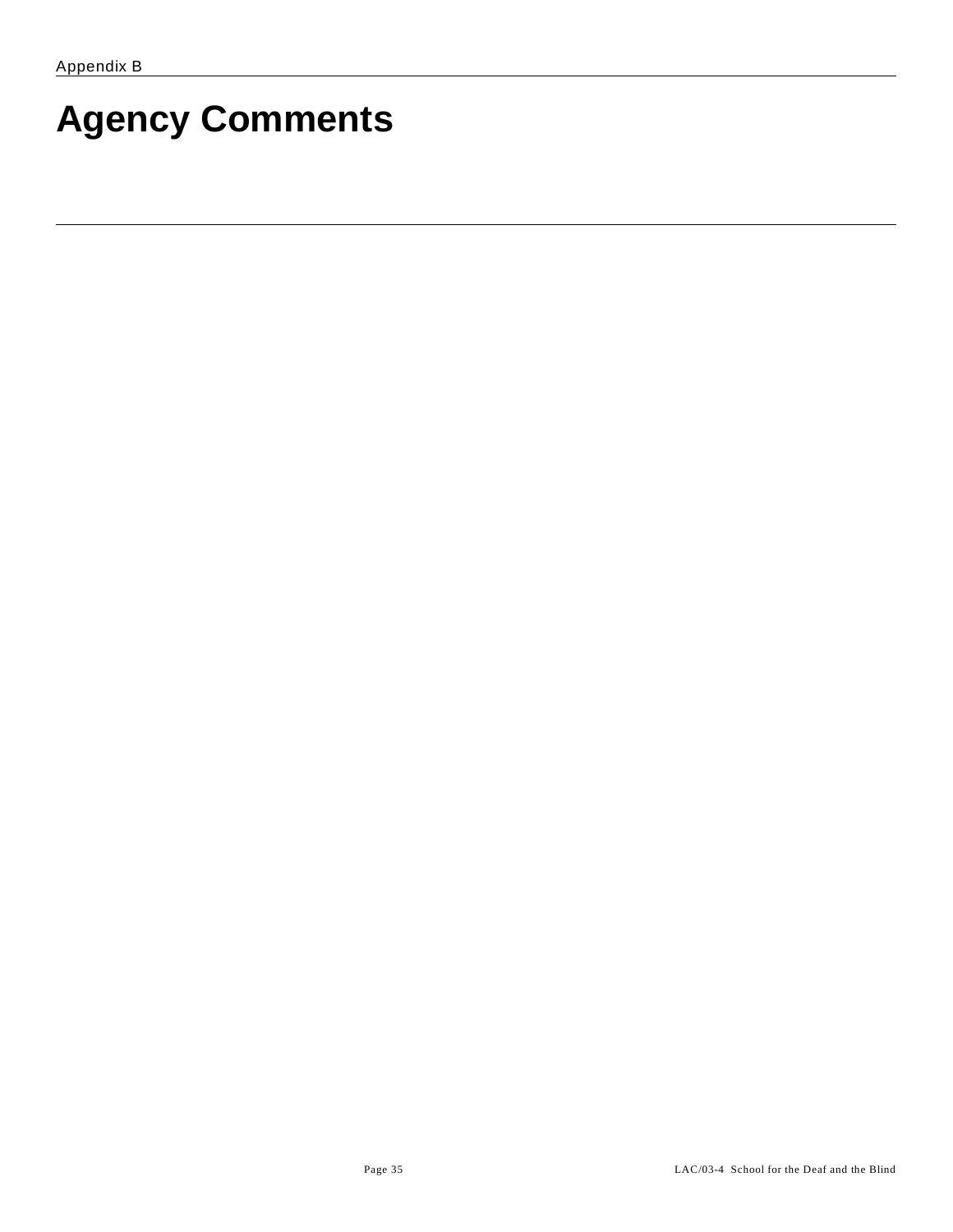**Appendix B Agency Comments**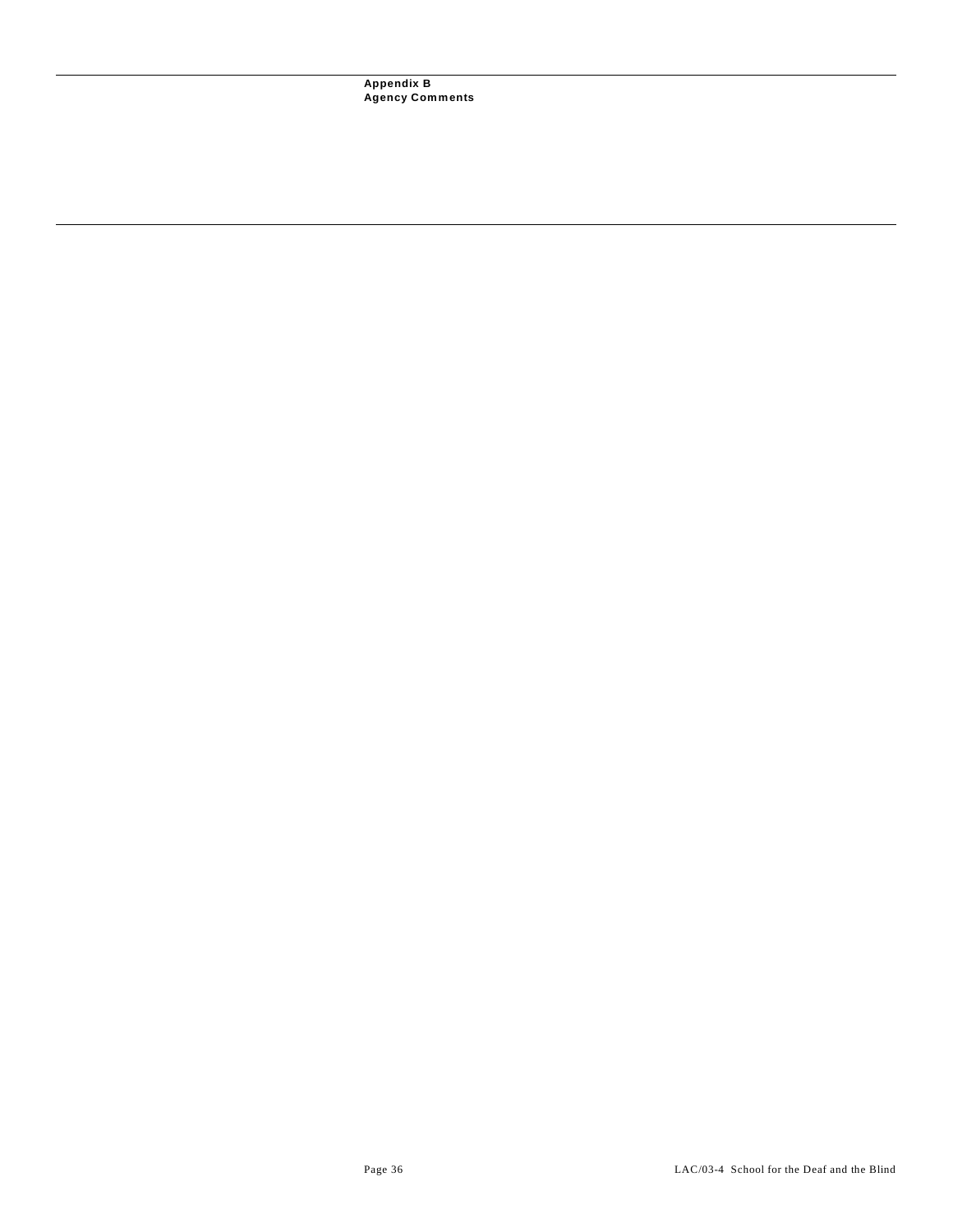

SHEILA S. BREITWEISER, ED.D. PRESIDENT

September 10, 2003

Mr. George L. Schroeder Director Legislative Audit Council 1331 Elmwood Avenue, Suite 315 Columbia, SC 29201

Dear Mr. Schroeder

Enclosed is our agency's response to the Legislative Audit Council's report on the South Carolina School for the Deaf and the Blind. We are pleased with the report and have already implemented most of the recommendations.

We appreciate the cooperation and support demonstrated by you and your staff. The audit team was committed to compiling a fair and accurate report and demonstrated a sincere desire to understand the specialized needs of individuals with disabilities.

Please express our appreciation to your staff for the professionalism and courtesy they demonstrated throughout the audit process.

Sincerely,

Iheile & Britwein

Sheila S. Breitweiser, Ed.D.

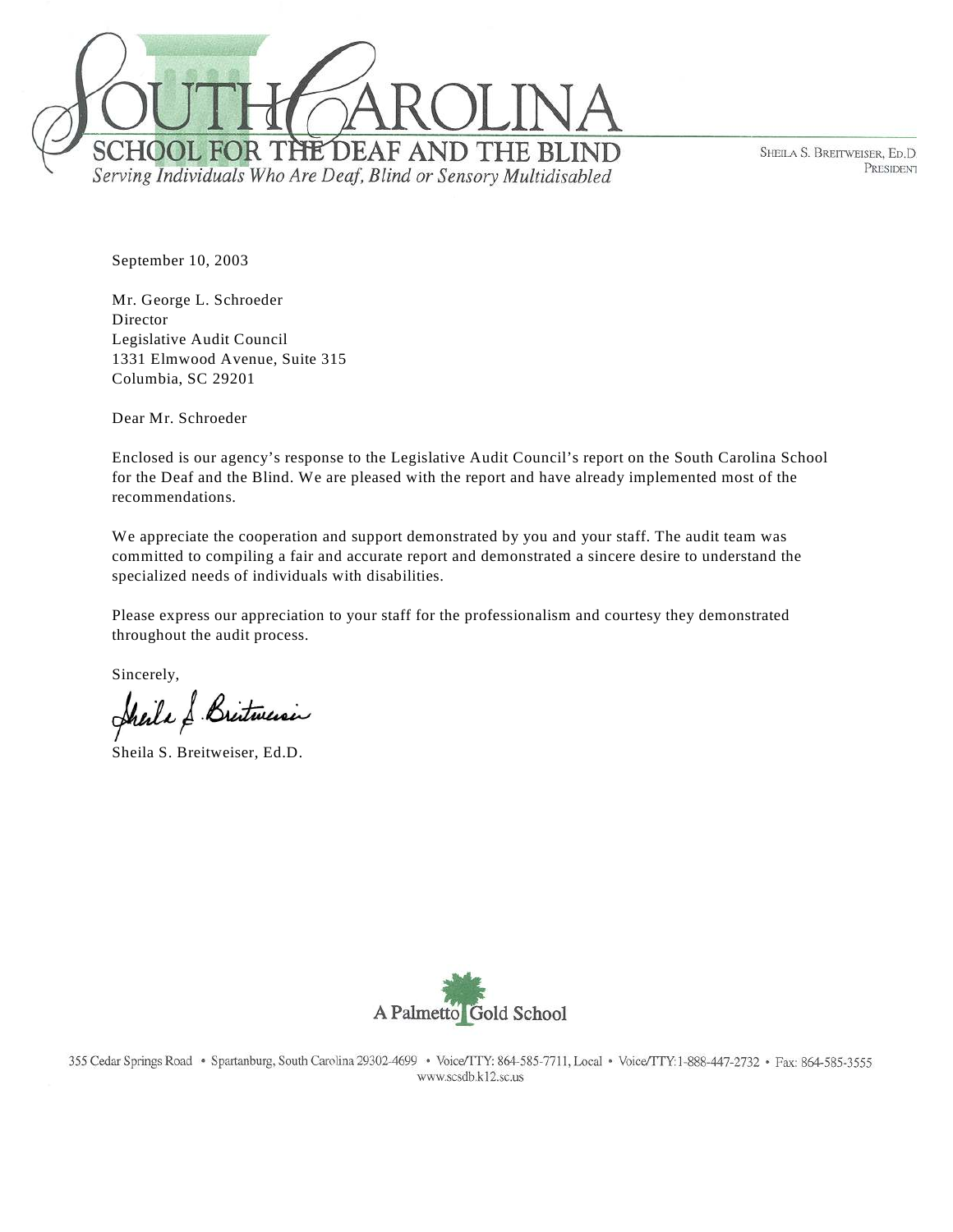

# **AGENCY COMMENTS: RESPONSE SUMMARY**

## **Introduction**

We are pleased with the results of the review conducted by the South Carolina Legislative Audit Council (LAC). We commend the faculty and staff of the South Carolina School for the Deaf and the Blind (SCSDB) on the excellent results in the areas of safety and educational quality. These areas have been priority goals of the agency's strategic plan and accountability report in recent years. It is rewarding to see that our systematic efforts in these areas have paid off, especially in light of state budget reductions in recent years.

The Legislative Audit Team gave us the valuable perspective of outside observers. They reiterated important questions that have been raised as part of our strategic planning process. The audit process caused us to look even more closely at the quality of our services, the cost for providing them, and the benefits to our students and other clients. After nine months of review and discussion, our strategic planning goals have been reinforced, and we are confident that SCSDB is positioned for continued mission accomplishment.



### **Strengths**

Many strengths were identified through this review process. These strengths are described in detail later in our response document, but we have selected a few to mention here:

- 1. Excellent rating on the school report card, the highest rating possible
- 2. High placement of graduates in employment, post-secondary education, and supported employment
- 3. Significant safety improvements in recent years
- 4. Lower cost per student than similar schools
- 5. Reduction in costs to the state even though the complexity of students is increasing
- 6. Similar enrollment numbers to other state schools for the deaf and the blind
- 7. Substantial growth in Vision Services to local school districts and Early Intervention Program
- 8. Campus Master Plan that identifies priority facilities needs

#### **Recommendations**

The report included some recommendations for improvement, many of which were general suggestions for additional documentation. Most of the recommendations are already being implemented, some as part of the agency's strategic plan and some as new initiatives.

We were pleased that the audit team agreed with the needed improvements identified by SCSDB through its strategic planning process; these improved facilities and financial management systems (cited below) are priority goals of the agency's strategic plan.

**Facilities Needs.** As indicated by the report, the agency has developed a Campus Master Plan that prioritizes facility needs. SCSDB has been very creative in identifying a variety of funding sources, even though additional funding is still needed. As funding becomes available, renovation and new construction will address these accessibility and safety needs.

**Financial Systems.** As this response points out, it was very difficult to agree upon an accounting strategy for identifying true special education student costs, both in the local school districts and at SCSDB. The agency strongly supports the statewide goal of implementing standard accounting software programs in state agencies to ensure accurate and fair comparisons.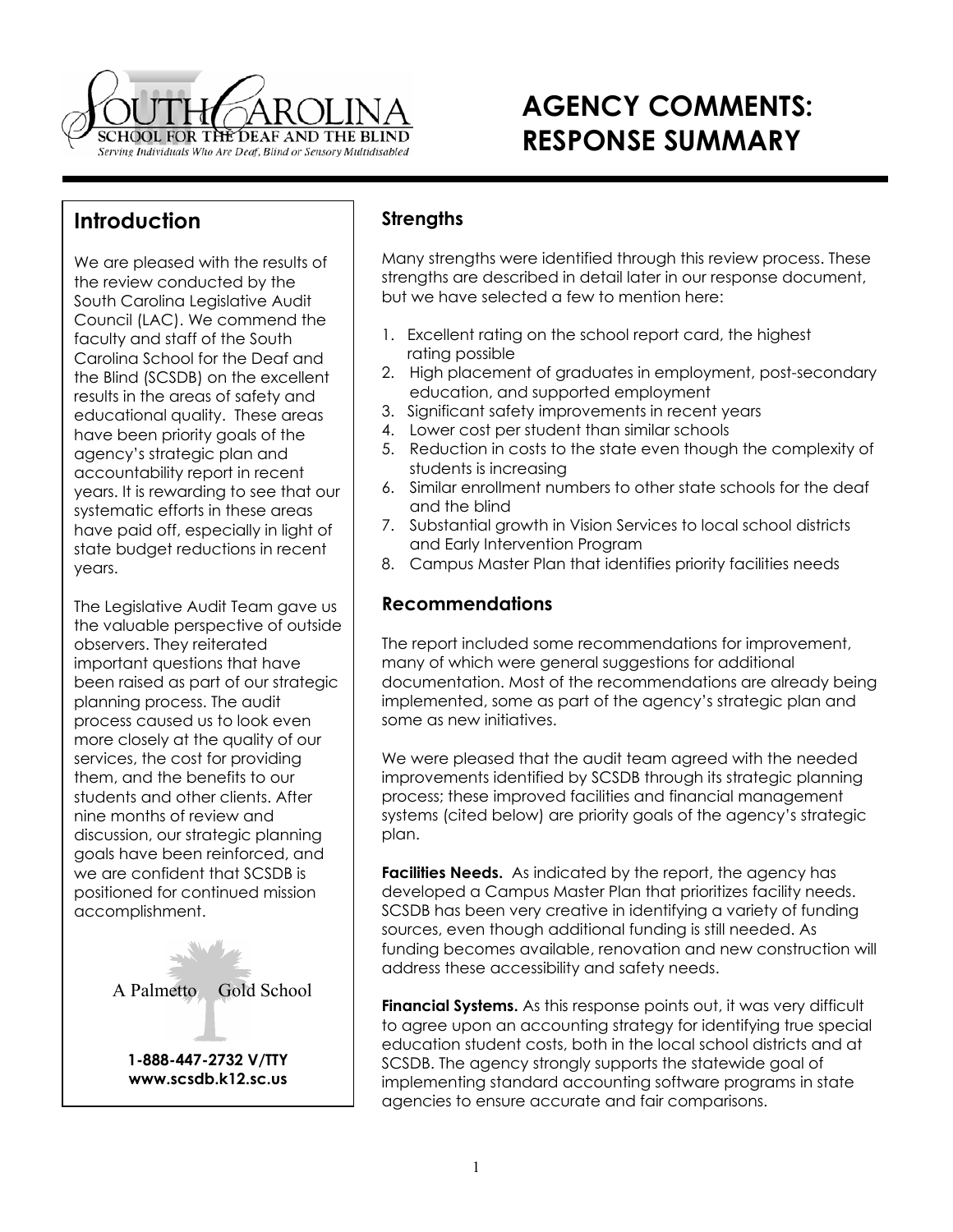We acknowledge that the accounting software currently used at SCSDB is very limited, making it difficult to calculate much of the student cost information. The agency has requested funding to purchase the SAP accounting system, as recommended by the Comptroller General's Office. This system would provide complete reporting capabilities and give the agency the ability to track, maintain, and receive information in diverse formats in a timely manner.

**Early Intervention.** The report pointed out that the majority of our students do not enroll at SCSDB at an early age. The average age of enrollment is almost 11 years old, after the student has attended a less specialized school for years. Typically, there are significant learning delays when the students finally enroll at SCSDB, necessitating years of "make up" time. As a result, these students' instruction results in significant additional educational costs.

Of course, there are many students who are best served by the local school district. We support efforts that focus on identifying students who would benefit most from the more specialized setting at SCSDB. Some students are best served by returning to their hometown schools for their later school years after receiving the adaptive skills needed through SCSDB. It is essential that South Carolina agencies and public schools increase awareness to ensure that special education students are placed in the most beneficial educational setting as early as possible.

SCSDB strongly urges the state to continue its early intervention efforts, beginning with prenatal care and continuing through the important, formative preschool years. Most of the students at SCSDB are disabled from birth, often due to low birthweight, pregnancy (prenatal) complications, and/or prematurity. The South Carolina Kids Count Project reports that:

- Increased costs for SC's low birthweight babies are estimated at \$100 million annually.
- The 9.7% of babies with low birthweight account for 54% of newborn hospitalization cost.
- The births of very low birthweight babies (under 3.3 pounds) cost an average of \$91,571 each as opposed to a typical cost of \$1,933 for healthy newborns.

According to Dr. Baron Holmes, the Kids Count project director, "The additional healthcare, school, and institutionalization costs in subsequent years would likely double this excess cost of low birthweight and prematurity. The Medicaid program, state agencies, and school districts will pay most of these additional costs. We can save ourselves a lot of money by getting our babies off to the right start." Dr. Holmes' statement certainly describes the circumstances of many SCSDB students in terms of excessive cost and complexity.

### **On-Campus Enrollment and Cost Per Student**

As we worked with the review process, we learned that both SCSDB's enrollment and cost per student compare very favorably

*"…We can save a lot of money by getting our babies off to the right start."* 

*Dr. Baron Holmes, Project Director South Carolina Kids Count*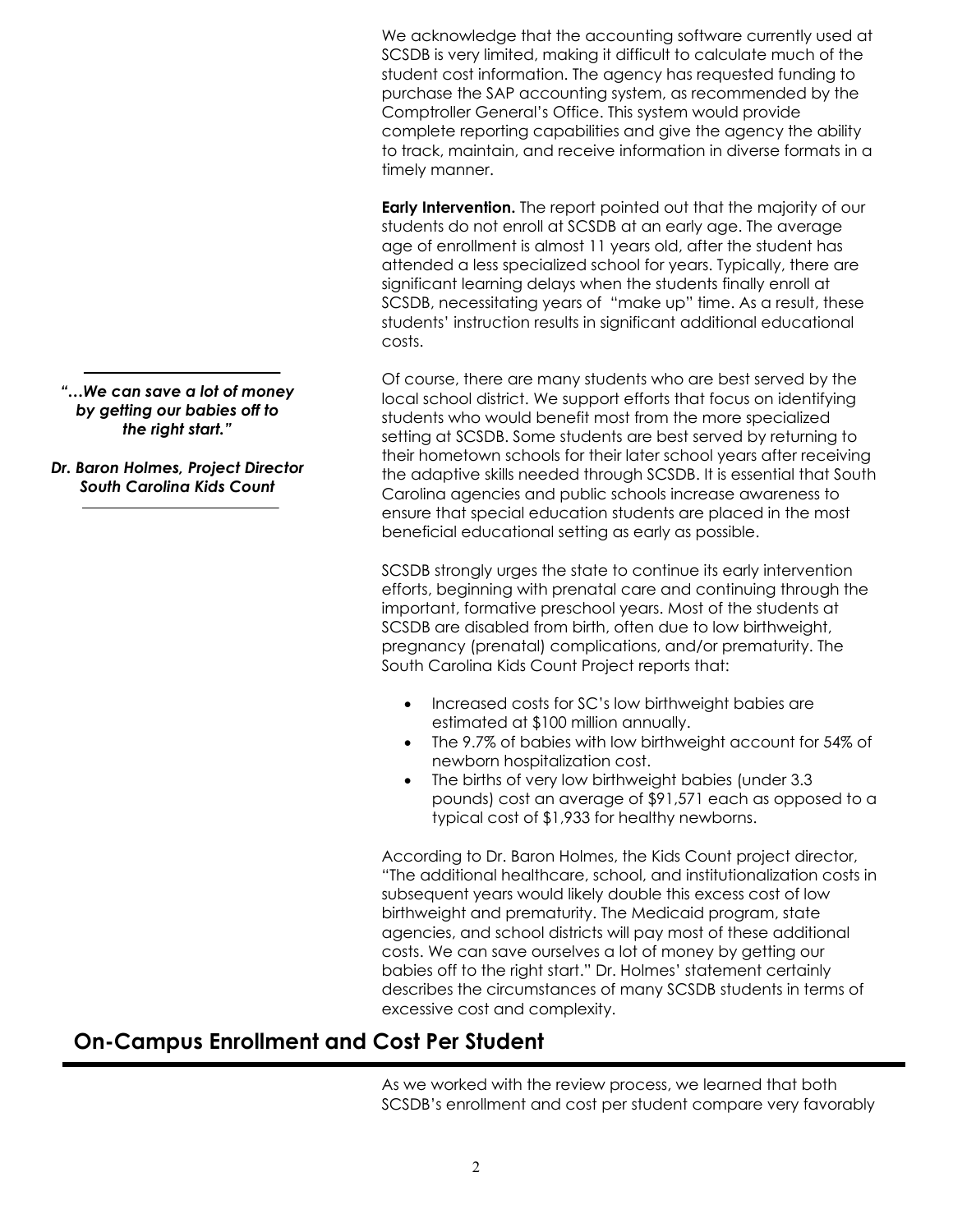with similar schools across the country. A study of nine states with public residential schools for the deaf and the blind, conducted in the 1998-1999 school year, revealed that the current cost per student at SCSDB is \$18,650 less than the average of the schools in the other nine states (when adjusted for inflation). In addition, the current enrollment at SCSDB is comparable to the average of the other residential schools for the 1998-1999 school year, even though most of the other schools are located in much larger states.

#### **Average Enrollment and Cost Per Student At Selected Public Residential Schools (adjusted for inflation) Compared to SCSDB**

|                                              | <b>On-Campus</b><br><b>Enrollment</b> | <b>Cost Per Residential</b><br><b>Student</b> |  |
|----------------------------------------------|---------------------------------------|-----------------------------------------------|--|
| <b>S.C. School for</b><br>the Deaf and Blind | 413                                   | \$36.954                                      |  |
| <b>Average in Other</b><br><b>States</b>     | 406                                   | *\$55,604                                     |  |

Source: 2000 Report by The Mississippi Legislature's Joint Committee on Performance Evaluation and Expenditure Review and the South Carolina School for the Deaf and the Blind 2002-2003 Summary of Services and 2003 Cost Per Student Data. (\*when adjusted for inflation)

#### **Reduction in Costs**

Our examination verified that SCSDB's costs per student have decreased 15% over the last fiscal year (see chart below).

| <b>SCSDB Cost Per Student - All Funding Sources</b> |                                   |                              |                                   |  |
|-----------------------------------------------------|-----------------------------------|------------------------------|-----------------------------------|--|
| 2001-2002                                           |                                   | 2002-2003                    |                                   |  |
| Number of<br><b>Students</b>                        | <b>Cost Per</b><br><b>Student</b> | Number of<br><b>Students</b> | <b>Cost Per</b><br><b>Student</b> |  |
| 401                                                 | \$43,474                          | 413                          | \$36,954                          |  |

SCSDB has been able to reduce costs, even though the complexity of students has increased significantly over the last decade. Provision of related services (e.g. occupational therapy, physical therapy, speech/language, orientation and mobility) has increased anywhere from 50% to 300% for both numbers of students served and frequency of services.

### **Reduction in State Funding**

Since 1990, state dollars as a percentage of the total SCSDB budget have decreased by 20% to their current level of 58%. The overall reduction in SCSDB's state allocation also means that the agency has reduced its use of state funds for student expenses. Fortunately, the agency's successful efforts to identify alternative funding sources (including grants, partnerships, private contributions, and fees for services) have enabled SCSDB to maintain high quality services. However, SCSDB continues to search for ways to decrease costs, for example, through efforts such as freezing administrative positions, other personnel cost saving measures, implementation of various conservation measures, and (regrettably) deferring maintenance needs.

*SCSDB's costs per student have decreased significantly over the last fiscal year.*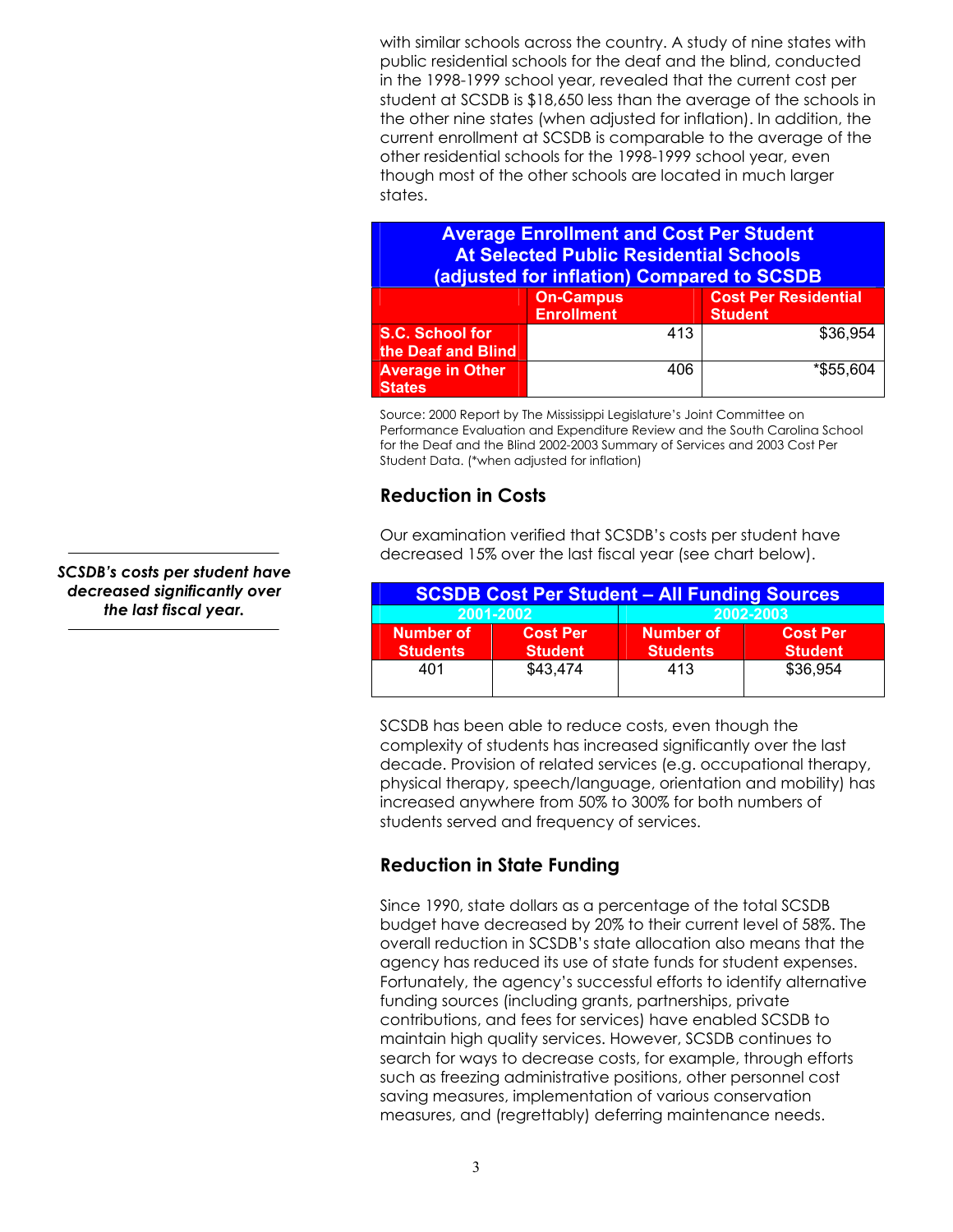#### **Difficulty in Making Accurate Comparisons for Student Costs**

The report indicates that the cost per student is higher at SCSDB than in local public school districts. However, no standard formula has been developed to determine the true cost of special education students in the public school districts. As a result, the basis for making comparisons varies, making the data presented uncertain.

A similar cost comparison effort in North Carolina caused auditors there to conclude that it was very difficult to compare costs per child between local public schools and the state residential schools. This was because none of the public school districts contacted maintained accounting systems that allowed them to calculate fully and accurately the cost per child for exceptional children in the public schools. We submit that this is also the case in South Carolina.

Another educational issue makes it very difficult to attempt to compare SCSDB to SC public schools. As the report indicates, many of the students at SCSDB attended public school in their home districts before coming to SCSDB and enrolled at SCSDB because they "can't make it" in their home school districts. This information suggests that these students need a much higher and intensive level of service than they were receiving; thus, the costs for moving these students into remedial services would be expected to be correspondingly higher. As is documented in the Kids Count Report, it is logical that children who are born with complications at a higher cost will require higher education costs.

### **Variation in Costs**

The reader will note that the audit team determined the cost per student to be higher than indicated in the charts in this response document. This is due primarily to the lack of an agreed upon formula for calculating the cost of special education students.

As indicated in Appendix A of the report, the audit team utilized their own method for determining cost per student. SCSDB's Certified Public Accountant and Chief Financial Officer supported a different methodology. Since that time, the SCSDB Finance Office staff has consulted with the current and former SC State Auditor and various residential schools to determine how to separate outreach program costs from on-campus student costs at SCSDB. The methods used to derive indirect cost allocations of the programs at SCSDB are consistent with standard accounting practices and methods used by the current and former SC State Auditor, various peer institutions in other states, and the Duke Endowment Cost Report on Child Care Statistics in South Carolina Children's Homes.

4 student costs. In addition, the audit team used the Average Daily Membership (ADM), the average number of students present through the 135th day of instruction, rather than the total enrollment for the year. Use of the ADM formula does not allocate costs expended in serving all of the students who were enrolled during the full school year, which we believe is essential in determining the true

*No standard formula has been developed to determine the true cost of special education students in the public school districts.* 

*Use of the Average Daily Membership (ADM) formula does not allocate costs expended in serving all of the students who were enrolled during the full school year.*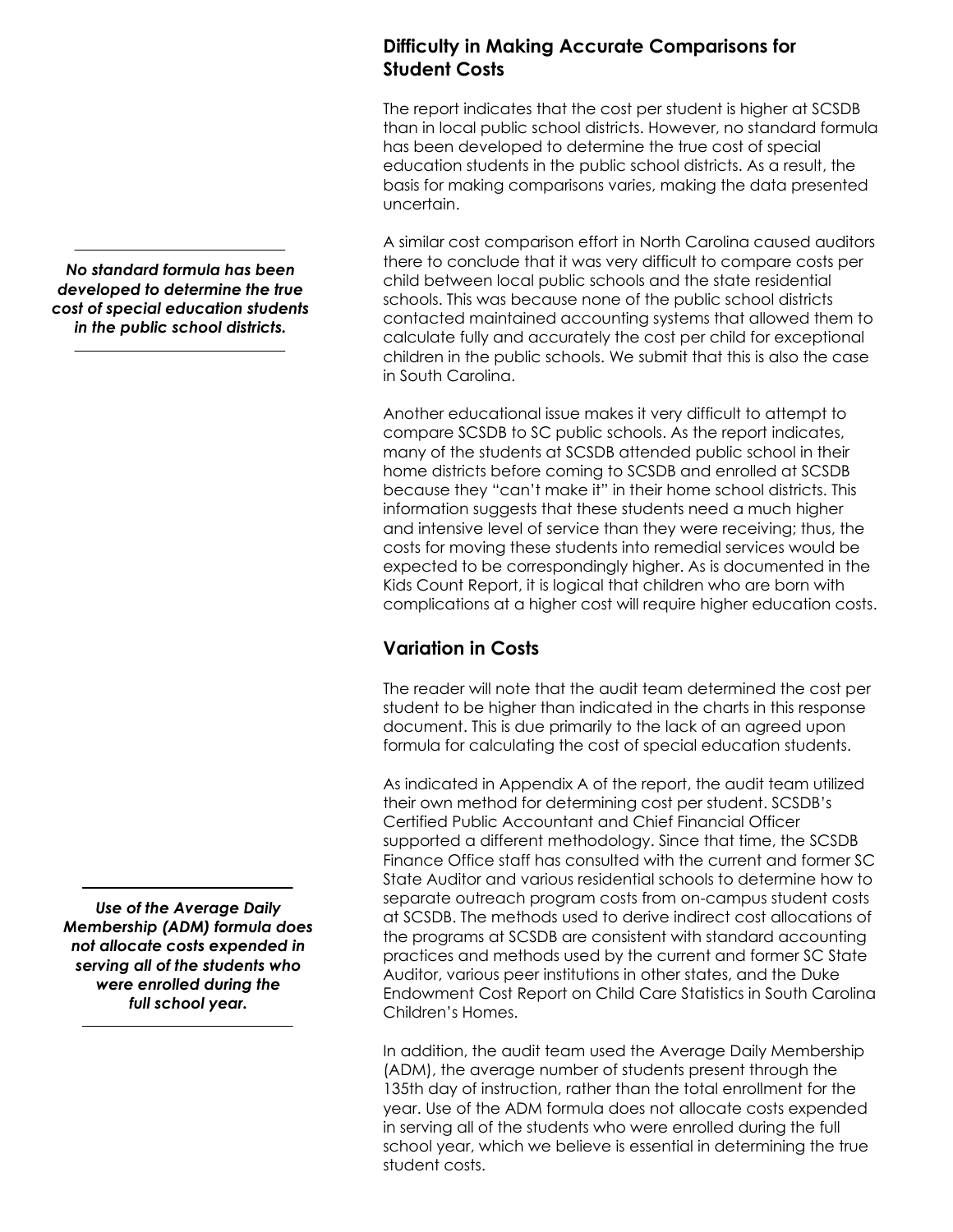#### **Educational Strengths**

We appreciate the recognition by the Audit Team of SCSDB's educational strengths to include:

- 1. An "excellent" rating on its school report card, the highest rating possible
- 2. Strong performance on SC Department of Education IDEA Compliance Review and the SC Department of Education Teacher Certifications Review
- 3. High placement of students in employment, post-secondary education, and supported employment
- 4. An Occupational Diploma Program that readies students for competitive employment
- 5. Development of a full-time GED program
- 6. Improved transition processes that assist students in moving from school to work
- 7. Parent participation in Individualized Education Program (IEP) and other academic meetings
- 8. IEP goals that address student weaknesses as identified in assessments
- 9. All IEP goals in the School for the Multihandicapped geared toward readying students for transition from the school back to their home communities

## **Educational Issues**

*The audit team found no significant areas of educational non-compliance.* 

#### **Variation in Enrollment Data**

The report indicates a decline in on-campus enrollment over a 12-year period. However, the report does not cite the fact that two student programs were discontinued resulting in enrollment reductions. SCSDB discontinued the programs because they were not central to the agency's mission.

#### **Staff Data**

The report stated that SCSDB had a total of 412 employees as of January 31, 2003. This included a diverse group of employees ranging from minimal use part-time to full-time employees. These employees were serving in programs throughout the state of South Carolina.

#### **Significant Growth in Outreach**

It should be noted that while SCSDB's on-campus enrollment continues to compare favorably with similar schools across the country, SCSDB has also shown substantial growth in outreach services. Over the last 12 years, the agency's Outreach Student Service Programs (Early Intervention and Vision Services in the public schools) have shown a 98% increase.

### **Awareness Efforts**

In the 2002-2003 year, SCSDB showed a 3% enrollment increase over the previous year. This was a direct result of increased communication with special education directors and teachers in SC public school districts. Additional efforts are needed to increase awareness of the services available at SCSDB and to encourage earlier enrollment of students who would be better served in SCSDB's specialized setting. We also fully support SC's efforts in public awareness that encourage improved prenatal care, thereby reducing the incidence of sensory disabilities.

The Legislative Audit Team concluded that SCSDB has generally complied with special education requirements, and the team found no significant areas of non-compliance. It should be noted that, in most cases, the audit team's recommendations were related to access to documentation of records rather than concerns about the quality of educational services.

#### **Behavior Program**

5 report recommended. We agree with the recommendation that a copy of behavior intervention plans be placed in the student Individual Education Program (IEP) file and that functional behavior assessments be placed in the permanent file. Actually, behavior intervention plans are already filed in the IEP file. Only about 5% of SCSDB students currently require behavior intervention plans. Functional behavior assessments are currently being filed in the behavior specialist's office, but will also be filed in the permanent file as the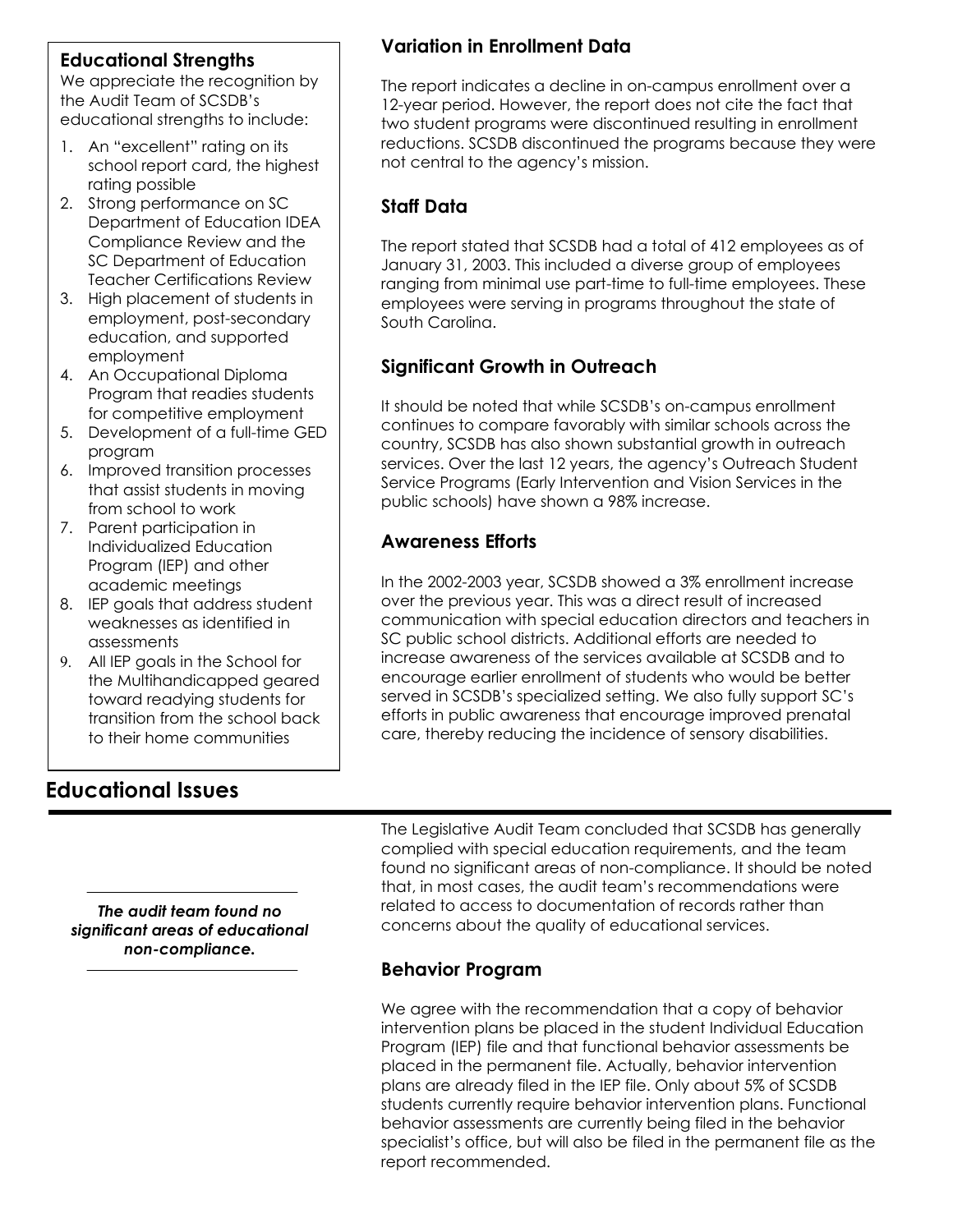#### **Recommendation 1:**

The School for the Deaf and the Blind should:

- Ensure that if an IEP goal from a previous year is to be repeated in the current IEP, that it is still an appropriate goal for the student.
- File progress reports in the student permanent file in a timely manner.
- Ensure that they document that local school districts were invited to eligibility meetings.
- Place assistive technology assessments in the student permanent file.

#### **SCSDB Response:**

SCSDB was in compliance with all requirements related to these issues when the audit was conducted. IEP goals are repeated only when appropriate, and we are meeting legal requirements for notifying school districts of eligibility meetings. Progress reports will be filed in a more timely manner.

We agree to place technology assessment information in the permanent file under "assessment and evaluation."

*Access to specific skills training through assistive technology is a major reason parents choose SCSDB.* 

### **Repetition of Goals**

The report noted that goals for multihandicapped students are often repeated from year to year. However, goals are sometimes repeated across years due to the multiple obstacles students face and the need to learn the skill in a variety of settings. Teachers and staff are implementing several strategies to ensure that an IEP goal repeated from a previous year is still appropriate.

### **Eligibility Meeting**

The audit team did not find documentation that local school districts were invited to all eligibility meetings. SCSDB has notified the LAC that this documentation is located in the student's permanent file. However, in SC, parents do have the right to waive the seven-day notification of the local school district, which has happened with SCSDB parents on occasion. It is our practice to regularly invite local school districts to eligibility meetings, but this is not state or federal law.

### **Standardized Tests**

The report indicated that not all of the eligible students took the high school exit exam. However, the audit team may not have realized that, as part of the IEP meeting, parents and staff discuss and determine which standardized test high school students take. All eligible students were either exempted by the IEP team in the spring of 2002 or took the high school exit exam with accommodations and modifications. In the spring of 2003, all of the eligible students participated in either the high school exit exam or the alternative exit exam.

#### **Assistive Technology Assessments**

The audit team was unable to find documentation of assistive technology evaluations in the review of IEPs. Actually, these evaluation reports do exist and are filed in the speech and language therapists' office files or in the related service providers' files for ease of access by the staff members who routinely use these assessments.

Placing technology assessment information in the IEP file is not an efficient practice because accessing them in that location would increase staff time without any benefit. However, we do agree that it would be helpful to place technology assessment information in the permanent file under "assessment and evaluation."

SCSDB commits to strengthening its assistive technology training program because we strongly believe in its importance for our students. It should be noted that access to specific skills training through assistive technology is cited as a major reason for choosing SCSDB indicated by 75% of parents surveyed through the school's admissions process.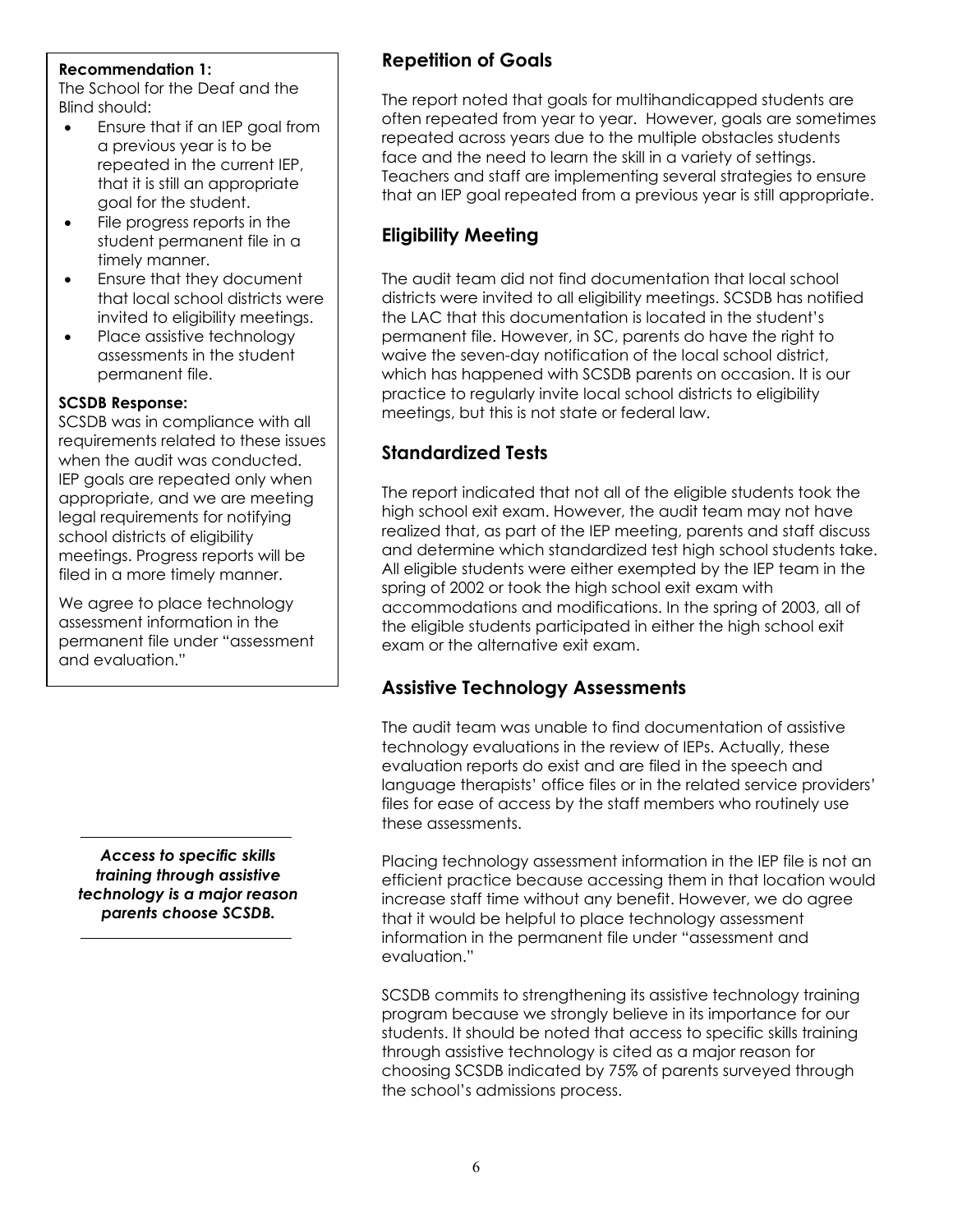#### **Recommendation 2:**

The School for the Deaf and the Blind should continue its plans to improve transition goals and services for students to ensure it provides for students' individual needs and helps students to live as independently as possible.

#### **SCSDB Response:**

 development. We agree with the importance of this. In fact, a transition task force has already been convened and meets monthly to revise transition processes and procedures, seek off-campus employment, note trends in industry, and strive for partnership

#### **Recommendation 3:**

The School for the Deaf and the Blind should place a copy of behavior intervention plans into the student IEP file and place functional behavior assessments in the permanent file.

#### **SCSDB Response:**

We agree with this recommendation and will implement it.

#### **Recommendation 4:**

The South Carolina School for the Deaf and the Blind should ensure that local school districts receive sufficient notification when a change of placement for a student is being considered.

#### **SCSDB Response:**

SCSDB agrees and is already meeting notification requirements.

#### **Recommendation 5**:

To emphasize the value of the internal audit function and enhance its independence, the internal auditor should also report directly to the SCSDB Board of Commissioners.

#### **SCSDB Response:**

SCSDB agrees and the quality assurance manager reports quality assurance activity directly to the SCSDB Board of Commissioners on a regular basis.

> *The importance of early intervention cannot be overstated.*

#### **Transition Services**

SCSDB places 70% of its students within a year of graduation, which is much better than the 58.6% national and state average for special education populations. We agree that SCSDB should continue to improve on our quality transition goals and services, enabling students to live as independently as possible. A transition task force has already been convened and meets monthly to revise transition processes and procedures, seek off-campus employment, note trends in industry, and strive for partnership development.

#### **Educational Outcomes**

A full 98% of the SCSDB students who have the academic potential to graduate with a high school diploma do so. However, as noted by the report, there are multiple reasons that some SCSDB students may not have the academic skills for a high school diploma. In these cases, an occupational diploma or certificate of attendance may be a more appropriate goal.

The average student at SCSDB is significantly more challenged than other students in the state. It should also be noted that the average student entering SCSDB:

- 1. Is almost 11 years old
- 2. Has failed a grade or two in the public schools before enrolling in SCSDB
- 3. Needs intensive tutoring and remediation
- 4. Has self-esteem issues
- 5. Needs professional assessment to determine needed assistive devices (i.e. hearing aids, Braille accessories, software, and communication devices)
- 6. Is likely to have more than one disability (79% of SCSDB students have multiple disabilities)
- 7. May come from a high poverty family situation (85% of SCSDB students are eligible for Medicaid and free/reduced lunches)

It is often disheartening to learn that the goal of a high school diploma cannot be met by every student. However, SCSDB strives to attain as much success as possible given the individual student's circumstances. In addition to the attainment of a high school or occupational diploma, we also define the successful student as a gainfully employed, contributing citizen. We strive to ensure that each SCSDB graduate reaches his or her maximum individual potential.

The importance of early intervention and good prenatal care cannot be overstated in the education of special needs children. SCSDB is seeking to expand its Early Intervention Program and to encourage admission to the school during the important, formative early years.

#### **Admittance and Termination Criteria**

The statement that five students were refused admission to SCSDB due to a mental functioning range below the "trainable mentally-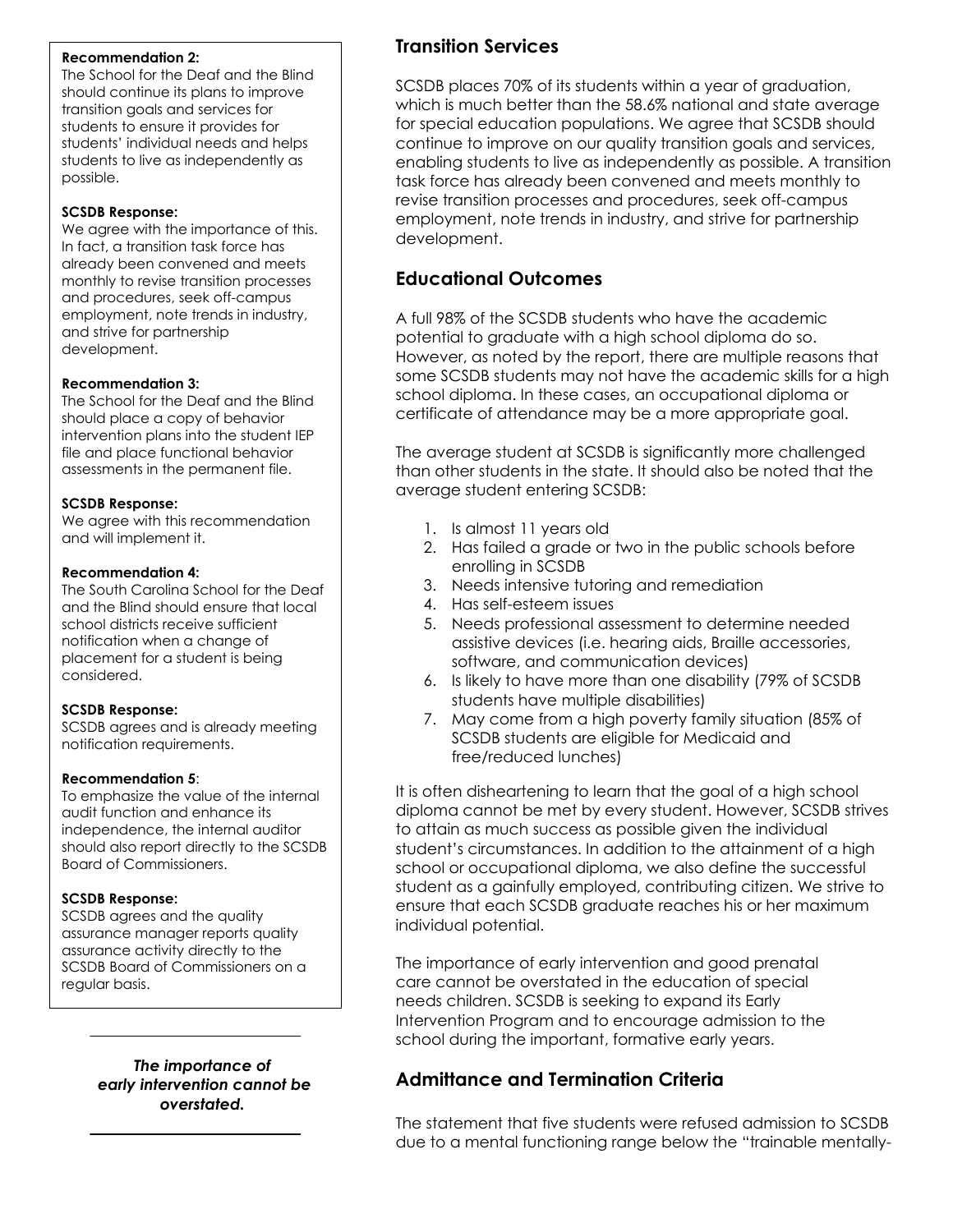#### **The South Carolina School for the Deaf and the Blind**

A Palmetto<sup>T</sup> Gold School

*2002 Education Accountability Act State Report Card Data* 

**Absolute Rating: Excellent** 

**Improvement Rating: Excellent** 

**National Test Scores:**  English/Language Arts Gains: 92.6% Mathematics Gains: 84.9%

> **Individualized Education Program (IEP):**  80% of SCSDB Students Met Objectives

#### *Dropout Rate: Only 1.5% Graduates Employed or Enrolled in Post-secondary Programs: 78.6%*

SCSDB was one of only 236 schools statewide to receive the Palmetto Gold Award for the 2001-2002 School Year. The award is conferred by the State Department of Education.

#### *Safety and Student Advocacy Issues*  **Safety and Student Advocacy Issues**

disabled level" should have been stated in the current terms of measurement. The SC Criteria for Entry into Programs of Special Education for Students with Disabilities, R 43.243.1 (released 2001) has amended the ranges to comply with weightings given by the SC Education Finance Act. It should be worded "below the moderate range of mental disability." Admission is based on multiple criteria that focus on the potential for learning with intervention through more specialized services.

### **SCSDB Internal Audits**

The report recommended that the internal audit function should report directly to the SCSDB Board of Commissioners. SCSDB agrees with that recommendation and, in fact, already maintains an internal Quality Assurance Policy with accompanying procedures that includes direct reports to the SCSDB Board of Commissioners on a regular basis (as follows):

- 1. A written summary of all quality assurance activity including area(s) audited, audit findings, and corrective action required (as appropriate).
- 2. A comprehensive quality assurance report on at least an annual basis, including all individual audit areas, specific audit purposes, audit findings, corrective action identified, corrective action met, and the proposed audit review schedule for the upcoming fiscal year.

The report identified the following strong points in SCSDB's Safety and Student Advocacy Program:

- 1. A new crisis management plan that addresses issues considered important by the Spartanburg County Emergency Preparedness staff
- 2. Safety and student advocacy cases that are handled and documented properly
- 3. Regularly held Safety Committee meetings
- 4. A mobile text-page telephone system for emergency communication that has been implemented campuswide
- 5. Employee identification badges with emergency codes on the back of each badge
- 6. Measures to increase bus safety
- 7. Documentation of dormitory bed checks and information on students' activities
- 8. A good working relationship with the Croft Fire Department including the department's participation on the Safety Committee, in training, and building inspections
- 9. A positive report from the State Fire Marshall in the spring of 2002, indicating no significant non-compliance or life safety problems
- 10. A mutually supportive relationship with the Department of Social Services
- 11. No significant claims filed against the agency in four years through the Insurance Reserve Fund
- 12. A Campus Master Plan that will enable the agency to prioritize future needs most critical to student health and safety and ADA compliance.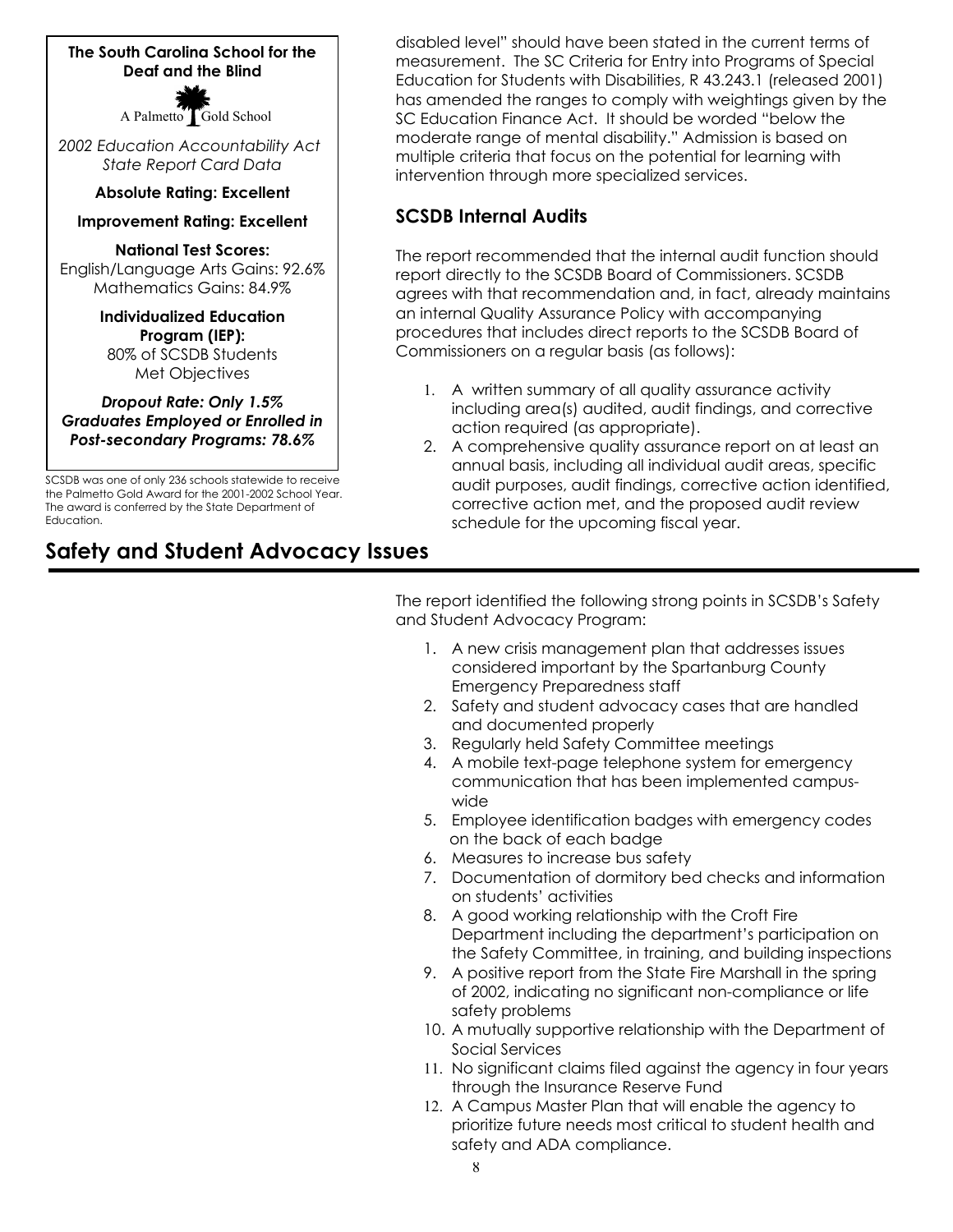#### **Recommendation 6:**

SCSDB should implement a central system for scheduling and documenting training within the Human Resources Division.

#### **SCSDB Response:**

We agree with the recommendation that the Human Resources Division should be the centralized office for scheduling and documenting training, and we are working with the individual departments on coordinating their staff training efforts with the Human Resources Division.

#### **Recommendation 7:**

SCSDB should ensure that all staff that are required to have training receive this training before working with the students.

#### **SCSDB Response:**

We agree that it would be best for staff to have training **before** working with the students. Our primary constraint in following this recommendation is our serious lack of funding to pay staff for training time. SCSDB will continue to request funding for training as it has done for the past four fiscal years.

#### **Facilities Inspections at SCSDB**

- Fire Marshall
- Boiler Annual Inspection
- Spartanburg Water Department Inspection
- Department of Health and Environmental Control Inspections: Central Kitchen Health Center School Cafeterias Pool Permit and Operators License
- State Fleet Management of Fleet Gas/Fuel and Maintenance Facilities

#### **Residential Staff Training**

We agree with the audit team's recommendation that the Human Resources Division should be the centralized office for scheduling and documenting training, and we are working with the individual departments on coordinating their staff training efforts with the Human Resources Division.

We also agree that it would be best for staff to have training **before** working with the students. SCSDB has requested training funding for the past four years and has included the training request in our 2004-05 proposed budget in order to fund training, including pre-service training.

#### **Insurance Claims**

Only one small Insurance Reserve Fund (IRF) claim has been filed related to SCSDB since 1999. Prior to 1999, claims over a nine-year period totaled \$654,280.

#### **Capital Improvement Projects**

As noted in the report, SCSDB currently has four major renovation projects underway: renovation of the Herbert Center (School for the Multihandicapped), new dormitory construction, maintenance improvements, and Walker Hall, the school's oldest building. The school has identified a variety of funding sources to make these improvements possible.

The decision to renovate Walker Hall first was made because this 145-year-old building was no longer safe for occupation. Safety concerns had caused the third floor to be closed for more than a decade, the auditorium was closed after ceiling plaster fell into student seating areas, and other emergency safety repairs had been identified. In addition, Walker Hall did not meet Americans with Disabilities Act (ADA) requirements. Students who use wheelchairs and other assistive walking devices were unable to reach the second floor auditorium or to use the building's inaccessible restrooms. The renovated building will meet ADA requirements.

Areas of the renovated Walker Hall dedicated to student use will include the student cafeteria, auditorium, museum, exhibit areas, admissions offices, and art, music and dance studios. It will also house the school's alumni and volunteer offices.

The Campus Master Plan, completed after the Walker Hall renovation began, will enable SCSDB to prioritize and continue its renovation efforts campus wide, with safety and accessibility being the top priorities. The agency has requested funding for capital projects for the last three years.

#### **Safety Inspections**

The report indicated that no external party regularly inspects existing buildings for compliance with safety and handicapped